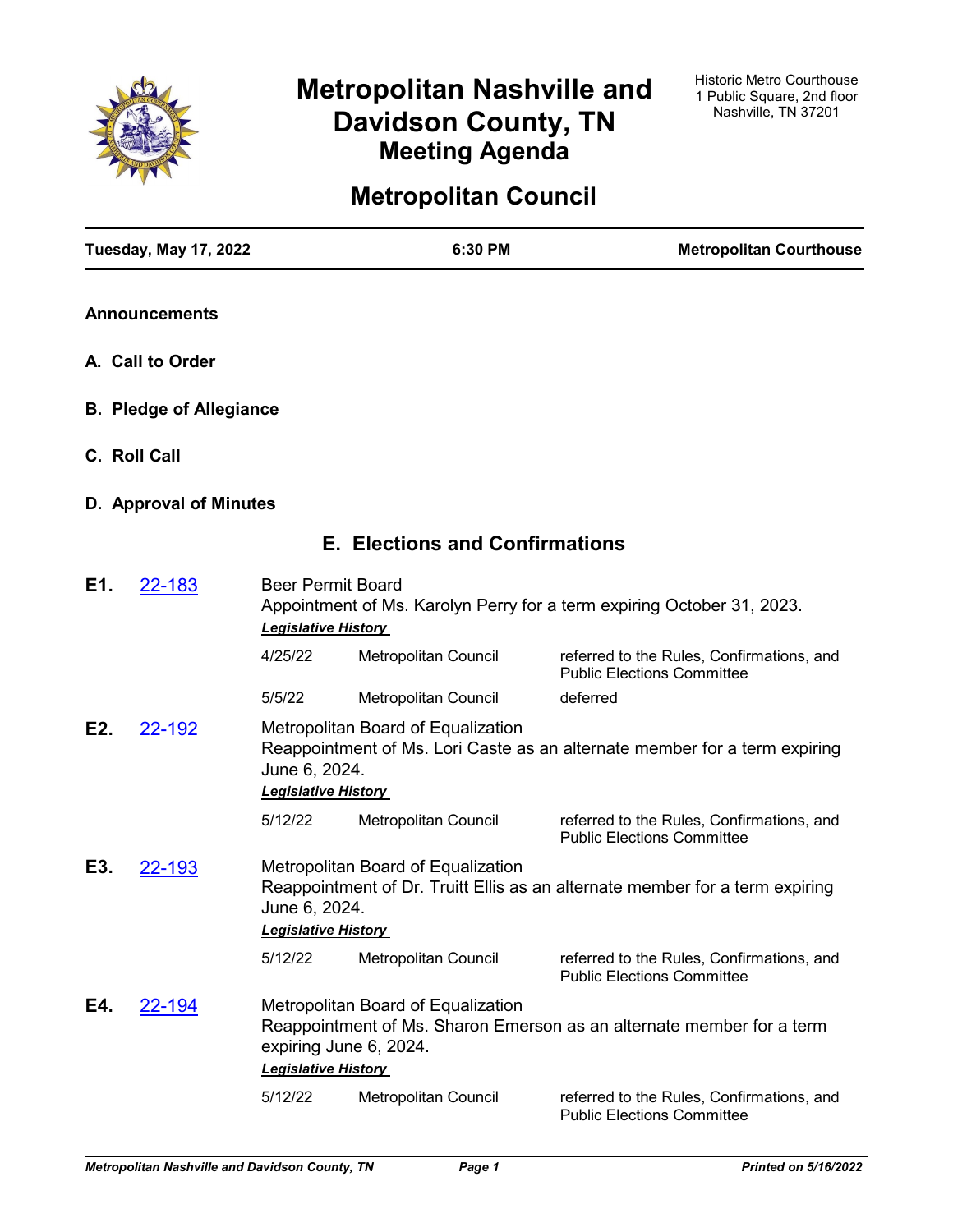| E5.  | 22-195        | expiring June 6, 2024.<br><b>Legislative History</b>     | Metropolitan Board of Equalization | Reappointment of Mr. Roger Farmer as an alternate member for a term            |
|------|---------------|----------------------------------------------------------|------------------------------------|--------------------------------------------------------------------------------|
|      |               | 5/12/22                                                  | Metropolitan Council               | referred to the Rules, Confirmations, and<br><b>Public Elections Committee</b> |
| E6.  | <u>22-196</u> | expiring June 6, 2024.<br><b>Legislative History</b>     | Metropolitan Board of Equalization | Reappointment of Mr. Charles Hankla as an alternate member for a term          |
|      |               | 5/12/22                                                  | Metropolitan Council               | referred to the Rules, Confirmations, and<br><b>Public Elections Committee</b> |
| E7.  | <b>22-197</b> | expiring June 6, 2024.<br><b>Legislative History</b>     | Metropolitan Board of Equalization | Reappointment of Ms. Melba Jackson as an alternate member for a term           |
|      |               | 5/12/22                                                  | Metropolitan Council               | referred to the Rules, Confirmations, and<br><b>Public Elections Committee</b> |
| E8.  | 22-198        | June 6, 2024.<br><b>Legislative History</b>              | Metropolitan Board of Equalization | Reappointment of Mr. Trey Lewis as an alternate member for a term expiring     |
|      |               | 5/12/22                                                  | Metropolitan Council               | referred to the Rules, Confirmations, and<br><b>Public Elections Committee</b> |
| E9.  | <u>22-199</u> | expiring June 6, 2024.<br><b>Legislative History</b>     | Metropolitan Board of Equalization | Reappointment of Ms. Sharilyn Pettus as an alternate member for a term         |
|      |               | 5/12/22                                                  | Metropolitan Council               | referred to the Rules, Confirmations, and<br><b>Public Elections Committee</b> |
| E10. | 22-200        | expiring June 6, 2024.<br><b>Legislative History</b>     | Metropolitan Board of Equalization | Reappointment of Mr. Carnell Scruggs as an alternate member for a term         |
|      |               | 5/12/22                                                  | Metropolitan Council               | referred to the Rules, Confirmations, and<br><b>Public Elections Committee</b> |
| E11. | <u>22-189</u> | <b>Planning Commission</b><br><b>Legislative History</b> |                                    | Reappointment of Mr. Greg Adkins for a term expiring March 31, 2026.           |
|      |               | 5/10/22                                                  | Metropolitan Council               | referred to the Rules, Confirmations, and<br><b>Public Elections Committee</b> |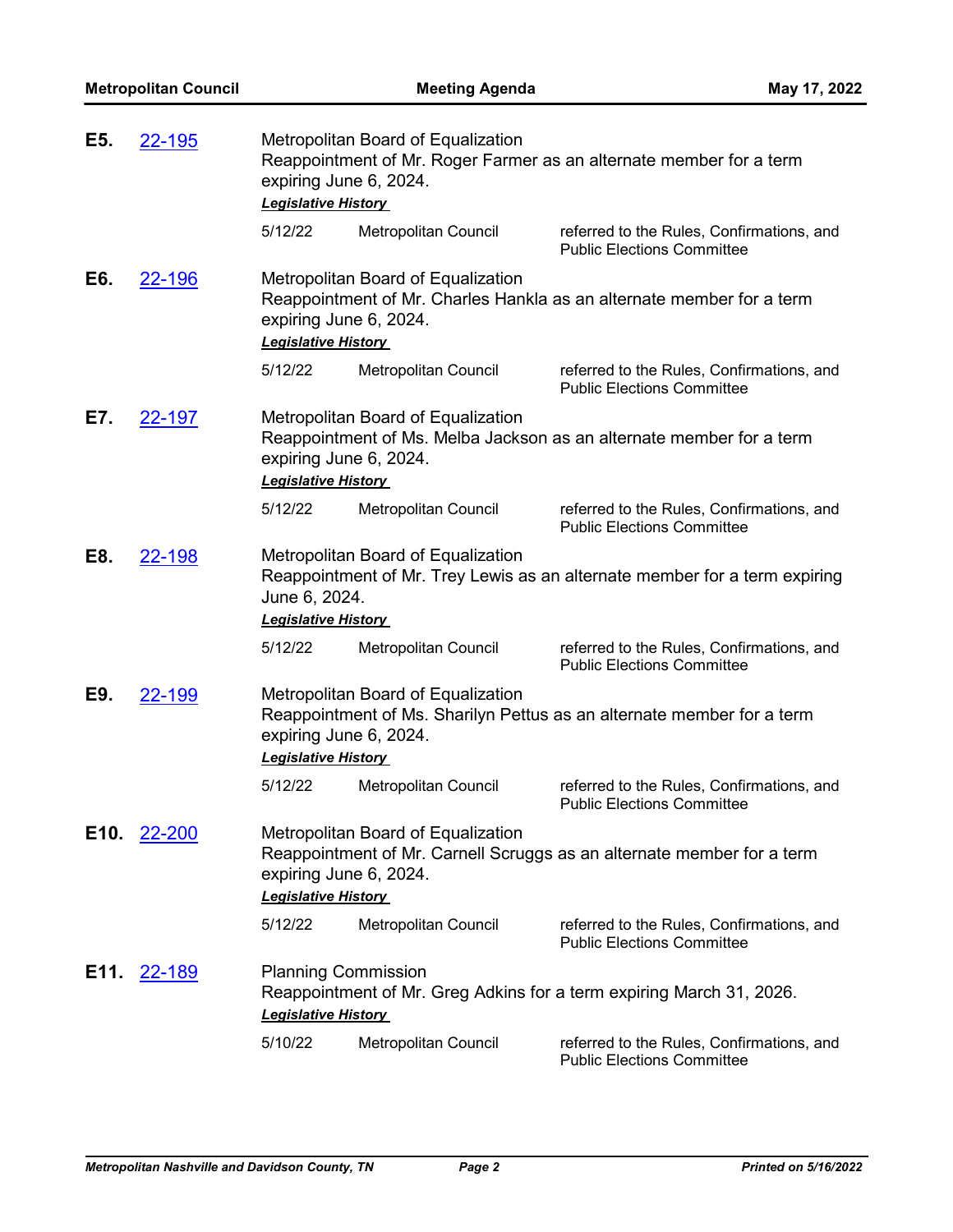| E12. 22-190 | <b>Planning Commission</b><br><b>Legislative History</b> |                      | Appointment of Mr. Stewart Clifton for a term expiring March 31, 2025.  |
|-------------|----------------------------------------------------------|----------------------|-------------------------------------------------------------------------|
|             | 5/10/22                                                  | Metropolitan Council | referred to the Rules, Confirmations,<br>and Public Elections Committee |
| E13. 22-191 | <b>Planning Commission</b><br><b>Legislative History</b> |                      | Reappointment of Ms. Jessica Farr for a term expiring March 31, 2026.   |
|             | 5/10/22                                                  | Metropolitan Council | referred to the Rules, Confirmations,<br>and Public Elections Committee |

# **F. Public Comment Period**

*This time is dedicated to allow members of the public who have registered in advance to speak upon matters related to the Metropolitan Nashville and Davidson County community.*

# **G. Resolutions on Public Hearing**

**1.** [RS2022-1517](http://nashville.legistar.com/gateway.aspx?m=l&id=/matter.aspx?key=14454) A resolution exempting 802 Vibe Place, from the minimum distance requirements for obtaining a Short Term Rental Property - Not Owner-Occupied permit pursuant to Section 17.16.070.U of the Metropolitan Code.

| Sponsors: | Parker<br><b>Legislative History</b> |                      |                                                                           |
|-----------|--------------------------------------|----------------------|---------------------------------------------------------------------------|
|           | 5/10/22                              | Metropolitan Council | referred to the Government Operations and<br><b>Regulations Committee</b> |
|           | 5/10/22                              | Metropolitan Council | filed                                                                     |
|           |                                      |                      |                                                                           |

**2.** [RS2022-1518](http://nashville.legistar.com/gateway.aspx?m=l&id=/matter.aspx?key=14455) A resolution exempting 845 Vibe Place, from the minimum distance requirements for obtaining a Short Term Rental Property - Not Owner-Occupied permit pursuant to Section 17.16.070.U of the Metropolitan Code.

|  |  |  |  |  |  |  |  |  |  |  |  |  |  |  |  |  |  |  |  |  |  |  |  |  |  |  |  |  |  |  |                  |  | Parker |
|--|--|--|--|--|--|--|--|--|--|--|--|--|--|--|--|--|--|--|--|--|--|--|--|--|--|--|--|--|--|--|------------------|--|--------|
|  |  |  |  |  |  |  |  |  |  |  |  |  |  |  |  |  |  |  |  |  |  |  |  |  |  |  |  |  |  |  |                  |  |        |
|  |  |  |  |  |  |  |  |  |  |  |  |  |  |  |  |  |  |  |  |  |  |  |  |  |  |  |  |  |  |  |                  |  |        |
|  |  |  |  |  |  |  |  |  |  |  |  |  |  |  |  |  |  |  |  |  |  |  |  |  |  |  |  |  |  |  | <b>Sponsors:</b> |  |        |
|  |  |  |  |  |  |  |  |  |  |  |  |  |  |  |  |  |  |  |  |  |  |  |  |  |  |  |  |  |  |  |                  |  |        |

*Legislative History* 

| 5/10/22 | Metropolitan Council | referred to the Government Operations and<br><b>Regulations Committee</b> |
|---------|----------------------|---------------------------------------------------------------------------|
| 5/10/22 | Metropolitan Council | filed                                                                     |

# **H. Consent Resolutions and Resolutions**

- **3.** [RS2022-1507](http://nashville.legistar.com/gateway.aspx?m=l&id=/matter.aspx?key=14404) A resolution approving an option agreement between the Metropolitan Government of Nashville and Davidson County and the State of Tennessee authorizing the purchase of the property located at 88 Hermitage Avenue (Parcel No. 09311024100) (Proposal No. 2022M-019AG-001).
	- *Sponsors:* OConnell, Allen and Withers
	- *Attachments:* [Agreement](http://nashville.legistar.com/gateway.aspx?M=F&ID=2a099f88-2cf6-460a-b014-29b5a29164f8.pdf)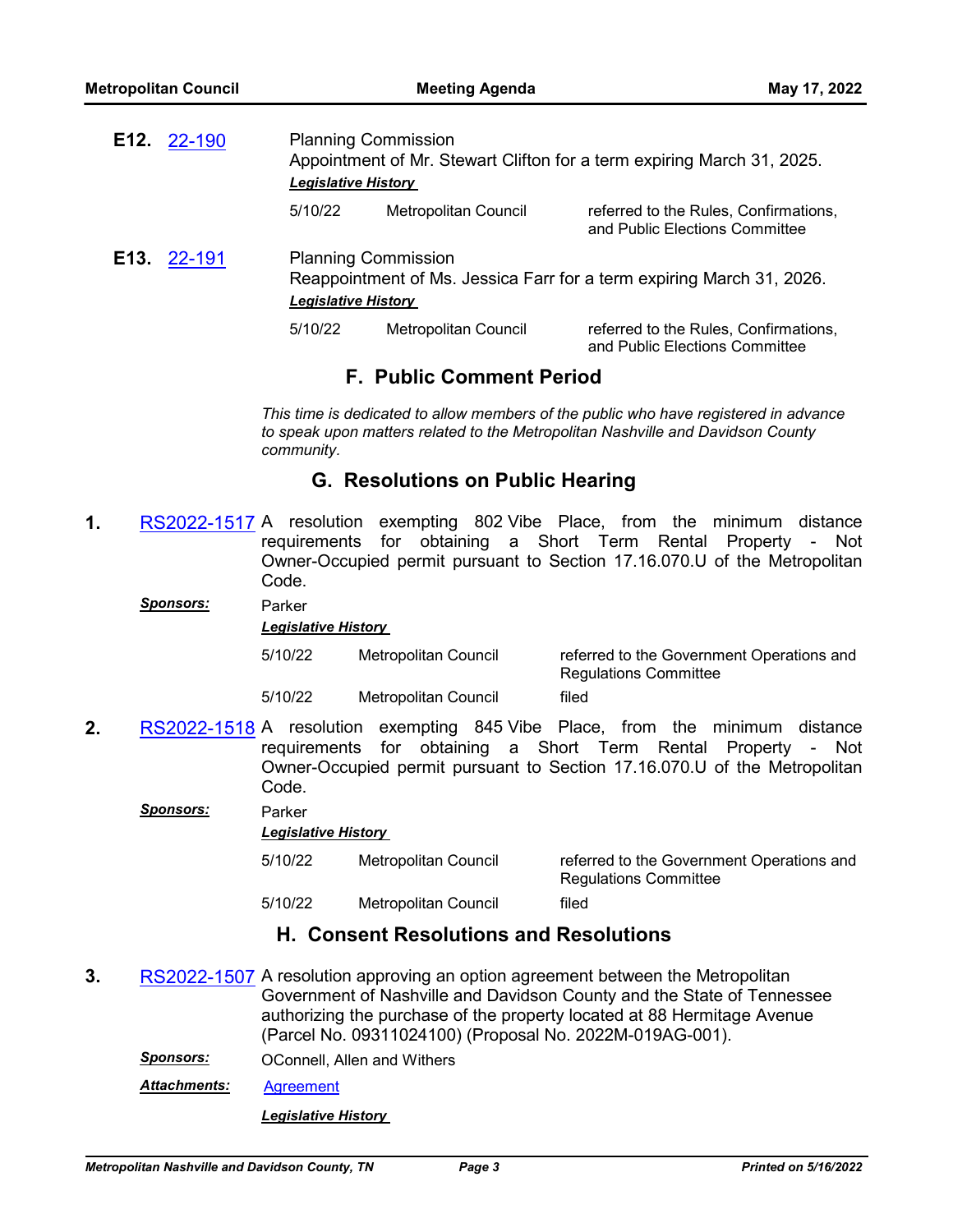| <b>Metropolitan Council</b> |         | <b>Meeting Agenda</b>                                    | May 17, 2022                                                                  |
|-----------------------------|---------|----------------------------------------------------------|-------------------------------------------------------------------------------|
|                             | 4/11/22 | <b>Planning Commission</b>                               | approved                                                                      |
|                             | 4/26/22 | Metropolitan Council                                     | filed                                                                         |
|                             | 5/2/22  | <b>Budget and Finance</b><br>Committee                   | approved                                                                      |
|                             | 5/2/22  | Planning and Zoning<br>Committee                         | approved                                                                      |
|                             | 5/5/22  | Public Facilities, Arts, and<br><b>Culture Committee</b> | approved                                                                      |
|                             | 5/5/22  | Metropolitan Council                                     | deferred                                                                      |
| 4.                          |         |                                                          | RS2022-1519 A resolution accepting a memorandum of understanding between CAPA |

- **4.** [RS2022-1519](http://nashville.legistar.com/gateway.aspx?m=l&id=/matter.aspx?key=14451) A resolution accepting a memorandum of understanding between CAPA Strategies, LLC in conjunction with The National Oceanic and Atmospheric Administration (NOAA) and the Metropolitan Government, acting by and through the Mayor's Office, to participate in a technical assistance opportunity to receive Urban Heat Island Mapping for an area of 100 square miles within the city of Nashville identifying those areas that suffer from more intense heat due to the built environment.
	- *Sponsors:* Allen, Young, Welsch and Hancock
	- *Attachments:* [Memorandum of Understanding](http://nashville.legistar.com/gateway.aspx?M=F&ID=60b948be-f117-4952-b907-e071662192d4.pdf)

#### *Legislative History*

| 5/10/22 | Metropolitan Council | referred to the Budget and Finance<br>Committee                |
|---------|----------------------|----------------------------------------------------------------|
| 5/10/22 | Metropolitan Council | referred to the Transportation and<br>Infrastructure Committee |
| 5/10/22 | Metropolitan Council | filed                                                          |

- **5.** [RS2022-1520](http://nashville.legistar.com/gateway.aspx?m=l&id=/matter.aspx?key=14479) A resolution authorizing the Metropolitan Mayor to submit the Nashville-Davidson HOME Investment Partnerships -American Rescue Plan (HOME ARP) Action Plan as Substantial Amendment 1 to the 2021-2022 Annual Update for Program Year Four to the 2018-2023 Consolidated Plan for Housing and Community Development to the U.S. Department of Housing and Urban Development (HUD).
	- *Sponsors:* Parker and Allen

*Attachments:* [HOME ARP Action Plan Exhibit](http://nashville.legistar.com/gateway.aspx?M=F&ID=dff7b497-7cd5-49d4-a6ee-d7b20f759ac1.docx)

| 5/10/22 | Metropolitan Council | referred to the Affordable Housing<br>Committee |
|---------|----------------------|-------------------------------------------------|
| 5/10/22 | Metropolitan Council | referred to the Budget and Finance<br>Committee |
| 5/10/22 | Metropolitan Council | filed                                           |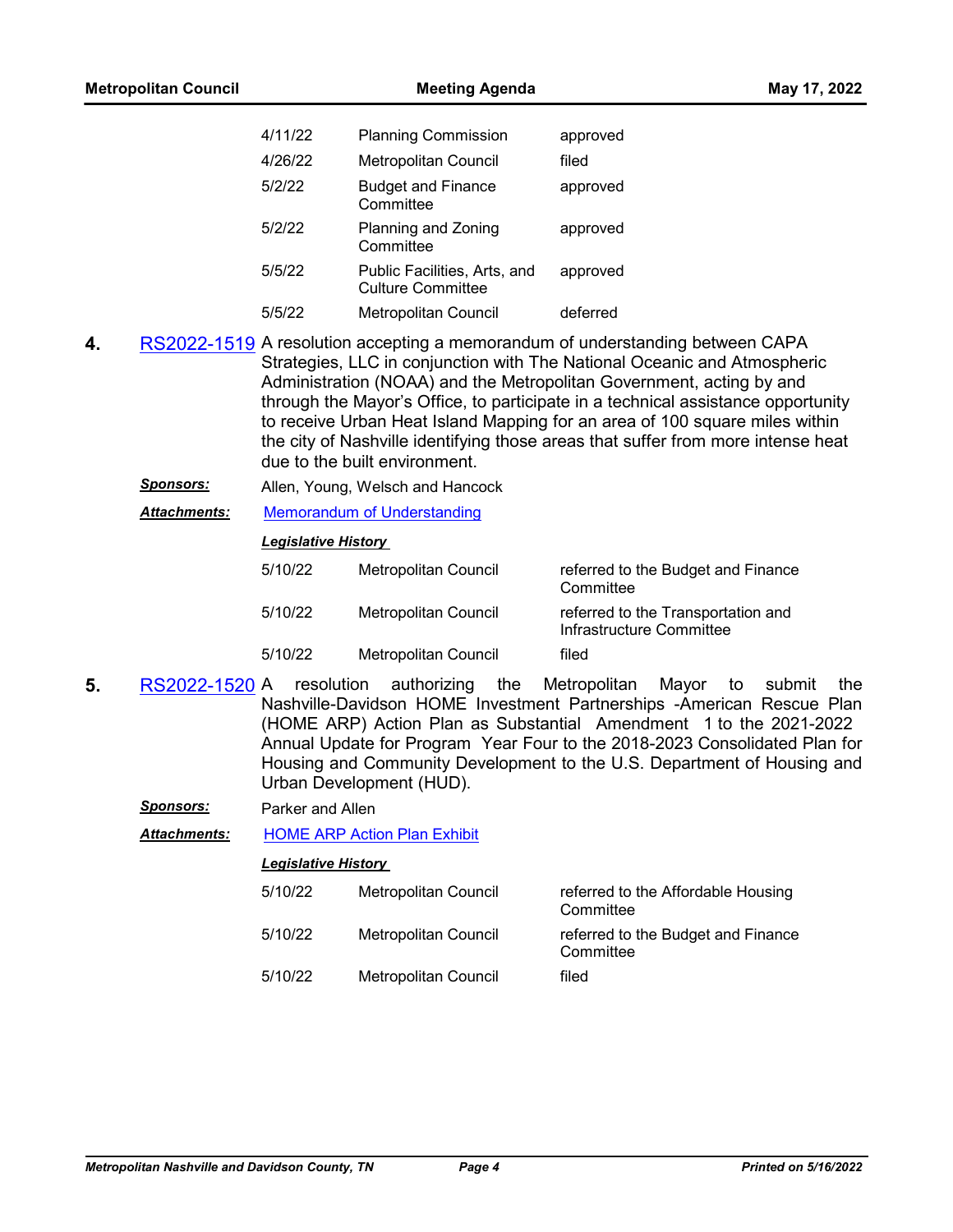**6.** [RS2022-1521](http://nashville.legistar.com/gateway.aspx?m=l&id=/matter.aspx?key=14440) A resolution approving amendment one to a contract between The Metropolitan Government of Nashville and Davidson County and Pictometry International Corp. to provide digital orthophoto and oblique images, maintenance, and other related services for the Metropolitan Government of Nashville and Davidson County. *Sponsors:* Allen *Attachments:* [Contract](http://nashville.legistar.com/gateway.aspx?M=F&ID=3c318519-c884-4297-8f3b-0a704c05364c.pdf) *Legislative History*  5/10/22 Metropolitan Council referred to the Budget and Finance **Committee** 5/10/22 Metropolitan Council filed **7.** [RS2022-1522](http://nashville.legistar.com/gateway.aspx?m=l&id=/matter.aspx?key=14450) A resolution accepting a grant from the Tennessee Department of Mental Health and Substance Abuse Services to the Metropolitan Government, acting by and through the Davidson County General Sessions Court, for the provision of the Tennessee Certified Recovery Court Program. *Sponsors:* Allen *Attachments:* [Grant Exhibit](http://nashville.legistar.com/gateway.aspx?M=F&ID=c8d87c9f-6b1b-4ccc-afc2-0a3e1ca11e82.pdf) *Legislative History*  5/10/22 Metropolitan Council referred to the Budget and Finance **Committee** 5/10/22 Metropolitan Council filed **8.** [RS2022-1523](http://nashville.legistar.com/gateway.aspx?m=l&id=/matter.aspx?key=14443) A resolution accepting a grant from the Tennessee Department of Human Services, to the Metropolitan Government, acting by and through the Davidson County Juvenile Court, to establish and enforce federal and state mandated child support program guidelines for children born out of wedlock. *Sponsors:* Allen and Styles *Attachments:* [Grant Exhibit](http://nashville.legistar.com/gateway.aspx?M=F&ID=865243aa-afc4-4846-9c12-7a8575442f09.pdf) *Legislative History*  5/10/22 Metropolitan Council referred to the Budget and Finance **Committee** 5/10/22 Metropolitan Council filed **9.** [RS2022-1524](http://nashville.legistar.com/gateway.aspx?m=l&id=/matter.aspx?key=14453) A resolution approving amendment one to a Parental Assistance Court grant from the Tennessee Department of Human Services to the Metropolitan Government, acting by and through the Davidson County Juvenile Court, to provide opportunities for and meet the needs of eligible low-income families who have a court ordered child support obligation and to increase program participant parenting time with their children. *Sponsors:* Allen and Welsch *Attachments:* [Grant Amendment One](http://nashville.legistar.com/gateway.aspx?M=F&ID=4de7dd5d-c610-41ab-8a2d-f80c7f096e67.pdf)

| <b>Legislative History</b> |                      |                                                 |
|----------------------------|----------------------|-------------------------------------------------|
| 5/10/22                    | Metropolitan Council | referred to the Budget and Finance<br>Committee |
| 5/10/22                    | Metropolitan Council | filed                                           |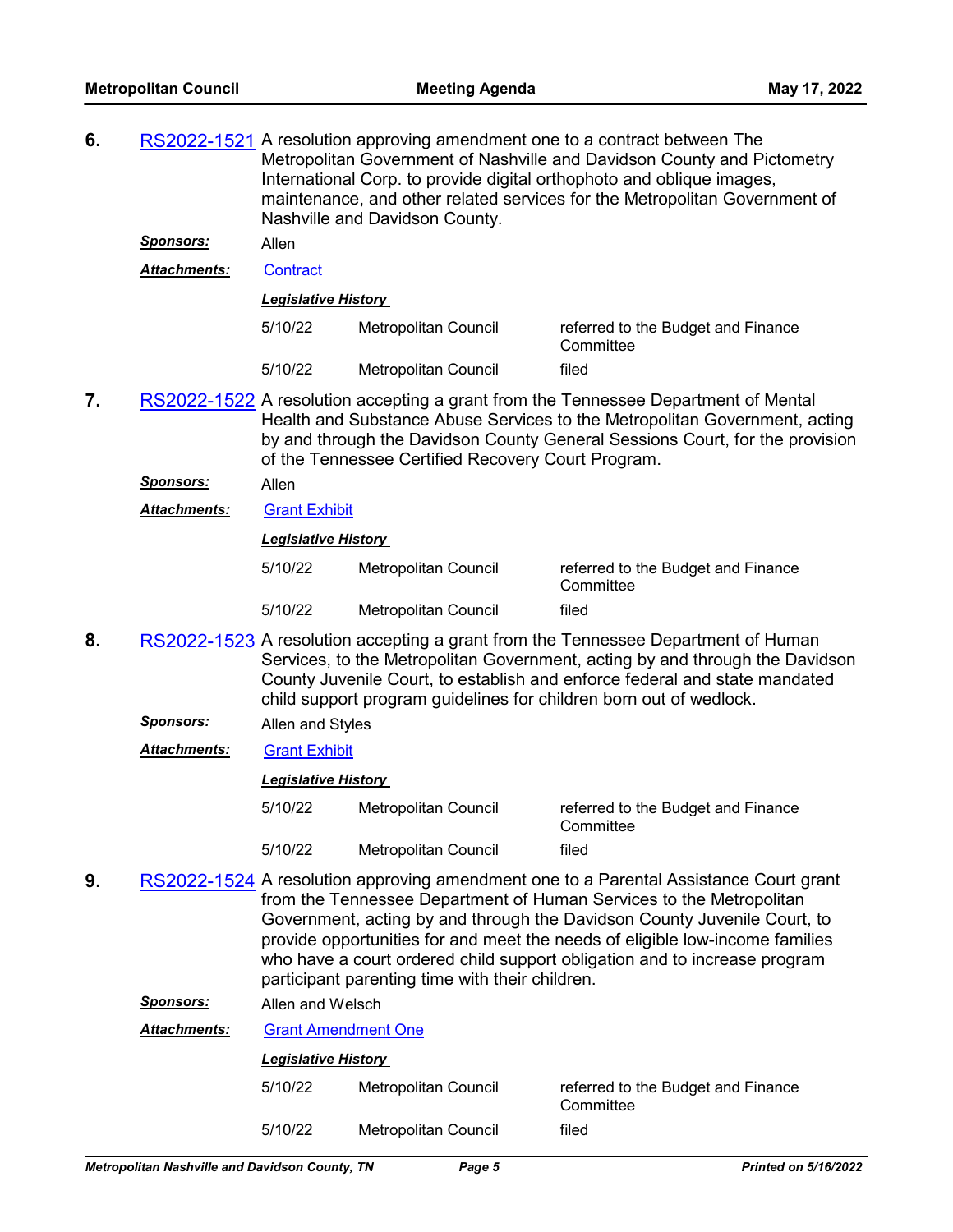**10.** [RS2022-1525](http://nashville.legistar.com/gateway.aspx?m=l&id=/matter.aspx?key=14444) A resolution accepting a grant from the State of Tennessee, Department of Correction, to the Metropolitan Government, acting by and through the State Trial Courts, for the expenses of housing and treating non-violent felony offenders with co-occurring addiction and mental health disorders.

*Sponsors:* Allen and Welsch

*Attachments:* [Grant Exhibit](http://nashville.legistar.com/gateway.aspx?M=F&ID=0923dfd5-e485-42bf-b82e-85343ad96c78.pdf)

*Legislative History* 

| 5/10/22 | Metropolitan Council | referred to the Budget and Finance<br>Committee |
|---------|----------------------|-------------------------------------------------|
| 5/10/22 | Metropolitan Council | filed                                           |

- **11.** [RS2022-1526](http://nashville.legistar.com/gateway.aspx?m=l&id=/matter.aspx?key=14462) A resolution approving a contract by and between The Metropolitan Government of Nashville and Davidson County and Ryder Integrated Logistics, Inc. for the provision of refrigerated trucks and trailers for Metro Action Commission summer food services program.
	- *Sponsors:* Allen, Welsch and Styles
	- *Attachments:* [Contract](http://nashville.legistar.com/gateway.aspx?M=F&ID=e45e877e-d3ca-45a5-b191-a3566bcc6bd6.pdf)

#### *Legislative History*

| 5/10/22 | Metropolitan Council | referred to the Budget and Finance<br>Committee |
|---------|----------------------|-------------------------------------------------|
| 5/10/22 | Metropolitan Council | referred to the Human Services Committee        |
| 5/10/22 | Metropolitan Council | filed                                           |

- **12.** [RS2022-1527](http://nashville.legistar.com/gateway.aspx?m=l&id=/matter.aspx?key=14468) A resolution authorizing the Metropolitan Department of Law to compromise and settle the property damage claim of Hext Quality Meat, Inc. against the Metropolitan Government of Nashville and Davidson County in the amount of \$28,554.28, with said amount to be paid out of the Self-Insured Liability Fund.
	- *Sponsors:* Allen

*Attachments:* [Letter to Clerk](http://nashville.legistar.com/gateway.aspx?M=F&ID=7b4ee6f4-211b-49c3-97c2-ca8fc400fca4.PDF)

*Legislative History* 

- 5/10/22 Metropolitan Council referred to the Budget and Finance **Committee** 5/10/22 Metropolitan Council filed
- **13.** [RS2022-1528](http://nashville.legistar.com/gateway.aspx?m=l&id=/matter.aspx?key=14458) A resolution approving an amendment to a purchase and sale agreement between the Metropolitan Government and Piedmont Natural Gas Company, Inc., for a parcel of property and improvements located at 800 Second Avenue **North**

*Sponsors:* OConnell and Allen

*Attachments:* [Purchase and Sale Agreement Amendment](http://nashville.legistar.com/gateway.aspx?M=F&ID=f4df4254-611e-4915-9745-3be1e2d12eed.pdf)

| 5/10/22 | Metropolitan Council | referred to the Budget and Finance<br>Committee |
|---------|----------------------|-------------------------------------------------|
| 5/10/22 | Metropolitan Council | filed                                           |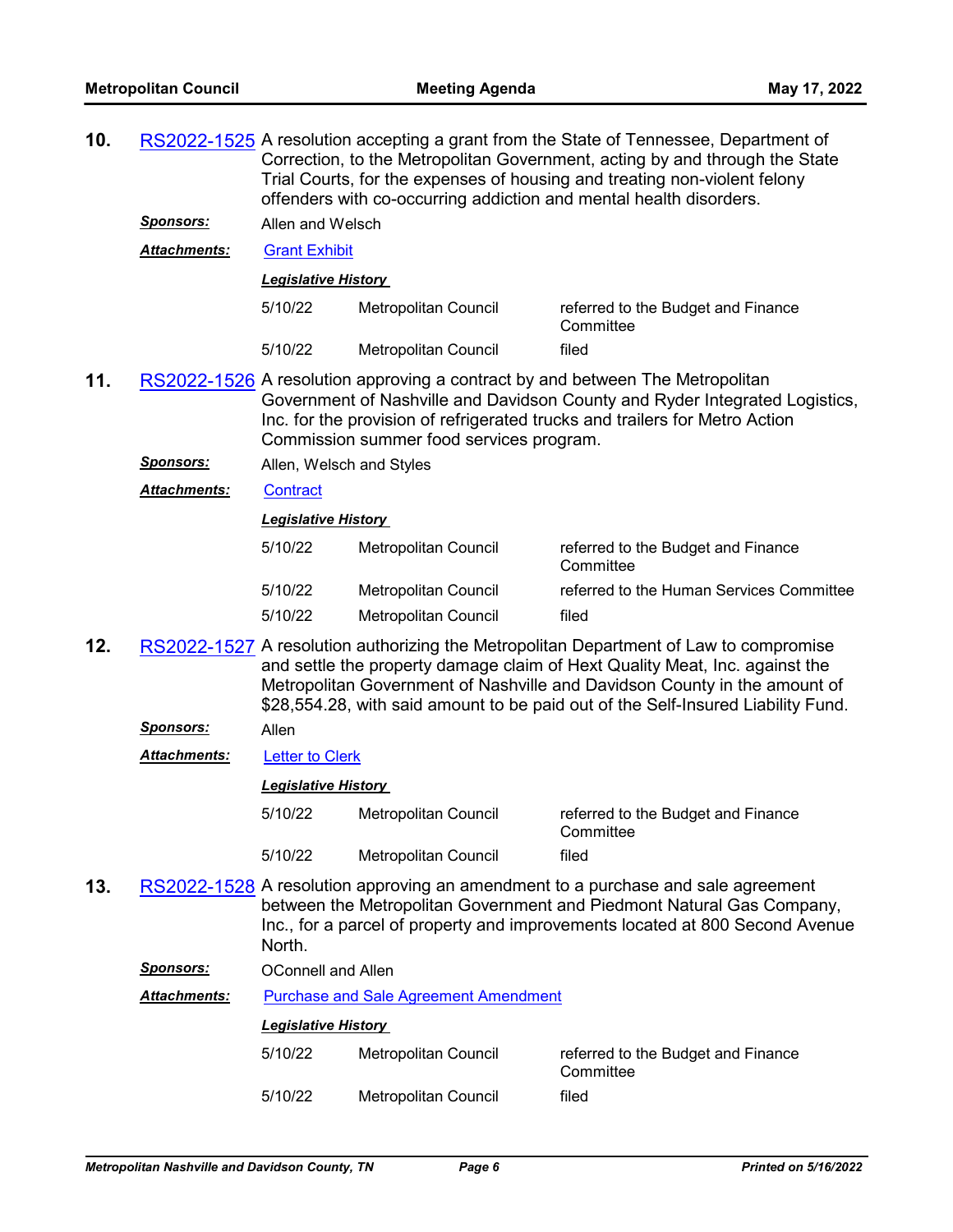- **14.** [RS2022-1529](http://nashville.legistar.com/gateway.aspx?m=l&id=/matter.aspx?key=14448) A resolution accepting a grant from the National Association of County and City Health Officials (NACCHO) to the Metropolitan Government, acting by and through the Metropolitan Board of Health, to partner with agencies and implement activities that address the community's challenges related to drug overdose deaths.
	- *Sponsors:* Allen, Evans and Welsch

*Attachments:* [Grant Exhibit](http://nashville.legistar.com/gateway.aspx?M=F&ID=923d56b7-f827-4314-a75d-b89bf6ee4638.pdf)

| 5/10/22 | Metropolitan Council | referred to the Budget and Finance<br>Committee       |
|---------|----------------------|-------------------------------------------------------|
| 5/10/22 | Metropolitan Council | referred to the Public Health and Safety<br>Committee |
| 5/10/22 | Metropolitan Council | filed                                                 |

- **15.** [RS2022-1530](http://nashville.legistar.com/gateway.aspx?m=l&id=/matter.aspx?key=14445) A resolution approving amendment two to a grant from the U.S. Environmental Protection Agency to the Metropolitan Government, acting by and through the Metropolitan Board of Health, for the ongoing collection of data on ambient air concentrations for fine particulate matter in Nashville, Tennessee.
	- *Sponsors:* Allen, Evans, Welsch, Hancock and Styles
	- *Attachments:* [Grant Amendment Two](http://nashville.legistar.com/gateway.aspx?M=F&ID=b529fa9c-eb5f-4621-8b9e-3f7f8d09ce89.pdf)

#### *Legislative History*

| 5/10/22 | Metropolitan Council | referred to the Budget and Finance<br>Committee       |
|---------|----------------------|-------------------------------------------------------|
| 5/10/22 | Metropolitan Council | referred to the Public Health and Safety<br>Committee |
| 5/10/22 | Metropolitan Council | filed                                                 |

- **16.** [RS2022-1531](http://nashville.legistar.com/gateway.aspx?m=l&id=/matter.aspx?key=14447) A resolution approving amendment three to a grant from the Tennessee Department of Health to the Metropolitan Government, acting by and through the Metropolitan Board of Health, to add additional Epidemiology & Laboratory Capacity (ELC) enhanced detection for COVID response.
	- *Sponsors:* Allen, Evans, Welsch, Styles and Gamble

*Attachments:* [Grant Amendment Three](http://nashville.legistar.com/gateway.aspx?M=F&ID=b94f818b-43f0-423b-abb8-8ff5a8add1ae.pdf)

| 5/10/22 | Metropolitan Council | referred to the Budget and Finance<br>Committee       |
|---------|----------------------|-------------------------------------------------------|
| 5/10/22 | Metropolitan Council | referred to the Public Health and Safety<br>Committee |
| 5/10/22 | Metropolitan Council | filed                                                 |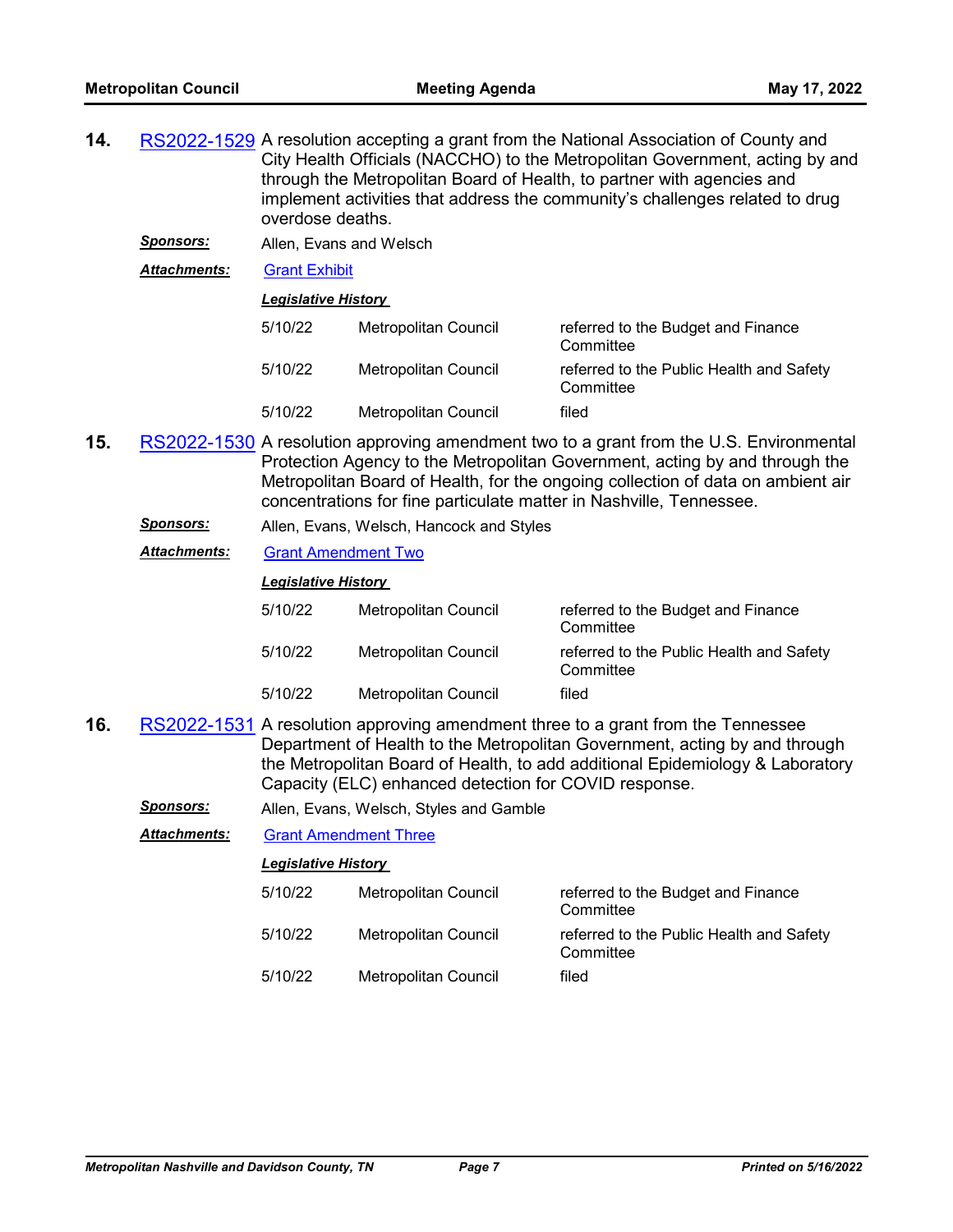- **17.** [RS2022-1532](http://nashville.legistar.com/gateway.aspx?m=l&id=/matter.aspx?key=14449) A resolution approving amendment seven to a grant from the Tennessee Department of Health to the Metropolitan Government, acting by and through the Metropolitan Board of Health, to improve the health of those residing in or visiting Davidson County through targeted strategies to prevent and control the use of tobacco products.
	- *Sponsors:* Allen and Evans

*Attachments:* [Grant Amendment Seven](http://nashville.legistar.com/gateway.aspx?M=F&ID=a2b8f147-9990-4838-8321-febf23600114.pdf)

|  | <b>Legislative History</b> |  |
|--|----------------------------|--|
|  |                            |  |

| 5/10/22 | Metropolitan Council | referred to the Budget and Finance<br>Committee       |
|---------|----------------------|-------------------------------------------------------|
| 5/10/22 | Metropolitan Council | referred to the Public Health and Safety<br>Committee |
| 5/10/22 | Metropolitan Council | filed                                                 |

- **18.** [RS2022-1533](http://nashville.legistar.com/gateway.aspx?m=l&id=/matter.aspx?key=14457) A resolution accepting a donation of Ballistic Vests for Police Canines from Spikes Canine Fund for the Metropolitan Nashville Police Department ("MNPD") to protect police canines from assaults.
	- *Sponsors:* Allen, Evans, Hancock and Bradford
	- *Attachments:* [Donation Exhibit](http://nashville.legistar.com/gateway.aspx?M=F&ID=62bebd9d-1985-4f88-96e1-a9f5010f85bc.pdf)

#### *Legislative History*

| 5/10/22 | Metropolitan Council | referred to the Budget and Finance<br>Committee       |
|---------|----------------------|-------------------------------------------------------|
| 5/10/22 | Metropolitan Council | referred to the Public Health and Safety<br>Committee |
| 5/10/22 | Metropolitan Council | filed                                                 |

- **19.** [RS2022-1534](http://nashville.legistar.com/gateway.aspx?m=l&id=/matter.aspx?key=14456) A resolution approving an intergovernmental agreement by and between The Metropolitan Government of Nashville and Davidson County, acting by and through the Metropolitan Nashville Police Department (hereinafter "MNPD"), and the U.S. Army Corps of Engineers for extra-duty police services.
	- *Sponsors:* Allen and Evans
	- *Attachments:* [Agreement Exhibit](http://nashville.legistar.com/gateway.aspx?M=F&ID=895b149b-9058-4b32-a54e-3d251b0677d4.pdf)

#### *Legislative History*

| 5/10/22 | Metropolitan Council | referred to the Budget and Finance<br>Committee       |
|---------|----------------------|-------------------------------------------------------|
| 5/10/22 | Metropolitan Council | referred to the Public Health and Safety<br>Committee |
| 5/10/22 | Metropolitan Council | filed                                                 |

- **20.** [RS2022-1535](http://nashville.legistar.com/gateway.aspx?m=l&id=/matter.aspx?key=14463) A resolution to approve the First Amendment to a contract between the Metropolitan Government of Nashville and Davidson County and Foray Technologies, LLC to provide software services for the secure transfer of crime scene photos for the Metropolitan Nashville Police Department.
	- *Sponsors:* Allen, Evans and Styles
	- **Attachments: [Contract First Amendment](http://nashville.legistar.com/gateway.aspx?M=F&ID=d40e680b-af93-49cf-92ab-19b4d70186fb.pdf)**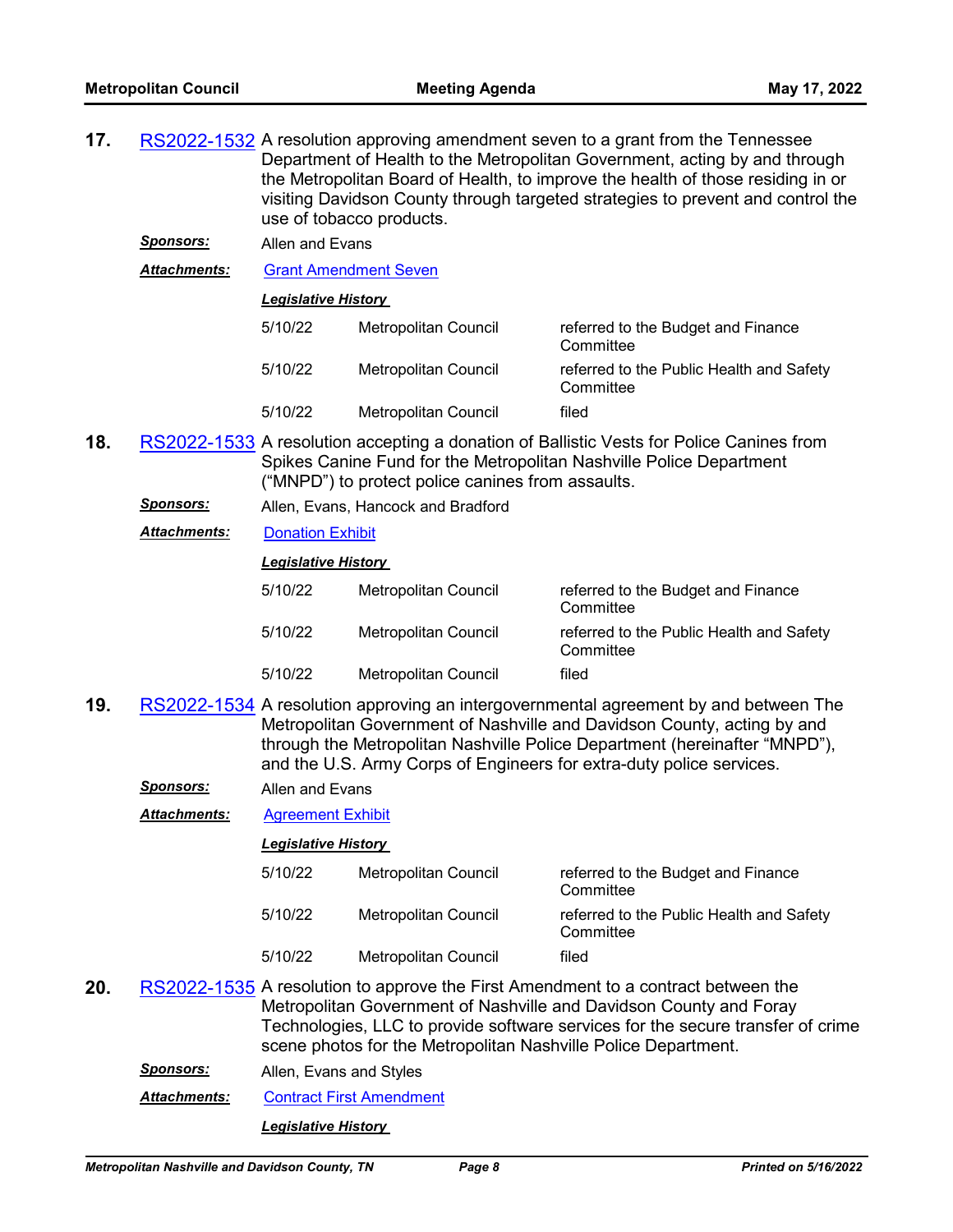|     | <b>Metropolitan Council</b> |                            | <b>Meeting Agenda</b>                                                         |                                                                                                                                                                                                                                                                                                                                | May 17, 2022 |
|-----|-----------------------------|----------------------------|-------------------------------------------------------------------------------|--------------------------------------------------------------------------------------------------------------------------------------------------------------------------------------------------------------------------------------------------------------------------------------------------------------------------------|--------------|
|     |                             | 5/10/22                    | <b>Metropolitan Council</b>                                                   | referred to the Budget and Finance<br>Committee                                                                                                                                                                                                                                                                                |              |
|     |                             | 5/10/22                    | Metropolitan Council                                                          | referred to the Public Health and Safety<br>Committee                                                                                                                                                                                                                                                                          |              |
|     |                             | 5/10/22                    | <b>Metropolitan Council</b>                                                   | filed                                                                                                                                                                                                                                                                                                                          |              |
| 21. |                             |                            | bicycle safety awareness.                                                     | RS2022-1536 A resolution approving an application for a bicycle and pedestrian safety grant<br>from the Tennessee Highway Safety Office to the Metropolitan Government,<br>acting by and through the Nashville Department of Transportation &<br>Multimodal Infrastructure (NDOT), to educate the public on pedestrian and     |              |
|     | <u>Sponsors:</u>            |                            | Allen, Young, Welsch, Hausser and Hancock                                     |                                                                                                                                                                                                                                                                                                                                |              |
|     | <u> Attachments:</u>        |                            | <b>Grant Application Exhibit</b>                                              |                                                                                                                                                                                                                                                                                                                                |              |
|     |                             | <b>Legislative History</b> |                                                                               |                                                                                                                                                                                                                                                                                                                                |              |
|     |                             | 5/10/22                    | <b>Metropolitan Council</b>                                                   | referred to the Budget and Finance<br>Committee                                                                                                                                                                                                                                                                                |              |
|     |                             | 5/10/22                    | Metropolitan Council                                                          | referred to the Transportation and<br>Infrastructure Committee                                                                                                                                                                                                                                                                 |              |
|     |                             | 5/10/22                    | Metropolitan Council                                                          | filed                                                                                                                                                                                                                                                                                                                          |              |
| 22. |                             |                            | an aerial encroachment at 315 Union Street. (Proposal<br>No.2022M-007EN-001). | RS2022-1537 A resolution authorizing TN Printers Hotel Owner, LLC to construct and install                                                                                                                                                                                                                                     |              |
|     | <u>Sponsors:</u>            |                            | OConnell, Withers and Young                                                   |                                                                                                                                                                                                                                                                                                                                |              |
|     | <b>Attachments:</b>         | Plans                      |                                                                               |                                                                                                                                                                                                                                                                                                                                |              |
|     |                             | <b>Exhibit</b>             |                                                                               |                                                                                                                                                                                                                                                                                                                                |              |
|     |                             | <b>Legislative History</b> |                                                                               |                                                                                                                                                                                                                                                                                                                                |              |
|     |                             | 4/5/22                     | <b>Planning Commission</b>                                                    | approved                                                                                                                                                                                                                                                                                                                       |              |
|     |                             | 5/10/22                    | Metropolitan Council                                                          | referred to the Planning and Zoning<br>Committee                                                                                                                                                                                                                                                                               |              |
|     |                             | 5/10/22                    | Metropolitan Council                                                          | referred to the Transportation and<br>Infrastructure Committee                                                                                                                                                                                                                                                                 |              |
|     |                             | 5/10/22                    | Metropolitan Council                                                          | filed                                                                                                                                                                                                                                                                                                                          |              |
| 23. |                             |                            |                                                                               | RS2022-1538 A resolution authorizing the Metropolitan Department of Law to compromise<br>and settle the personal injury claim of Amarantha Martin against the<br>Metropolitan Government of Nashville and Davidson County in the amount of<br>\$16,000.00, with said amount to be paid out of the Self-Insured Liability Fund. |              |
|     | <b>Sponsors:</b>            | Allen and Welsch           |                                                                               |                                                                                                                                                                                                                                                                                                                                |              |
|     | <b>Attachments:</b>         | <b>Letter to Clerk</b>     |                                                                               |                                                                                                                                                                                                                                                                                                                                |              |
|     |                             | <b>Legislative History</b> |                                                                               |                                                                                                                                                                                                                                                                                                                                |              |
|     |                             | 5/10/22                    | Metropolitan Council                                                          | referred to the Budget and Finance<br>Committee                                                                                                                                                                                                                                                                                |              |
|     |                             | 5/10/22                    | Metropolitan Council                                                          | filed                                                                                                                                                                                                                                                                                                                          |              |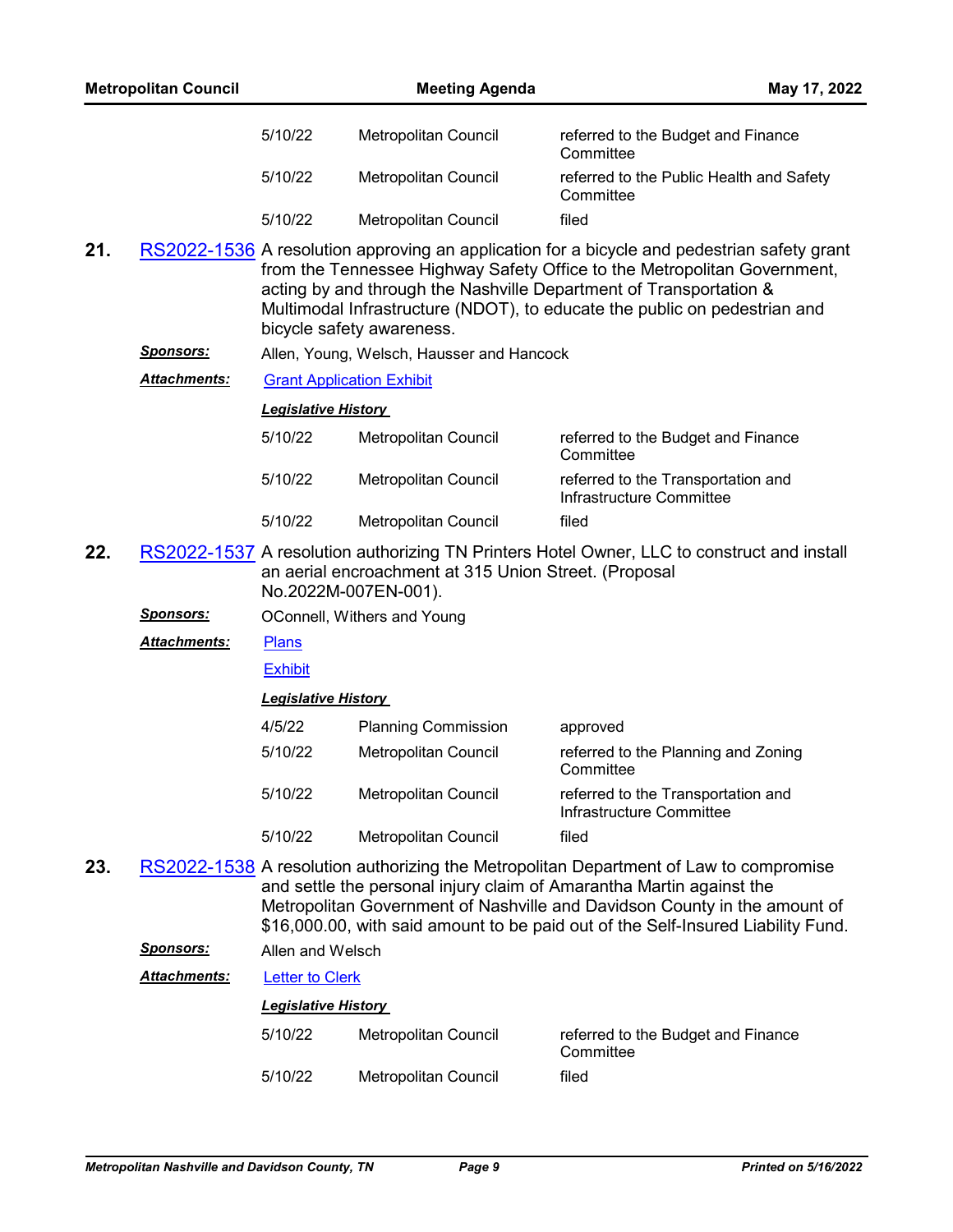- **24.** [RS2022-1539](http://nashville.legistar.com/gateway.aspx?m=l&id=/matter.aspx?key=14441) A resolution accepting the terms of a cooperative purchasing master agreement for a trash, recycling, and brush calendar and reminders, searchable recycling database, and application for the department of Water and Sewerage Services.
	- *Sponsors:* Allen, Young, Styles and Gamble

*Attachments:* [Purchasing Master Agreement](http://nashville.legistar.com/gateway.aspx?M=F&ID=64f6456c-184d-4937-a518-4c80368525c4.pdf)

*Legislative History* 

| 5/10/22 | Metropolitan Council | referred to the Budget and Finance<br>Committee                |
|---------|----------------------|----------------------------------------------------------------|
| 5/10/22 | Metropolitan Council | referred to the Transportation and<br>Infrastructure Committee |
| 5/10/22 | Metropolitan Council | filed                                                          |

- **25.** [RS2022-1540](http://nashville.legistar.com/gateway.aspx?m=l&id=/matter.aspx?key=14435) A resolution approving a contract between The Metropolitan Government of Nashville and Davidson County and Waste Management, Inc. of Tennessee, for the provision of solid waste collection and collection of carts.
	- *Sponsors:* Allen, Young and Evans

*Attachments:* [Contract](http://nashville.legistar.com/gateway.aspx?M=F&ID=ed1c9724-10ba-4499-aa3d-44de78db787c.pdf)

#### *Legislative History*

| 5/2/22 | <b>Budget and Finance</b><br>Committee         | approved |
|--------|------------------------------------------------|----------|
| 5/5/22 | Transportation and<br>Infrastructure Committee | approved |
| 5/5/22 | Metropolitan Council                           | filed    |

**26.** [RS2022-1541](http://nashville.legistar.com/gateway.aspx?m=l&id=/matter.aspx?key=14481) A Resolution recognizing the heroism of Nashville International Airport volunteer Earnest Cobble on April 17th, 2022.

| <b>Sponsors:</b> | <b>Bradford</b><br><b>Legislative History</b> |                      |                                                                                         |  |
|------------------|-----------------------------------------------|----------------------|-----------------------------------------------------------------------------------------|--|
|                  | 5/10/22                                       | Metropolitan Council | referred to the Rules, Confirmations, and<br><b>Public Elections Committee</b>          |  |
|                  | 5/10/22                                       | Metropolitan Council | filed                                                                                   |  |
|                  |                                               |                      | RS2022-1542 A resolution recognizing the 2022 Fair Housing Conference and expressing th |  |

**27.** [RS2022-1542](http://nashville.legistar.com/gateway.aspx?m=l&id=/matter.aspx?key=14460) A resolution recognizing the 2022 Fair Housing Conference and expressing the Metropolitan Council's support of fair housing in Nashville and Davidson County.

*Sponsors:* Murphy

*Legislative History* 

5/10/22 Metropolitan Council referred to the Rules, Confirmations, and Public Elections Committee 5/10/22 Metropolitan Council filed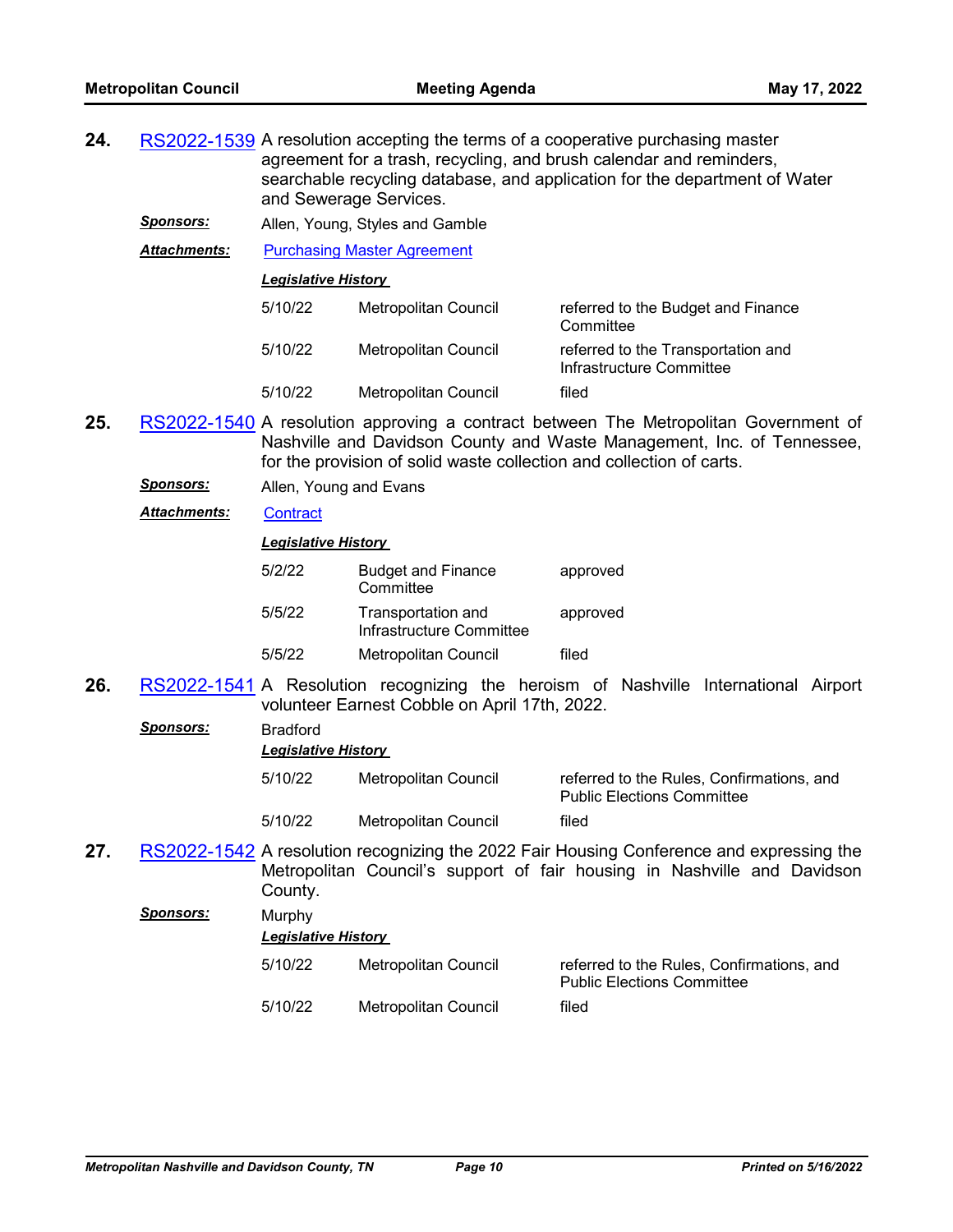**28.** [RS2022-1543](http://nashville.legistar.com/gateway.aspx?m=l&id=/matter.aspx?key=14480) A Resolution recognizing the Liverpool International Song Contest - Road to Nashville 2022.

*Sponsors:* Syracuse

| <b>Legislative History</b> |                      |                                                                                |  |
|----------------------------|----------------------|--------------------------------------------------------------------------------|--|
| 5/10/22                    | Metropolitan Council | referred to the Rules, Confirmations, and<br><b>Public Elections Committee</b> |  |
| 5/10/22                    | Metropolitan Council | filed                                                                          |  |

### **I. Late Resolutions**

## **I1.** RS2022-XXX A resolution recognizing the 75th anniversary of the Nashville Symphony. **X(O'Connell)**

**Sponsors: OConnell, Evans and Syracuse** *Legislative History* 

5/13/22 Metropolitan Council referred to the Rules, Confirmations, and

Public Elections Committee

**I2. RS2022-XXX** A Resolution amending Resolution No. RS2021-1201, an initial resolution **X(Johnston)** determining to issue general obligation bonds of The Metropolitan Government of Nashville and Davidson County, to reallocate funding as further described herein.

*Sponsors:* Johnston

*Attachments:* Exhibit B

*Legislative History* 

5/16/22 Metropolitan Council referred to the Budget and Finance

**Committee** 

**I3.** RS2022-XXX A Resolution requesting inspection of the condition and cost of rehabilitation of **X(Johnston-**the structure located at the 88 Hermitage Avenue property be made prior to **2)** the acquisition of this property by the Metropolitan Government.

*Sponsors:* Johnston

*Legislative History* 

5/16/22 Metropolitan Council referred to the Budget and Finance **Committee** 5/16/22 Metropolitan Council referred to the Rules, Confirmations, and Public Elections Committee

## **J. Bills on Introduction and First Reading**

**29.** [BL2022-1248](http://nashville.legistar.com/gateway.aspx?m=l&id=/matter.aspx?key=14439) A bill to be entitled: The Budget Ordinance of the Metropolitan Government of Nashville and Davidson County, Tennessee for Fiscal Year 2023.

*Sponsors:* Allen

[Fiscal Year 2023 Budget Ordinance](http://nashville.legistar.com/gateway.aspx?M=F&ID=f49fa7f5-601b-4a72-9cc7-f9fb6e80d047.pdf) [Fiscal Year 2023 Budget Ordinance-Excel](http://nashville.legistar.com/gateway.aspx?M=F&ID=299b43d1-0c6f-4ec5-a8a5-3afb8514d390.xlsx) *Attachments: Legislative History* 

4/29/22 Metropolitan Council filed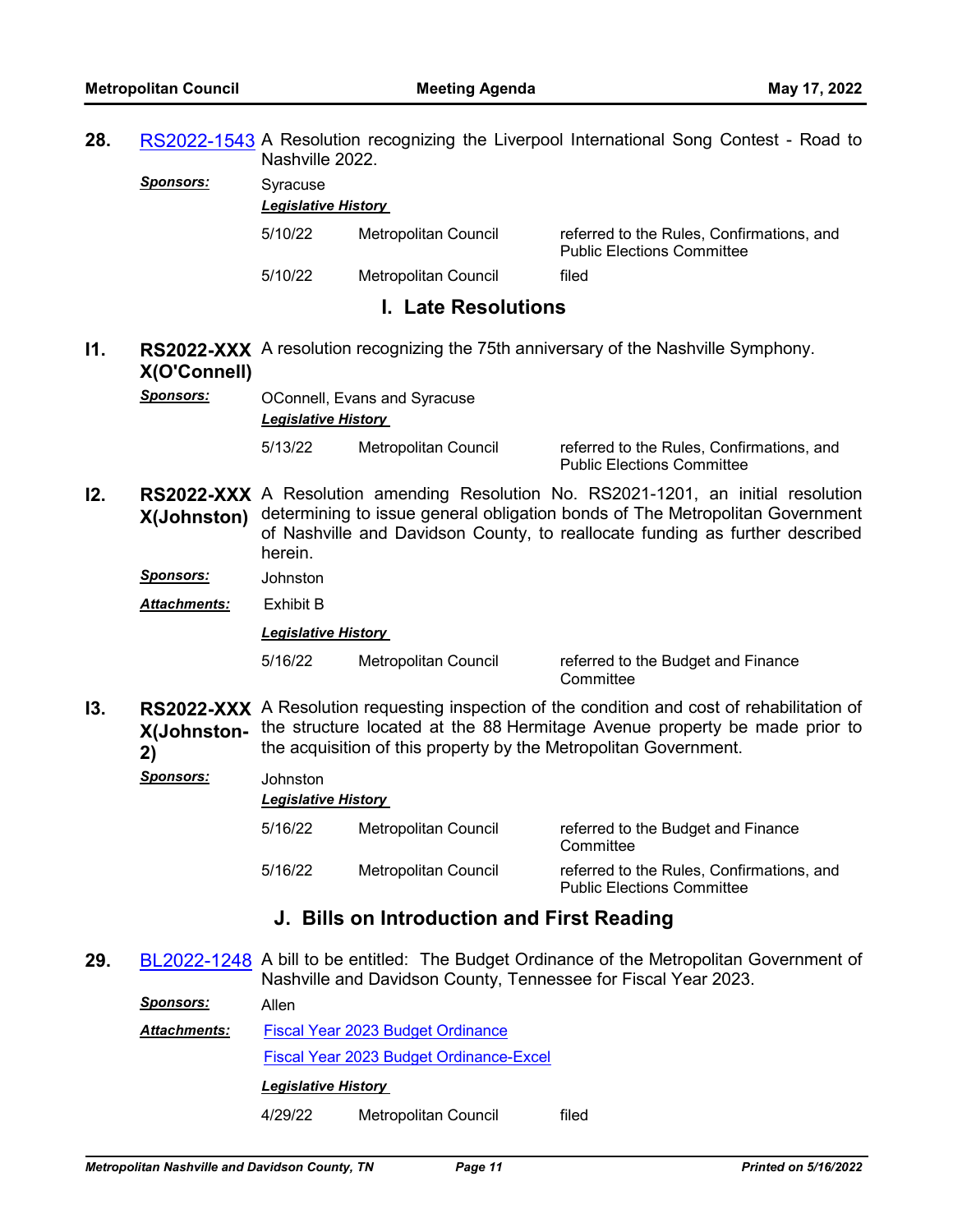- **30.** [BL2022-1249](http://nashville.legistar.com/gateway.aspx?m=l&id=/matter.aspx?key=14438) An ordinance establishing the tax levy in the General Services District for the fiscal year 2022-2023, and declaring the amount required for the annual operating budget of the Urban Services District, pursuant to section 6.07 of the Metropolitan Charter. *Sponsors:* Allen *Legislative History*  4/29/22 Metropolitan Council filed **31.** [BL2022-1250](http://nashville.legistar.com/gateway.aspx?m=l&id=/matter.aspx?key=14483) An Ordinance to amend Title 2 of the Metropolitan Code of Laws to create the Nashville Entertainment Commission. *Sponsors:* Styles, Welsch, Toombs, Swope and VanReece *Legislative History*  5/10/22 Metropolitan Council filed **32.** [BL2022-1251](http://nashville.legistar.com/gateway.aspx?m=l&id=/matter.aspx?key=14484) An ordinance amending Section 5.04.120 of the Metropolitan Code of Laws to increase the threshold of donations that Metropolitan Government departments, boards, and commissions may accept and expend and to require certain information be included in the resolution accepting a donation. *Sponsors:* Allen and Evans *Legislative History*  5/10/22 Metropolitan Council filed **33.** [BL2022-1252](http://nashville.legistar.com/gateway.aspx?m=l&id=/matter.aspx?key=14482) An Ordinance to amend Title 8 of the Metropolitan Code of Laws relative to animals. **Sponsors:** Styles, Gamble and Bradford *Legislative History*  5/10/22 Metropolitan Council filed **34.** [BL2022-1253](http://nashville.legistar.com/gateway.aspx?m=l&id=/matter.aspx?key=14459) An ordinance creating the positions of Apprentice, Compliance Monitor - Senior, Compliance Monitor, Fire Logistics and Inventory Clerk, Human Resources Specialist, Safety Specialist, Short Term Rental Inspection Chief, Short Term Rental Inspector, Treasury Analyst - Senior, and Treasury Analyst.
	- *Sponsors:* Allen and Hancock

*Attachments:* [Exhibits](http://nashville.legistar.com/gateway.aspx?M=F&ID=f4932703-d0f3-46db-bc0e-217bc2bb53b3.pdf)

*Legislative History* 

5/10/22 Metropolitan Council filed

- **35.** [BL2022-1254](http://nashville.legistar.com/gateway.aspx?m=l&id=/matter.aspx?key=14478) An ordinance authorizing a technology fee to fund the technology required by the community development and regulation processes and establishing the ITS Technology Fund.
	- *Sponsors:* Allen, Hancock and Young *Legislative History*  5/10/22 Metropolitan Council filed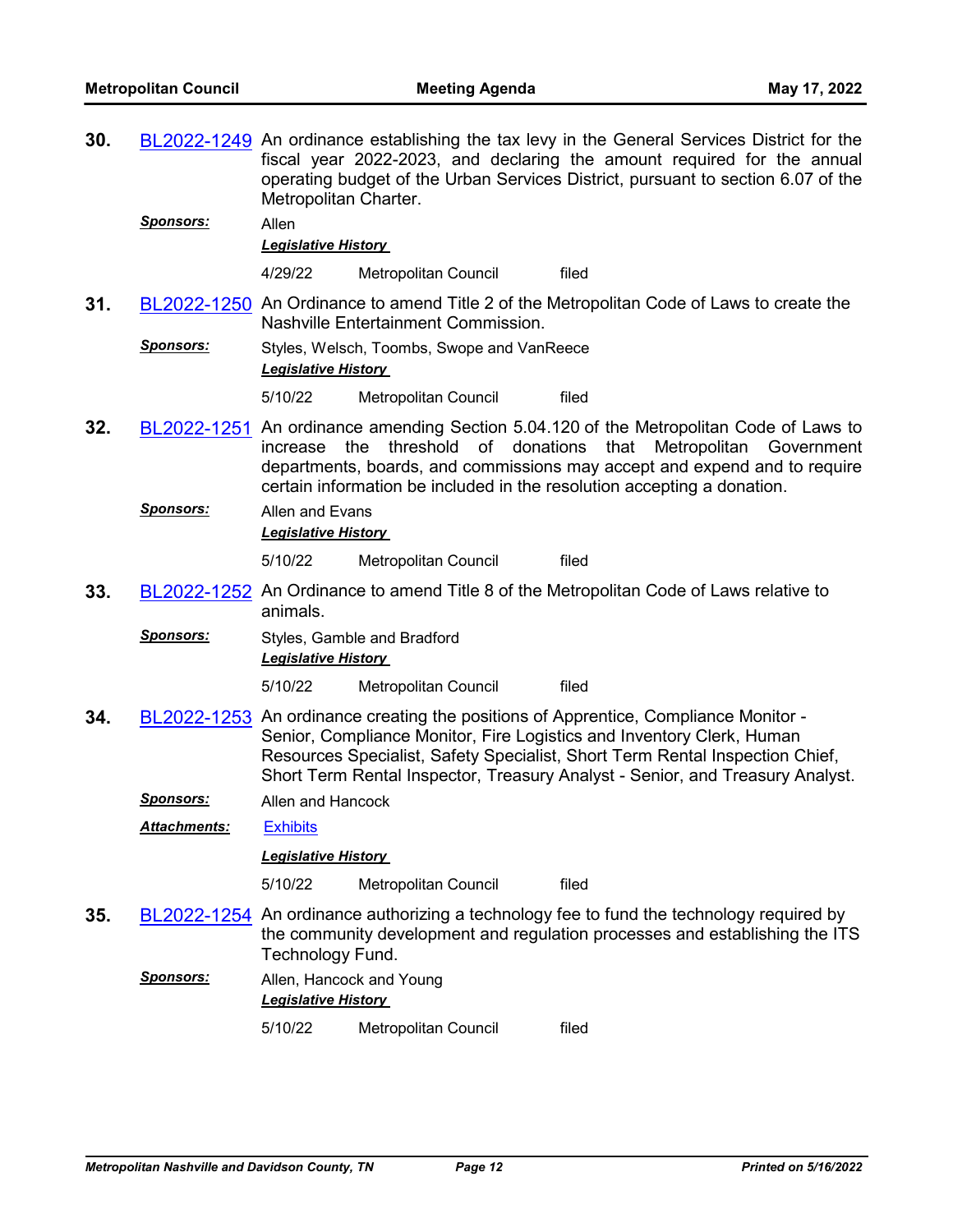| 36.                                                                                                               |                      | BL2022-1255 An ordinance approving an agreement for a greenway conservation easement<br>by and between PRII/SH Peabody Union Apartments Owner, LLC and the<br>Metropolitan Government. (Proposal No. 2022M-023AG-001). |                                                                                                                                                                                                                               |                                                                                                                                                                     |
|-------------------------------------------------------------------------------------------------------------------|----------------------|------------------------------------------------------------------------------------------------------------------------------------------------------------------------------------------------------------------------|-------------------------------------------------------------------------------------------------------------------------------------------------------------------------------------------------------------------------------|---------------------------------------------------------------------------------------------------------------------------------------------------------------------|
|                                                                                                                   | <u>Sponsors:</u>     |                                                                                                                                                                                                                        | OConnell, Allen, Withers and Bradford                                                                                                                                                                                         |                                                                                                                                                                     |
| <u> Attachments:</u><br><b>Agreement Exhibit</b>                                                                  |                      |                                                                                                                                                                                                                        |                                                                                                                                                                                                                               |                                                                                                                                                                     |
|                                                                                                                   |                      | <b>Legislative History</b>                                                                                                                                                                                             |                                                                                                                                                                                                                               |                                                                                                                                                                     |
|                                                                                                                   |                      | 5/10/22                                                                                                                                                                                                                | Metropolitan Council                                                                                                                                                                                                          | filed                                                                                                                                                               |
|                                                                                                                   |                      | 5/10/22                                                                                                                                                                                                                | <b>Metropolitan Council</b>                                                                                                                                                                                                   | referred to the Planning Commission                                                                                                                                 |
| 37.<br>BL2022-1256 An ordinance to amend the Geographic Information Systems Street and Alley<br>2022M-002SR-001). |                      |                                                                                                                                                                                                                        | Centerline Layer for the Metropolitan Government of Nashville and Davidson<br>County, by naming the private roadway that runs between Two Rivers Golf<br>Course and McGavock High School, "Two Rivers Lane". (Proposal Number |                                                                                                                                                                     |
|                                                                                                                   | <b>Sponsors:</b>     |                                                                                                                                                                                                                        | Syracuse, Withers and Young                                                                                                                                                                                                   |                                                                                                                                                                     |
|                                                                                                                   | Attachments:         | <b>Exhibit</b>                                                                                                                                                                                                         |                                                                                                                                                                                                                               |                                                                                                                                                                     |
|                                                                                                                   |                      | <b>Legislative History</b>                                                                                                                                                                                             |                                                                                                                                                                                                                               |                                                                                                                                                                     |
|                                                                                                                   |                      | 4/20/22                                                                                                                                                                                                                | <b>Planning Commission</b>                                                                                                                                                                                                    | approved                                                                                                                                                            |
|                                                                                                                   |                      | 5/10/22                                                                                                                                                                                                                | Metropolitan Council                                                                                                                                                                                                          | filed                                                                                                                                                               |
| 38.                                                                                                               |                      |                                                                                                                                                                                                                        | Broadway. (Proposal No. 2022M-009EN-001)                                                                                                                                                                                      | BL2022-1257 An ordinance authorizing Fourth and Broad, L.P., to install, construct and<br>maintain underground encroachments in the right of way located 405        |
|                                                                                                                   | <u>Sponsors:</u>     |                                                                                                                                                                                                                        | OConnell, Withers and Young                                                                                                                                                                                                   |                                                                                                                                                                     |
|                                                                                                                   | <u> Attachments:</u> | <b>Plans</b>                                                                                                                                                                                                           |                                                                                                                                                                                                                               |                                                                                                                                                                     |
|                                                                                                                   |                      | <b>Exhibit</b>                                                                                                                                                                                                         |                                                                                                                                                                                                                               |                                                                                                                                                                     |
|                                                                                                                   |                      | <b>Legislative History</b>                                                                                                                                                                                             |                                                                                                                                                                                                                               |                                                                                                                                                                     |
|                                                                                                                   |                      | 4/11/22                                                                                                                                                                                                                | <b>Planning Commission</b>                                                                                                                                                                                                    | approved                                                                                                                                                            |
|                                                                                                                   |                      | 5/10/22                                                                                                                                                                                                                | <b>Metropolitan Council</b>                                                                                                                                                                                                   | filed                                                                                                                                                               |
| 39.                                                                                                               |                      |                                                                                                                                                                                                                        | Avenue. (Proposal No. 2022M-010EN-001)                                                                                                                                                                                        | BL2022-1258 An ordinance authorizing Propco 609 Merritt LLC to install, construct and<br>maintain underground encroachments in the right of way located 609 Merritt |
|                                                                                                                   | Sponsors:            |                                                                                                                                                                                                                        | Sledge, Withers and Young                                                                                                                                                                                                     |                                                                                                                                                                     |
|                                                                                                                   | Attachments:         | <b>Plans</b>                                                                                                                                                                                                           |                                                                                                                                                                                                                               |                                                                                                                                                                     |
|                                                                                                                   |                      | <b>Exhibit</b>                                                                                                                                                                                                         |                                                                                                                                                                                                                               |                                                                                                                                                                     |
|                                                                                                                   |                      | <b>Legislative History</b>                                                                                                                                                                                             |                                                                                                                                                                                                                               |                                                                                                                                                                     |
|                                                                                                                   |                      | 4/11/22                                                                                                                                                                                                                | <b>Planning Commission</b>                                                                                                                                                                                                    | approved                                                                                                                                                            |
|                                                                                                                   |                      | 5/10/22                                                                                                                                                                                                                | Metropolitan Council                                                                                                                                                                                                          | filed                                                                                                                                                               |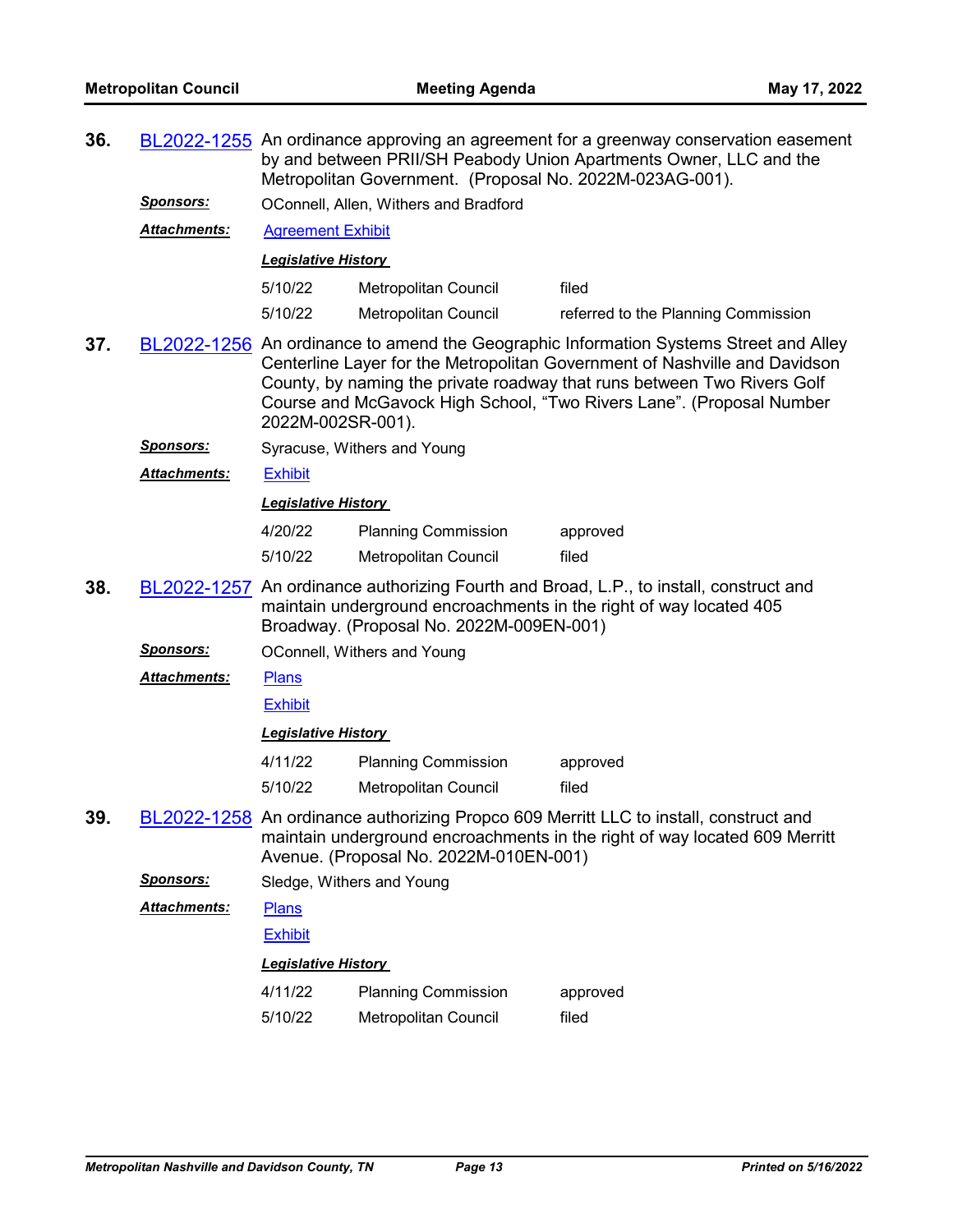| 40. |                                                                                                                                                                                                                                                                                                                                                                                                                              | BL2022-1259 An ordinance authorizing The Metropolitan Government of Nashville and<br>Davidson County to abandon existing electrical easement rights, for property<br>located at 1000 Church Street (Proposal No. 2022M-067ES-001).                                                                                     |                                                        |                                                                                                                                                                                                                                                                                                                         |  |
|-----|------------------------------------------------------------------------------------------------------------------------------------------------------------------------------------------------------------------------------------------------------------------------------------------------------------------------------------------------------------------------------------------------------------------------------|------------------------------------------------------------------------------------------------------------------------------------------------------------------------------------------------------------------------------------------------------------------------------------------------------------------------|--------------------------------------------------------|-------------------------------------------------------------------------------------------------------------------------------------------------------------------------------------------------------------------------------------------------------------------------------------------------------------------------|--|
|     | <u>Sponsors:</u>                                                                                                                                                                                                                                                                                                                                                                                                             | OConnell, Withers and Young                                                                                                                                                                                                                                                                                            |                                                        |                                                                                                                                                                                                                                                                                                                         |  |
|     | <u> Attachments:</u>                                                                                                                                                                                                                                                                                                                                                                                                         | <b>Exhibit</b>                                                                                                                                                                                                                                                                                                         |                                                        |                                                                                                                                                                                                                                                                                                                         |  |
|     |                                                                                                                                                                                                                                                                                                                                                                                                                              | <b>Legislative History</b>                                                                                                                                                                                                                                                                                             |                                                        |                                                                                                                                                                                                                                                                                                                         |  |
|     |                                                                                                                                                                                                                                                                                                                                                                                                                              | 4/21/22                                                                                                                                                                                                                                                                                                                | <b>Planning Commission</b>                             | approved                                                                                                                                                                                                                                                                                                                |  |
|     |                                                                                                                                                                                                                                                                                                                                                                                                                              | 5/10/22                                                                                                                                                                                                                                                                                                                | <b>Metropolitan Council</b>                            | filed                                                                                                                                                                                                                                                                                                                   |  |
| 41. | BL2022-1260 An ordinance authorizing The Metropolitan Government of Nashville and<br>Davidson County to abandon existing public water main, and to accept new<br>public water main, fire hydrant assemblies and sanitary sewer manhole, for<br>property located at 2000 Church Street, also known as the Mid-State Medical<br>Office Building (MWS Project Nos. 21-WL-87 and 21-SL-237 and Proposal No.<br>2022M-068ES-001). |                                                                                                                                                                                                                                                                                                                        |                                                        |                                                                                                                                                                                                                                                                                                                         |  |
|     | <u>Sponsors:</u>                                                                                                                                                                                                                                                                                                                                                                                                             | Taylor, Withers and Young                                                                                                                                                                                                                                                                                              |                                                        |                                                                                                                                                                                                                                                                                                                         |  |
|     | <b>Attachments:</b>                                                                                                                                                                                                                                                                                                                                                                                                          | <b>Exhibit</b>                                                                                                                                                                                                                                                                                                         |                                                        |                                                                                                                                                                                                                                                                                                                         |  |
|     |                                                                                                                                                                                                                                                                                                                                                                                                                              | <b>Legislative History</b>                                                                                                                                                                                                                                                                                             |                                                        |                                                                                                                                                                                                                                                                                                                         |  |
|     |                                                                                                                                                                                                                                                                                                                                                                                                                              | 4/21/22                                                                                                                                                                                                                                                                                                                | <b>Planning Commission</b>                             | approved                                                                                                                                                                                                                                                                                                                |  |
|     |                                                                                                                                                                                                                                                                                                                                                                                                                              | 5/10/22                                                                                                                                                                                                                                                                                                                | Metropolitan Council                                   | filed                                                                                                                                                                                                                                                                                                                   |  |
| 42. | BL2022-1261                                                                                                                                                                                                                                                                                                                                                                                                                  | An ordinance authorizing The Metropolitan Government of Nashville and<br>Davidson County to accept new sanitary sewer main, sanitary sewer manhole<br>and easements, for property located at 454 Elysian Fields Road, also known<br>as Elysian Flats (MWS Project Nos. 21-SL-175 and Proposal No.<br>2022M-064ES-001). |                                                        |                                                                                                                                                                                                                                                                                                                         |  |
|     | <u>Sponsors:</u>                                                                                                                                                                                                                                                                                                                                                                                                             | Johnston, Withers and Young                                                                                                                                                                                                                                                                                            |                                                        |                                                                                                                                                                                                                                                                                                                         |  |
|     | <b>Attachments:</b>                                                                                                                                                                                                                                                                                                                                                                                                          | <b>Exhibit</b>                                                                                                                                                                                                                                                                                                         |                                                        |                                                                                                                                                                                                                                                                                                                         |  |
|     |                                                                                                                                                                                                                                                                                                                                                                                                                              | <b>Legislative History</b>                                                                                                                                                                                                                                                                                             |                                                        |                                                                                                                                                                                                                                                                                                                         |  |
|     |                                                                                                                                                                                                                                                                                                                                                                                                                              | 4/21/22                                                                                                                                                                                                                                                                                                                | <b>Planning Commission</b>                             | approved                                                                                                                                                                                                                                                                                                                |  |
|     |                                                                                                                                                                                                                                                                                                                                                                                                                              | 5/10/22                                                                                                                                                                                                                                                                                                                | Metropolitan Council                                   | filed                                                                                                                                                                                                                                                                                                                   |  |
| 43. |                                                                                                                                                                                                                                                                                                                                                                                                                              | 2022M-053ES-001).                                                                                                                                                                                                                                                                                                      | restaurant (MWS Project No. 21-WL-120 and Proposal No. | BL2022-1262 An ordinance authorizing The Metropolitan Government of Nashville and<br>Davidson County to abandon existing public water main and easement, to<br>relocate a public fire hydrant assembly, and to accept a permanent easement,<br>for property located at 433 Opry Mills Drive, also known as Olive Garden |  |
|     | Sponsors:                                                                                                                                                                                                                                                                                                                                                                                                                    |                                                                                                                                                                                                                                                                                                                        | Syracuse, Withers and Young                            |                                                                                                                                                                                                                                                                                                                         |  |
|     | <b>Attachments:</b>                                                                                                                                                                                                                                                                                                                                                                                                          | <b>Exhibit</b>                                                                                                                                                                                                                                                                                                         |                                                        |                                                                                                                                                                                                                                                                                                                         |  |
|     |                                                                                                                                                                                                                                                                                                                                                                                                                              | <b>Legislative History</b>                                                                                                                                                                                                                                                                                             |                                                        |                                                                                                                                                                                                                                                                                                                         |  |
|     |                                                                                                                                                                                                                                                                                                                                                                                                                              | 4/5/22                                                                                                                                                                                                                                                                                                                 | <b>Planning Commission</b>                             | approved                                                                                                                                                                                                                                                                                                                |  |
|     |                                                                                                                                                                                                                                                                                                                                                                                                                              | 5/10/22                                                                                                                                                                                                                                                                                                                | Metropolitan Council                                   | filed                                                                                                                                                                                                                                                                                                                   |  |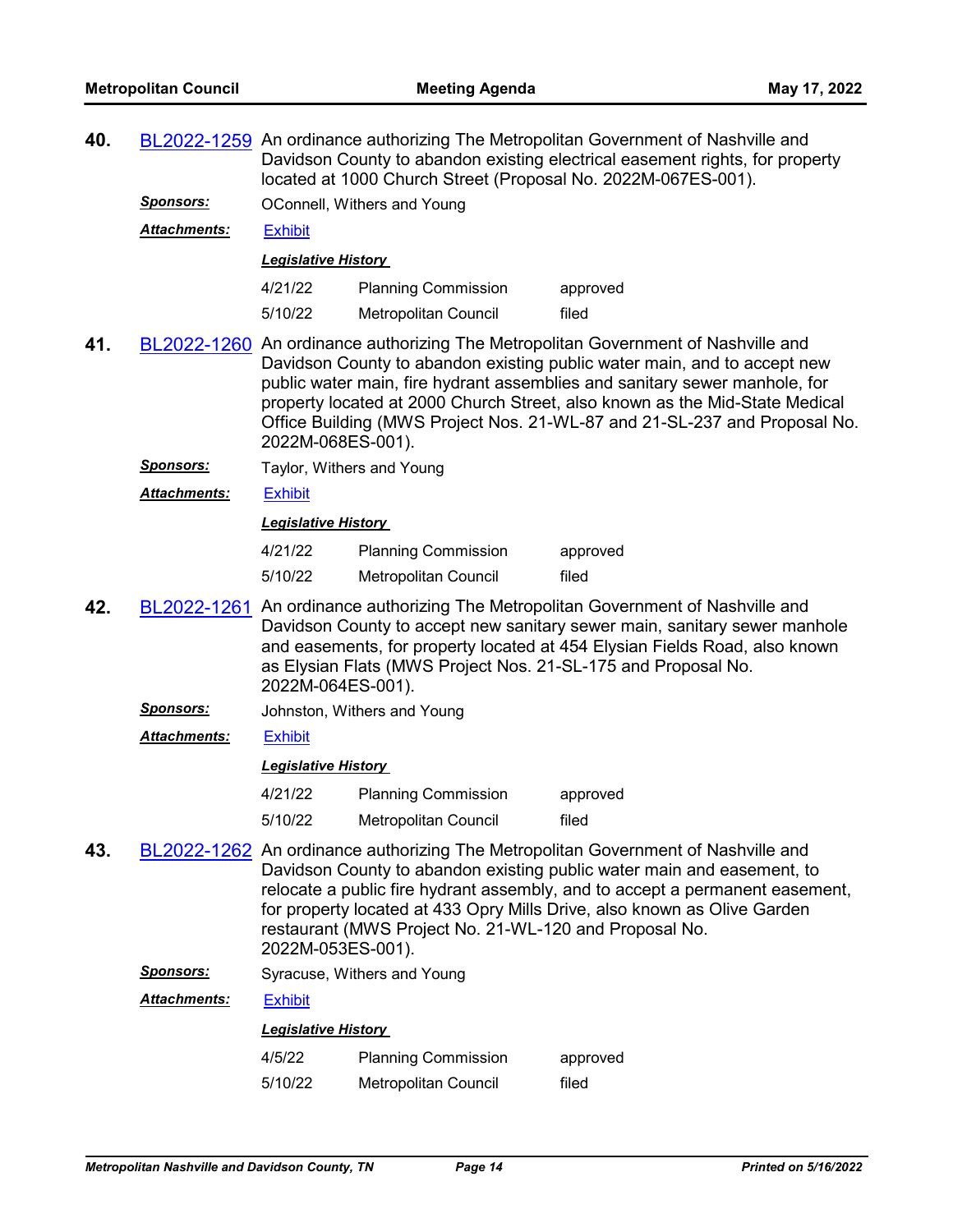| 44. |                     | 2022M-069ES-001).          |                                                           | BL2022-1263 An ordinance authorizing The Metropolitan Government of Nashville and<br>Davidson County to accept new public sanitary sewer mains, sanitary sewer<br>manholes, and easements and to adjust three sanitary sewer manholes, for<br>property located at 9828 Split Log Road in Williamson County, also known as<br>Rosebrooke Phase 2 (MWS Project No. 21-SL-224 and Proposal No. |  |
|-----|---------------------|----------------------------|-----------------------------------------------------------|---------------------------------------------------------------------------------------------------------------------------------------------------------------------------------------------------------------------------------------------------------------------------------------------------------------------------------------------------------------------------------------------|--|
|     | <u>Sponsors:</u>    | Withers and Young          |                                                           |                                                                                                                                                                                                                                                                                                                                                                                             |  |
|     | <b>Attachments:</b> | <b>Exhibit</b>             |                                                           |                                                                                                                                                                                                                                                                                                                                                                                             |  |
|     |                     | <b>Legislative History</b> |                                                           |                                                                                                                                                                                                                                                                                                                                                                                             |  |
|     |                     | 4/29/22                    | <b>Planning Commission</b>                                | approved                                                                                                                                                                                                                                                                                                                                                                                    |  |
|     |                     | 5/10/22                    | Metropolitan Council                                      | filed                                                                                                                                                                                                                                                                                                                                                                                       |  |
| 45. |                     | 2022M-054ES-001).          | Baptist Church (MWS Project No. 22-WL-04 and Proposal No. | BL2022-1264 An ordinance authorizing The Metropolitan Government of Nashville and<br>Davidson County to accept a new fire hydrant assembly and easement, for<br>property located at 5738 Cane Ridge Road, also known as the Nashville Chin                                                                                                                                                  |  |
|     | <u>Sponsors:</u>    | <b>Withers and Young</b>   |                                                           |                                                                                                                                                                                                                                                                                                                                                                                             |  |
|     | <b>Attachments:</b> | <b>Exhibit</b>             |                                                           |                                                                                                                                                                                                                                                                                                                                                                                             |  |
|     |                     | <b>Legislative History</b> |                                                           |                                                                                                                                                                                                                                                                                                                                                                                             |  |
|     |                     | 4/5/22                     | <b>Planning Commission</b>                                | approved                                                                                                                                                                                                                                                                                                                                                                                    |  |
|     |                     | 5/10/22                    | Metropolitan Council                                      | filed                                                                                                                                                                                                                                                                                                                                                                                       |  |
| 46. |                     | 2022M-065ES-001).          | McGavock (MWS Project No. 21-SL-287 and Proposal No.      | BL2022-1265 An ordinance authorizing The Metropolitan Government of Nashville and<br>Davidson County to accept a sanitary sewer manhole, for three properties<br>located at 1212, 1214 and 1218 McGavock Street, also known as Modera                                                                                                                                                       |  |
|     | <u>Sponsors:</u>    |                            | OConnell, Withers and Young                               |                                                                                                                                                                                                                                                                                                                                                                                             |  |
|     | <b>Attachments:</b> | <b>Exhibit</b>             |                                                           |                                                                                                                                                                                                                                                                                                                                                                                             |  |
|     |                     | <b>Legislative History</b> |                                                           |                                                                                                                                                                                                                                                                                                                                                                                             |  |
|     |                     | 4/21/22                    | <b>Planning Commission</b>                                | approved                                                                                                                                                                                                                                                                                                                                                                                    |  |
|     |                     | 5/10/22                    | Metropolitan Council                                      | filed                                                                                                                                                                                                                                                                                                                                                                                       |  |
| 47. |                     |                            | Project No. 22-SL-24 and Proposal No. 2022M-061ES-001).   | BL2022-1266 An ordinance authorizing The Metropolitan Government of Nashville and<br>Davidson County to abandon existing public sanitary sewer main and<br>easement, and to accept new public sanitary sewer mains, sanitary sewer<br>manholes and easement, for property located at 3104 Gallatin Pike (MWS                                                                                |  |
|     | <u>Sponsors:</u>    |                            | Benedict, Withers and Young                               |                                                                                                                                                                                                                                                                                                                                                                                             |  |
|     | <b>Attachments:</b> | <b>Exhibit</b>             |                                                           |                                                                                                                                                                                                                                                                                                                                                                                             |  |
|     |                     | <b>Legislative History</b> |                                                           |                                                                                                                                                                                                                                                                                                                                                                                             |  |
|     |                     | 4/11/22                    | <b>Planning Commission</b>                                | approved                                                                                                                                                                                                                                                                                                                                                                                    |  |

5/10/22 Metropolitan Council filed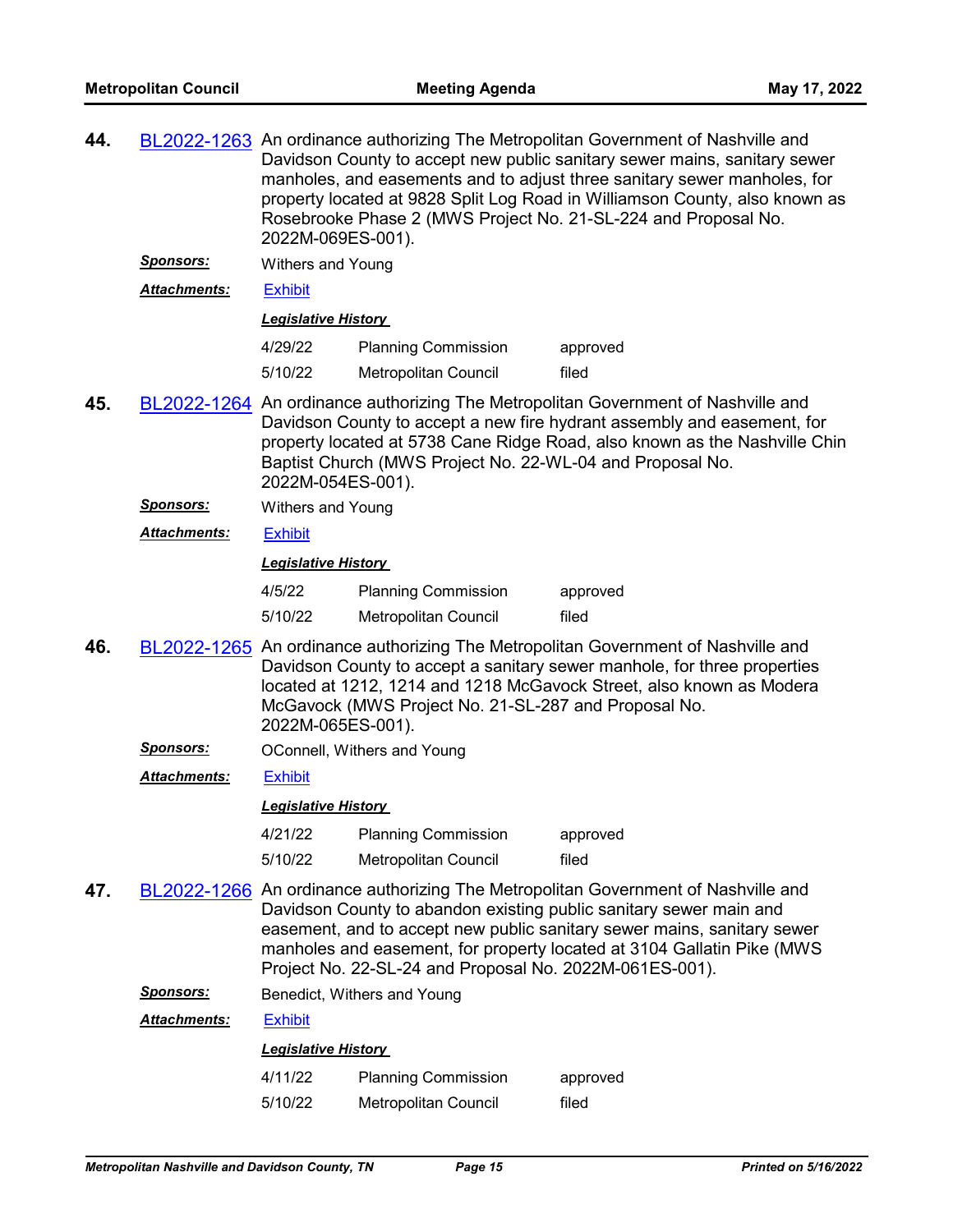- 48. [BL2022-1267](http://nashville.legistar.com/gateway.aspx?m=l&id=/matter.aspx?key=14476) An ordinance authorizing The Metropolitan Government of Nashville and Davidson County to accept new water and sanitary sewer mains, fire hydrant assembly, sanitary sewer manholes and easements, for property located 121 Hart Lane, (MWS Project Nos. 21-WL-118 and 21-SL-279 and Proposal No. 2022M-066ES-001).
	- *Sponsors:* VanReece, Withers and Young

*Attachments:* [Exhibit](http://nashville.legistar.com/gateway.aspx?M=F&ID=c49a7332-0a7f-4d2f-a09d-c211eee5a3a4.pdf)

*Legislative History* 

| 4/21/22 | <b>Planning Commission</b> | approved |
|---------|----------------------------|----------|
| 5/10/22 | Metropolitan Council       | filed    |

## **K. Late Bills**

**K1.** [BL2022-1268](http://nashville.legistar.com/gateway.aspx?m=l&id=/matter.aspx?key=14516) An ordinance adopting the 2022-2023 through 2027-2028 Capital Improvements Budget for The Metropolitan Government of Nashville and Davidson County as the official Capital Improvements Budget of The Metropolitan Government of Nashville and Davidson County for Fiscal Year 2022-2023.

*Sponsors:* Allen and Withers

*Attachments:* [FY23 Capital Improvements Budget](http://nashville.legistar.com/gateway.aspx?M=F&ID=faf8d717-8207-49d9-bf26-87567383abf7.pdf)

# **L. Bills on Second Reading**

**49.** [BL2022-1169](http://nashville.legistar.com/gateway.aspx?m=l&id=/matter.aspx?key=14261) An ordinance approving a Lease Agreement by and between the Metropolitan Government of Nashville and Davidson County acting by and through the Metropolitan Board of Education and East End Prep (Proposal No. 2021M-012PR-001).

**Sponsors:** Benedict, Allen and Withers

*Attachments:* [Lease Agreement](http://nashville.legistar.com/gateway.aspx?M=F&ID=e7deaabc-865e-4072-9df7-486593ad76a6.pdf)

| 8/2/21  | <b>Planning Commission</b>             | approved                                                               |
|---------|----------------------------------------|------------------------------------------------------------------------|
| 3/29/22 | Metropolitan Council                   | filed                                                                  |
| 4/5/22  | Metropolitan Council                   | passed on first reading                                                |
| 4/19/22 | <b>Metropolitan Council</b>            | deferred                                                               |
| 5/2/22  | <b>Budget and Finance</b><br>Committee | approved and re-referred to the Budget and<br><b>Finance Committee</b> |
| 5/2/22  | Planning and Zoning<br>Committee       | approved and re-referred to the Planning<br>and Zoning Committee       |
| 5/5/22  | <b>Education Committee</b>             | approved and re-referred to the Education<br>Committee                 |
| 5/5/22  | Metropolitan Council                   | deferred                                                               |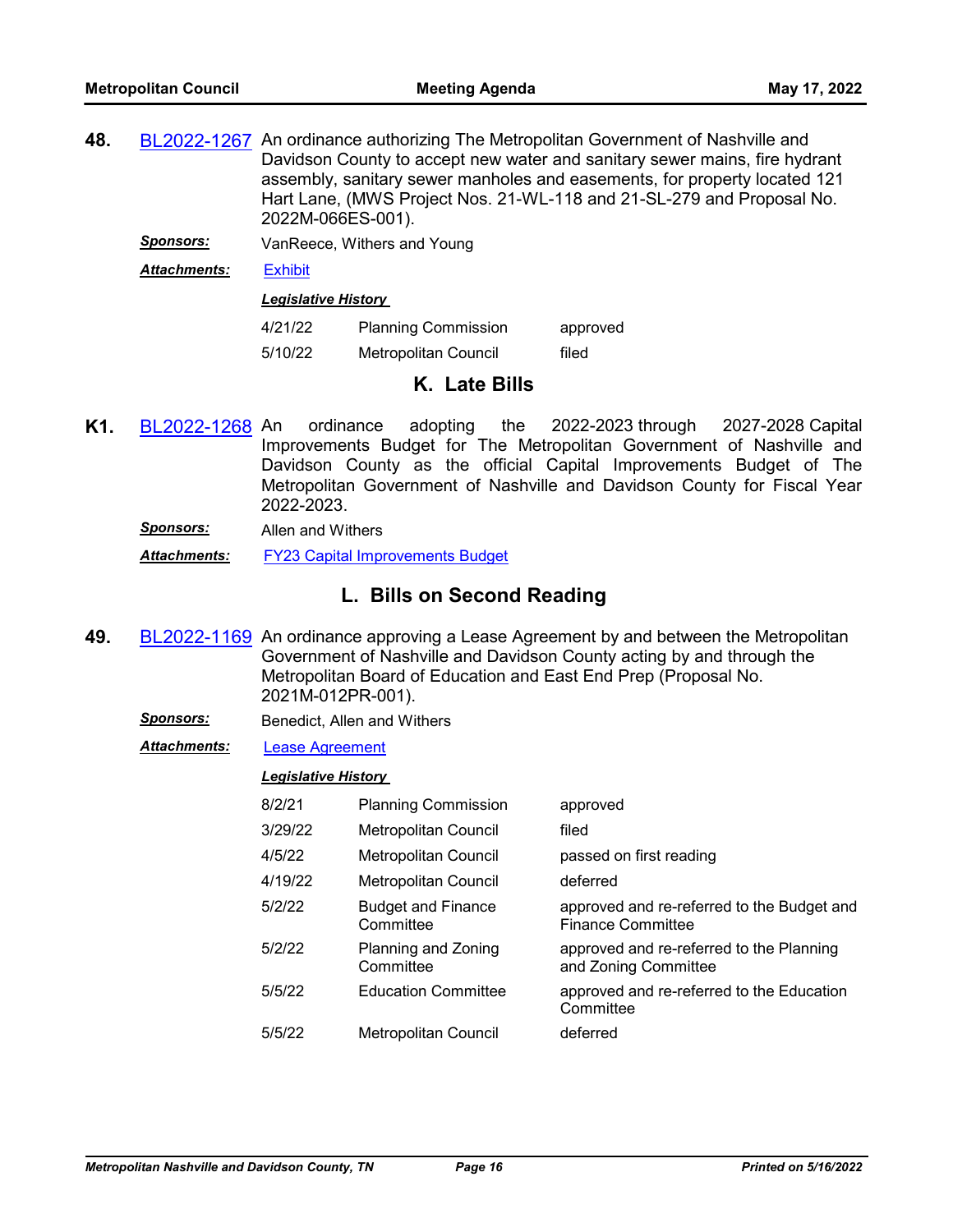- **50.** [BL2022-1189](http://nashville.legistar.com/gateway.aspx?m=l&id=/matter.aspx?key=14282) An ordinance authorizing The Metropolitan Government of Nashville and Davidson County to abandon existing public sanitary sewer main, sanitary sewer manhole and easement, and to accept new sanitary sewer main, sanitary sewer manhole and easement, for property located at 3800 Charlotte Avenue (MWS Project No. 22-SL-02 and Proposal No. 2022M-034ES-001).
	- **Sponsors:** Murphy, Withers and Young
	- *Attachments:* [Exhibits](http://nashville.legistar.com/gateway.aspx?M=F&ID=879d1234-3e04-4c13-9dd7-4faa504e8f63.pdf)

| <b>Legislative History</b> |  |
|----------------------------|--|
|                            |  |

| 3/8/22  | <b>Planning Commission</b>  | approved                                                       |
|---------|-----------------------------|----------------------------------------------------------------|
| 3/29/22 | Metropolitan Council        | filed                                                          |
| 4/5/22  | <b>Metropolitan Council</b> | passed on first reading                                        |
| 4/18/22 | Metropolitan Council        | referred to the Planning and Zoning<br>Committee               |
|         |                             | 4/18/22 deferred two meetings at the request of the sponsor    |
| 4/19/22 | Metropolitan Council        | referred to the Transportation and<br>Infrastructure Committee |
|         |                             | 4/19/22 deferred two meetings at the request of the sponsor    |
| 4/19/22 | Metropolitan Council        | deferred                                                       |

- **51.** [BL2022-1234](http://nashville.legistar.com/gateway.aspx?m=l&id=/matter.aspx?key=14433) An ordinance to provide for the designation of public property within specified areas of downtown Nashville as a temporary "Special Event Zone" during the time period beginning at nine o'clock (9:00) p.m. on July 2, 2022, and ending at eleven fifty-nine (11:59) p.m. on July 5, 2022, relative to the use of these areas in conjunction with the 2022 July 4th Celebration and related activities and events.
	- Sponsors: OConnell

*Attachments:* [Special Event Zone Map](http://nashville.legistar.com/gateway.aspx?M=F&ID=8101b1c5-296b-45bf-86a0-30fea2c4a76d.pdf)

| 4/26/22 | Metropolitan Council | filed                                                                    |
|---------|----------------------|--------------------------------------------------------------------------|
| 5/5/22  | Metropolitan Council | referred to the Public Health and Safety<br>Committee                    |
| 5/5/22  | Metropolitan Council | referred to the Public Facilities, Arts, and<br><b>Culture Committee</b> |
| 5/5/22  | Metropolitan Council | passed on first reading                                                  |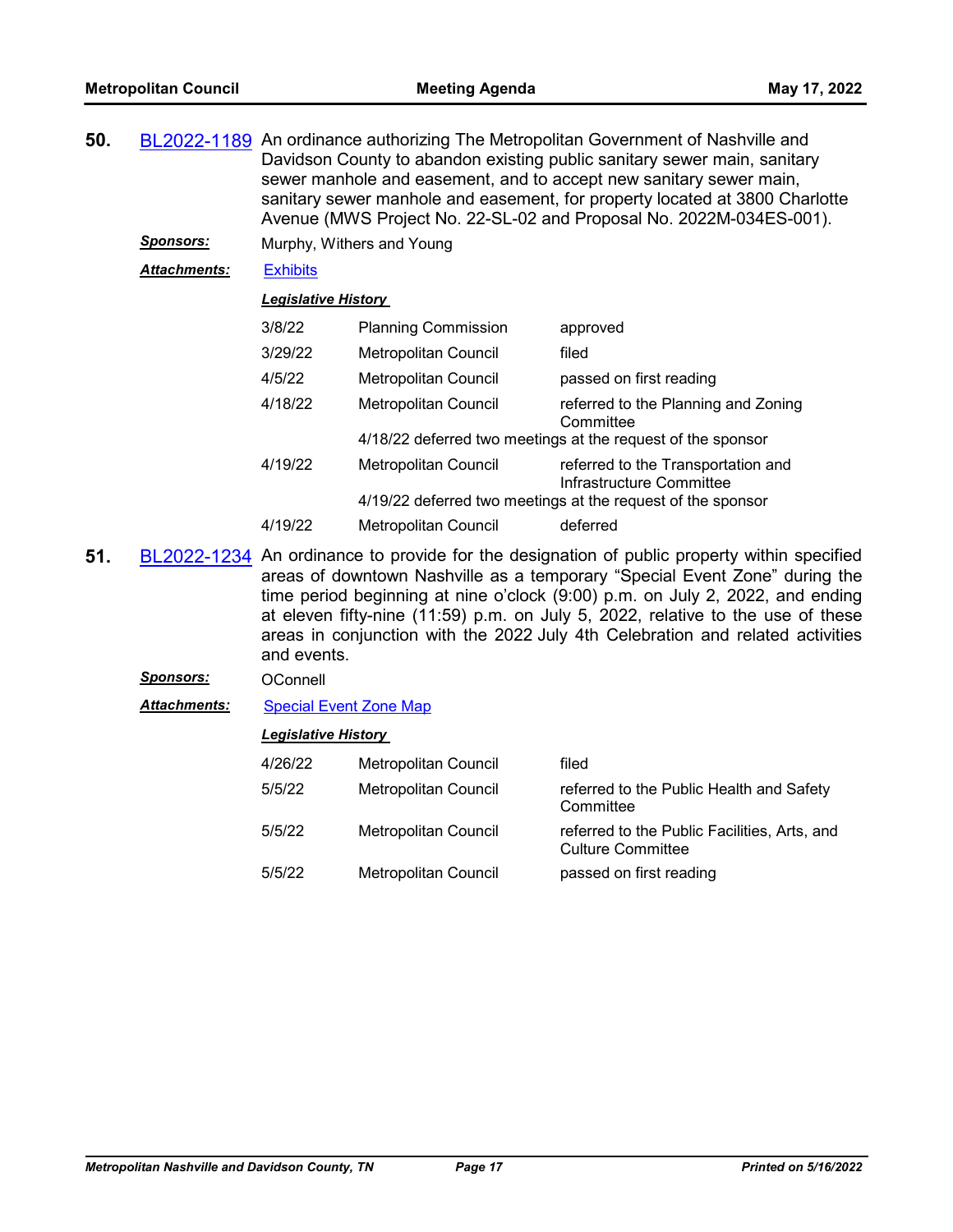| 52. |                  | BL2022-1235 An ordinance authorizing The Metropolitan Government of Nashville and<br>Davidson County to accept new public sanitary sewer mains, sanitary<br>sewer manholes and easements, for property located at 9828 Split Log<br>Road in Williamson County, also known as Rosebrooke Phase 3 (MWS)<br>Project No. 22-SL-35 and Proposal No. 2022M-047ES-001). |                             |                                                                                                                                                                                                                                           |
|-----|------------------|------------------------------------------------------------------------------------------------------------------------------------------------------------------------------------------------------------------------------------------------------------------------------------------------------------------------------------------------------------------|-----------------------------|-------------------------------------------------------------------------------------------------------------------------------------------------------------------------------------------------------------------------------------------|
|     | <b>Sponsors:</b> | <b>Withers and Young</b>                                                                                                                                                                                                                                                                                                                                         |                             |                                                                                                                                                                                                                                           |
|     | Attachments:     | <b>Exhibit</b>                                                                                                                                                                                                                                                                                                                                                   |                             |                                                                                                                                                                                                                                           |
|     |                  | <b>Legislative History</b>                                                                                                                                                                                                                                                                                                                                       |                             |                                                                                                                                                                                                                                           |
|     |                  | 4/5/22                                                                                                                                                                                                                                                                                                                                                           | <b>Planning Commission</b>  | approved                                                                                                                                                                                                                                  |
|     |                  | 4/26/22                                                                                                                                                                                                                                                                                                                                                          | Metropolitan Council        | filed                                                                                                                                                                                                                                     |
|     |                  | 5/5/22                                                                                                                                                                                                                                                                                                                                                           | <b>Metropolitan Council</b> | referred to the Planning and Zoning<br>Committee                                                                                                                                                                                          |
|     |                  | 5/5/22                                                                                                                                                                                                                                                                                                                                                           | Metropolitan Council        | referred to the Transportation and<br>Infrastructure Committee                                                                                                                                                                            |
|     |                  | 5/5/22                                                                                                                                                                                                                                                                                                                                                           | Metropolitan Council        | passed on first reading                                                                                                                                                                                                                   |
| 53. |                  |                                                                                                                                                                                                                                                                                                                                                                  |                             | BL2022-1236 An ordinance authorizing The Metropolitan Government of Nashville and<br>Davidson County to abandon existing public water mains, and to accept<br>new public water mains and fire hydrant assemblies, for property located at |

**Sponsors:** Taylor, Withers and Young

*Attachments:* [Exhibit](http://nashville.legistar.com/gateway.aspx?M=F&ID=de4e3b51-bcfe-4383-9fc3-f1af7ed55e68.pdf)

### *Legislative History*

Proposal No. 2022M-051ES-001).

| 4/5/22  | <b>Planning Commission</b>  | approved                                                       |
|---------|-----------------------------|----------------------------------------------------------------|
| 4/26/22 | Metropolitan Council        | filed                                                          |
| 5/5/22  | <b>Metropolitan Council</b> | referred to the Planning and Zoning<br>Committee               |
| 5/5/22  | <b>Metropolitan Council</b> | referred to the Transportation and<br>Infrastructure Committee |
| 5/5/22  | <b>Metropolitan Council</b> | passed on first reading                                        |

39th Avenue North (unnumbered) (MWS Project No. 22-WL-08 and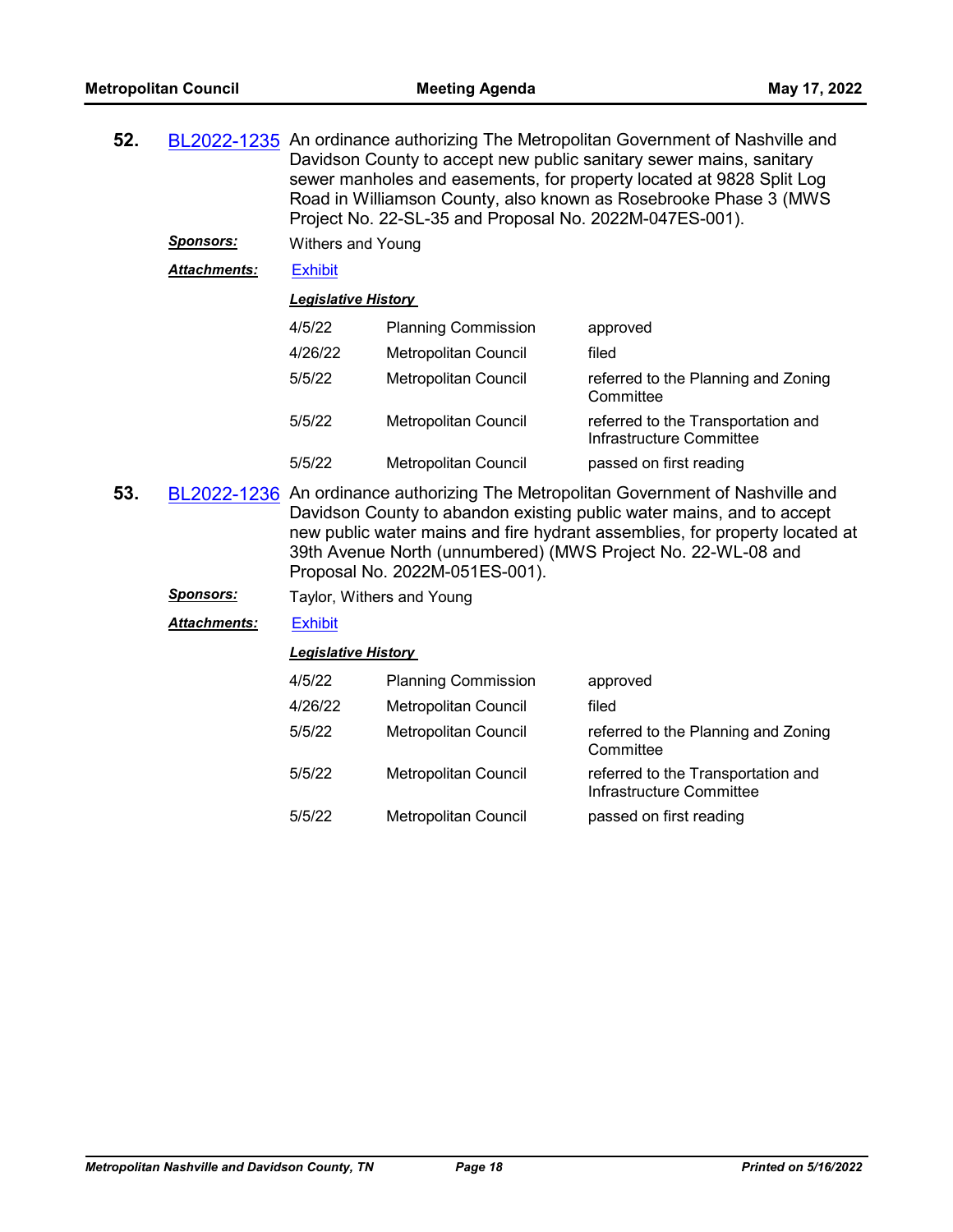| 54. |                     | BL2022-1237 An ordinance authorizing The Metropolitan Government of Nashville and<br>Davidson County to abandon existing fire hydrant assemblies and<br>easements, and to accept new water and sanitary sewer mains, fire<br>hydrant assemblies, sanitary sewer manholes and easements, for property<br>located at 1501 Hillside Avenue, also known as The Reservoir Zone 7<br>(MWS Project Nos. 21-WL-82 and 21-SL-195 and Proposal No.<br>2022M-050ES-001). |                             |                                                                                   |  |  |
|-----|---------------------|---------------------------------------------------------------------------------------------------------------------------------------------------------------------------------------------------------------------------------------------------------------------------------------------------------------------------------------------------------------------------------------------------------------------------------------------------------------|-----------------------------|-----------------------------------------------------------------------------------|--|--|
|     | <u>Sponsors:</u>    |                                                                                                                                                                                                                                                                                                                                                                                                                                                               | Sledge, Withers and Young   |                                                                                   |  |  |
|     | <b>Attachments:</b> | <b>Exhibit</b>                                                                                                                                                                                                                                                                                                                                                                                                                                                |                             |                                                                                   |  |  |
|     |                     | <b>Legislative History</b>                                                                                                                                                                                                                                                                                                                                                                                                                                    |                             |                                                                                   |  |  |
|     |                     | 4/5/22                                                                                                                                                                                                                                                                                                                                                                                                                                                        | <b>Planning Commission</b>  | approved                                                                          |  |  |
|     |                     | 4/26/22                                                                                                                                                                                                                                                                                                                                                                                                                                                       | Metropolitan Council        | filed                                                                             |  |  |
|     |                     | 5/5/22                                                                                                                                                                                                                                                                                                                                                                                                                                                        | <b>Metropolitan Council</b> | referred to the Planning and Zoning<br>Committee                                  |  |  |
|     |                     | 5/5/22                                                                                                                                                                                                                                                                                                                                                                                                                                                        | Metropolitan Council        | referred to the Transportation and<br>Infrastructure Committee                    |  |  |
|     |                     | 5/5/22                                                                                                                                                                                                                                                                                                                                                                                                                                                        | Metropolitan Council        | passed on first reading                                                           |  |  |
| 55. |                     |                                                                                                                                                                                                                                                                                                                                                                                                                                                               |                             | BL2022-1238 An ordinance authorizing The Metropolitan Government of Nashville and |  |  |

**55.** [BL2022-1238](http://nashville.legistar.com/gateway.aspx?m=l&id=/matter.aspx?key=14413) An ordinance authorizing The Metropolitan Government of Nashville and Davidson County to abandon existing sanitary sewer main and easement, and to accept new sanitary sewer main, sanitary sewer manhole and easement, for property located at 7131 Centennial Boulevard, (MWS Project No. 21-SL-212 and Proposal No. 2022M-063ES-001).

*Sponsors:* Roberts, Withers and Young

*Attachments:* [Exhibit](http://nashville.legistar.com/gateway.aspx?M=F&ID=0aa4d6ad-4b01-4365-a956-e8f1dd0dd9b1.pdf)

*Legislative History* 

| 4/11/22 | <b>Planning Commission</b>  | approved                                                       |
|---------|-----------------------------|----------------------------------------------------------------|
| 4/26/22 | <b>Metropolitan Council</b> | filed                                                          |
| 5/5/22  | Metropolitan Council        | referred to the Planning and Zoning<br>Committee               |
| 5/5/22  | <b>Metropolitan Council</b> | referred to the Transportation and<br>Infrastructure Committee |
| 5/5/22  | Metropolitan Council        | passed on first reading                                        |

*Metropolitan Nashville and Davidson County, TN Page 19 Printed on 5/16/2022*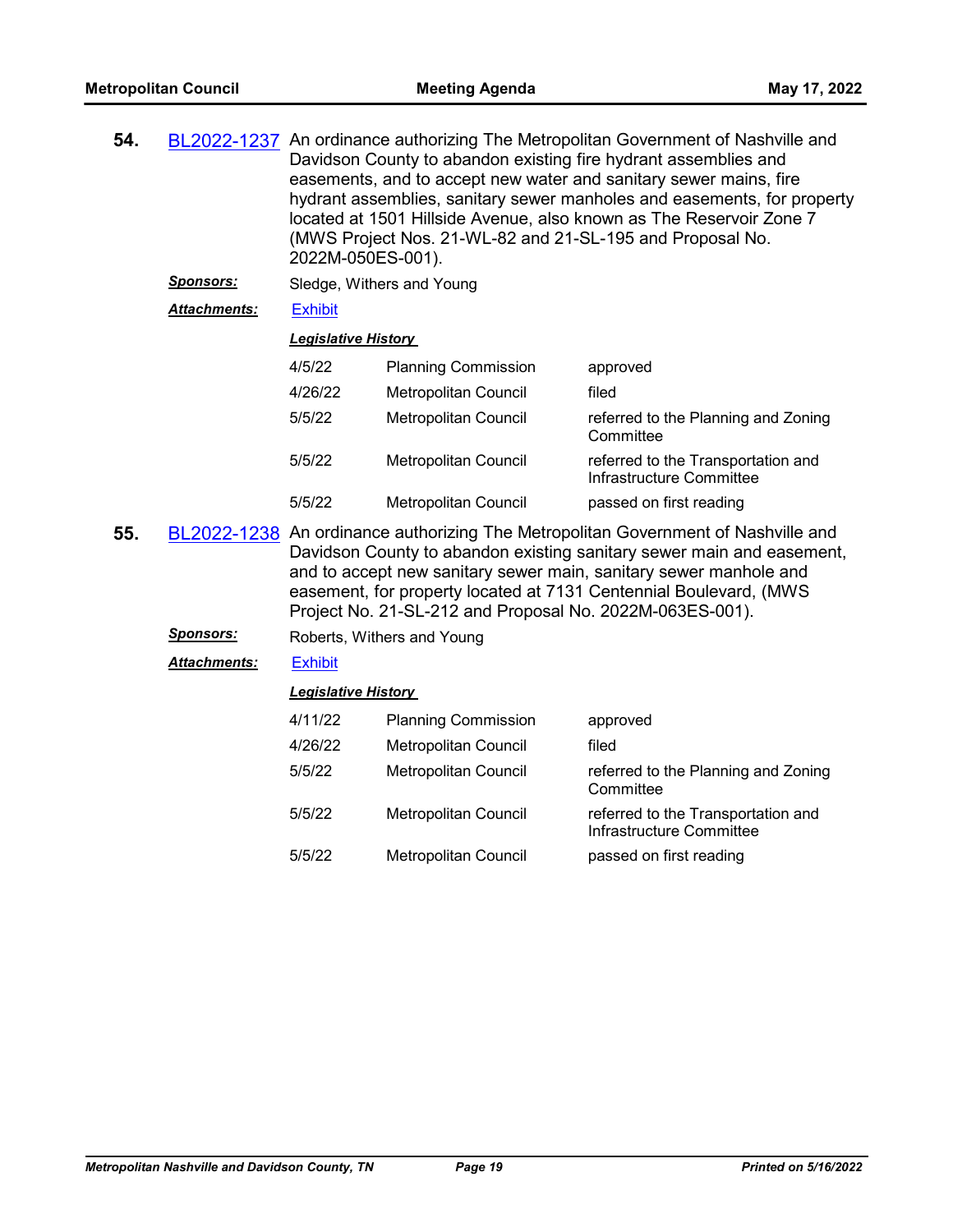| 56. |                  | BL2022-1239 An ordinance authorizing The Metropolitan Government of Nashville and<br>Davidson County to accept new sanitary sewer main and sanitary sewer<br>manhole, for property located at 1100 B Sunnymeade Drive, also known as<br>Sunnymeade Commons (MWS Project No. 22-SL-60 and Proposal No.<br>2022M-059ES-001). |                             |                                                                                   |  |
|-----|------------------|----------------------------------------------------------------------------------------------------------------------------------------------------------------------------------------------------------------------------------------------------------------------------------------------------------------------------|-----------------------------|-----------------------------------------------------------------------------------|--|
|     | <b>Sponsors:</b> |                                                                                                                                                                                                                                                                                                                            | Benedict, Withers and Young |                                                                                   |  |
|     | Attachments:     | <b>Exhibit</b>                                                                                                                                                                                                                                                                                                             |                             |                                                                                   |  |
|     |                  | <b>Legislative History</b>                                                                                                                                                                                                                                                                                                 |                             |                                                                                   |  |
|     |                  | 4/11/22                                                                                                                                                                                                                                                                                                                    | <b>Planning Commission</b>  | approved                                                                          |  |
|     |                  | 4/26/22                                                                                                                                                                                                                                                                                                                    | Metropolitan Council        | filed                                                                             |  |
|     |                  | 5/5/22                                                                                                                                                                                                                                                                                                                     | Metropolitan Council        | referred to the Planning and Zoning<br>Committee                                  |  |
|     |                  | 5/5/22                                                                                                                                                                                                                                                                                                                     | Metropolitan Council        | referred to the Transportation and<br>Infrastructure Committee                    |  |
|     |                  | 5/5/22                                                                                                                                                                                                                                                                                                                     | Metropolitan Council        | passed on first reading                                                           |  |
| 57. |                  |                                                                                                                                                                                                                                                                                                                            |                             | BL2022-1240 An ordinance authorizing The Metropolitan Government of Nashville and |  |

- **57.** [BL2022-1240](http://nashville.legistar.com/gateway.aspx?m=l&id=/matter.aspx?key=14415) An ordinance authorizing The Metropolitan Government of Nashville and Davidson County to accept new sanitary sewer and sanitary sewer force mains, sanitary sewer manholes and easements, for property located at 2126 Marsha Drive, also known as Rivergate View Subdivision (MWS Project No. 21-SL-128 and Proposal No. 2022M-055ES-001).
	- *Sponsors:* Young and Withers

*Attachments:* [Exhibit](http://nashville.legistar.com/gateway.aspx?M=F&ID=96598c89-13b6-4e82-b3e4-67632b4627e2.pdf)

| 4/5/22  | <b>Planning Commission</b>  | approved                                                       |
|---------|-----------------------------|----------------------------------------------------------------|
| 4/26/22 | Metropolitan Council        | filed                                                          |
| 5/5/22  | <b>Metropolitan Council</b> | referred to the Planning and Zoning<br>Committee               |
| 5/5/22  | <b>Metropolitan Council</b> | referred to the Transportation and<br>Infrastructure Committee |
| 5/5/22  | <b>Metropolitan Council</b> | passed on first reading                                        |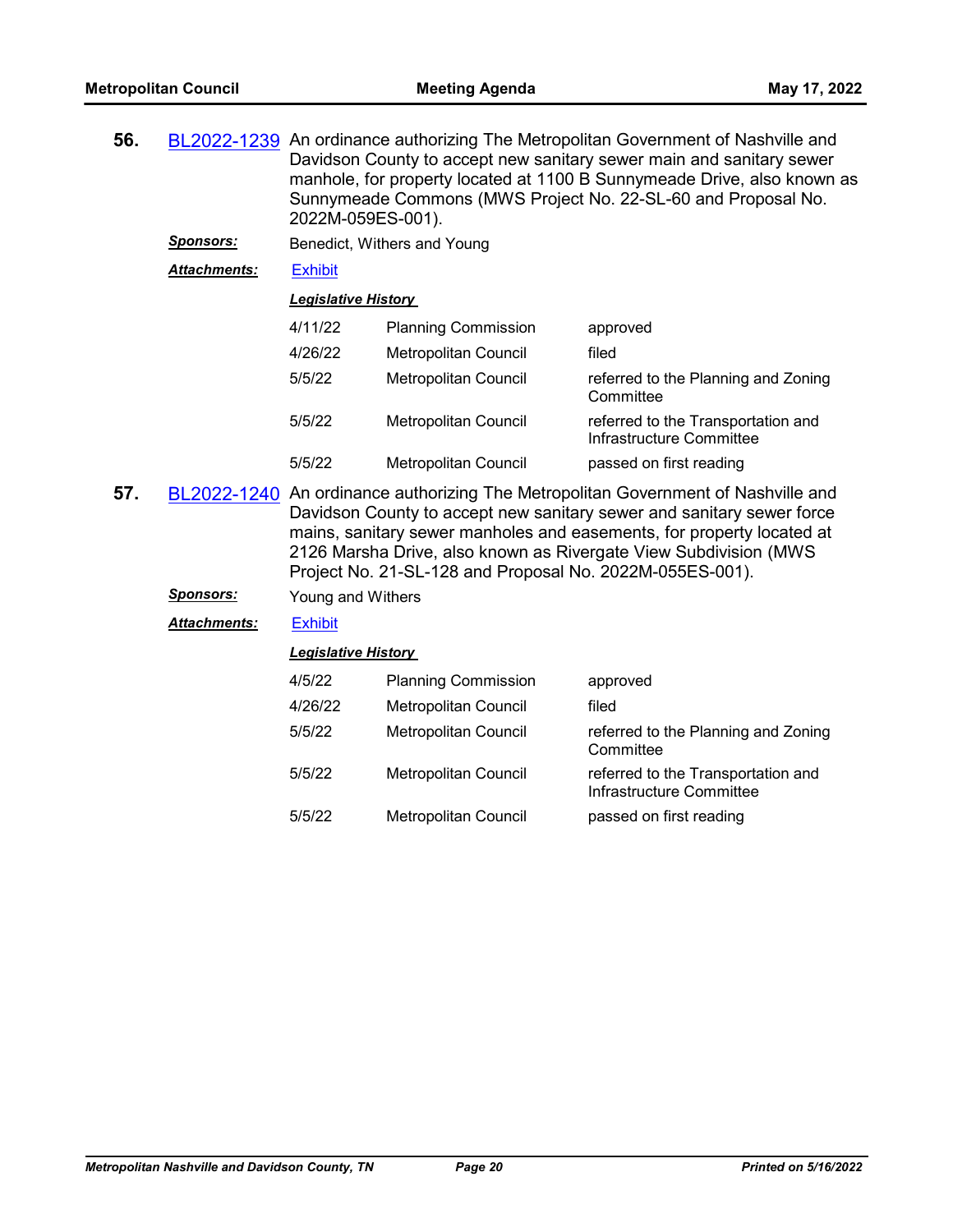| 58. |                     | BL2022-1241 An ordinance authorizing The Metropolitan Government of Nashville and<br>Davidson County to accept public water and sanitary sewer mains, fire<br>hydrant assemblies, sanitary sewer manholes and easements, for two<br>properties located at 204 Ben Allen Road and 121 Hart Lane, also known<br>as Ben Allen Phase 2, (MWS Project Nos. 20-WL-85 and 20-SL-179 and<br>Proposal No. 2022M-052ES-001). |                             |                                                                                                                                                         |
|-----|---------------------|--------------------------------------------------------------------------------------------------------------------------------------------------------------------------------------------------------------------------------------------------------------------------------------------------------------------------------------------------------------------------------------------------------------------|-----------------------------|---------------------------------------------------------------------------------------------------------------------------------------------------------|
|     | <b>Sponsors:</b>    |                                                                                                                                                                                                                                                                                                                                                                                                                    | VanReece, Withers and Young |                                                                                                                                                         |
|     | <b>Attachments:</b> | <b>Exhibit</b>                                                                                                                                                                                                                                                                                                                                                                                                     |                             |                                                                                                                                                         |
|     |                     | <b>Legislative History</b>                                                                                                                                                                                                                                                                                                                                                                                         |                             |                                                                                                                                                         |
|     |                     | 4/5/22                                                                                                                                                                                                                                                                                                                                                                                                             | <b>Planning Commission</b>  | approved                                                                                                                                                |
|     |                     | 4/26/22                                                                                                                                                                                                                                                                                                                                                                                                            | Metropolitan Council        | filed                                                                                                                                                   |
|     |                     | 5/5/22                                                                                                                                                                                                                                                                                                                                                                                                             | Metropolitan Council        | referred to the Planning and Zoning<br>Committee                                                                                                        |
|     |                     | 5/5/22                                                                                                                                                                                                                                                                                                                                                                                                             | <b>Metropolitan Council</b> | referred to the Transportation and<br>Infrastructure Committee                                                                                          |
|     |                     | 5/5/22                                                                                                                                                                                                                                                                                                                                                                                                             | Metropolitan Council        | passed on first reading                                                                                                                                 |
| 59. |                     |                                                                                                                                                                                                                                                                                                                                                                                                                    |                             | BL2022-1242 An ordinance authorizing The Metropolitan Government of Nashville and<br>Davidson County to abandon existing public sanitary sewer easement |

Davidson County to abandon existing public sanitary sewer easement rights, for property located at 3038 Lakeshore Drive (Proposal No. 2022M-060ES-001).

*Sponsors:* Withers and Young

*Attachments:* [Exhibit](http://nashville.legistar.com/gateway.aspx?M=F&ID=6f35b6e1-3318-462c-aacc-d67252fb4673.pdf)

| 4/11/22 | <b>Planning Commission</b>  | approved                                                       |
|---------|-----------------------------|----------------------------------------------------------------|
| 4/26/22 | Metropolitan Council        | filed                                                          |
| 5/5/22  | Metropolitan Council        | referred to the Planning and Zoning<br>Committee               |
| 5/5/22  | <b>Metropolitan Council</b> | referred to the Transportation and<br>Infrastructure Committee |
| 5/5/22  | Metropolitan Council        | passed on first reading                                        |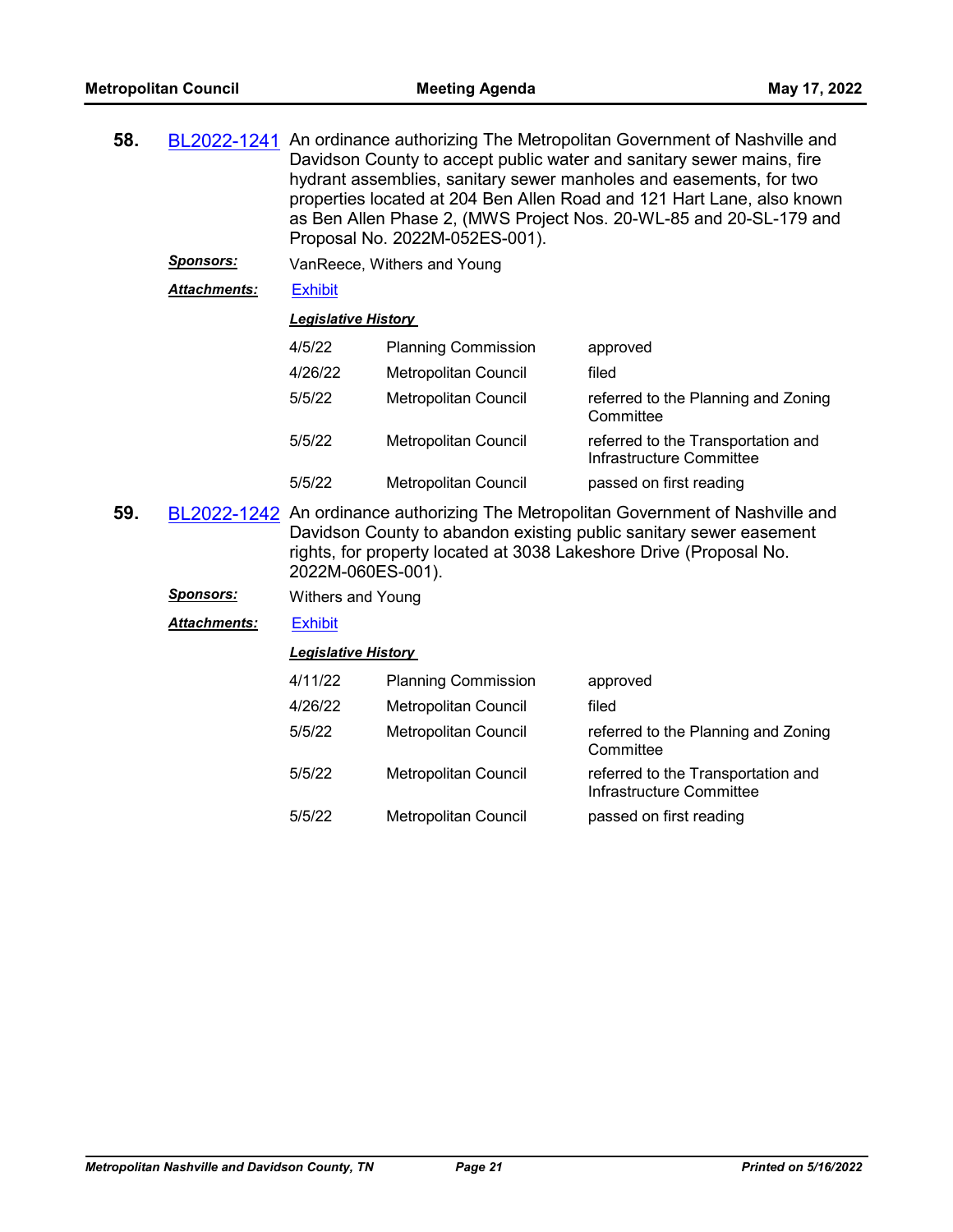| 60. |                      | BL2022-1243 An ordinance authorizing The Metropolitan Government of Nashville and<br>Davidson County to accept new water and sanitary sewer mains, fire<br>hydrant assemblies, sanitary sewer manholes and easements, for property<br>located at 1200 Cottage View Lane, also known as Timber Trails Phase 3<br>(MWS Project Nos. 21-WL-95 and 21-SL-222 and Proposal No.<br>2022M-058ES-001). |                             |                                                                |  |  |
|-----|----------------------|------------------------------------------------------------------------------------------------------------------------------------------------------------------------------------------------------------------------------------------------------------------------------------------------------------------------------------------------------------------------------------------------|-----------------------------|----------------------------------------------------------------|--|--|
|     | <u>Sponsors:</u>     | Lee, Withers and Young                                                                                                                                                                                                                                                                                                                                                                         |                             |                                                                |  |  |
|     | <u>Attachments:</u>  | <b>Exhibit</b>                                                                                                                                                                                                                                                                                                                                                                                 |                             |                                                                |  |  |
|     |                      | <b>Legislative History</b>                                                                                                                                                                                                                                                                                                                                                                     |                             |                                                                |  |  |
|     |                      | 4/5/22                                                                                                                                                                                                                                                                                                                                                                                         | <b>Planning Commission</b>  | approved                                                       |  |  |
|     |                      | 4/26/22                                                                                                                                                                                                                                                                                                                                                                                        | Metropolitan Council        | filed                                                          |  |  |
|     |                      | 5/5/22                                                                                                                                                                                                                                                                                                                                                                                         | Metropolitan Council        | referred to the Planning and Zoning<br>Committee               |  |  |
|     |                      | 5/5/22                                                                                                                                                                                                                                                                                                                                                                                         | Metropolitan Council        | referred to the Transportation and<br>Infrastructure Committee |  |  |
|     |                      | 5/5/22                                                                                                                                                                                                                                                                                                                                                                                         | <b>Metropolitan Council</b> | passed on first reading                                        |  |  |
| 61. |                      | BL2022-1244 An ordinance authorizing The Metropolitan Government of Nashville and<br>Davidson County to abandon existing water main, and to accept new water<br>main, for property located at 2100 Century Farms Parkway (MWS Project<br>No. 22-WL-12 and Proposal No. 2022M-062ES-001).                                                                                                       |                             |                                                                |  |  |
|     | <u>Sponsors:</u>     | Styles, Withers and Young                                                                                                                                                                                                                                                                                                                                                                      |                             |                                                                |  |  |
|     | <u> Attachments:</u> | <b>Exhibit</b>                                                                                                                                                                                                                                                                                                                                                                                 |                             |                                                                |  |  |
|     |                      | <b>Legislative History</b>                                                                                                                                                                                                                                                                                                                                                                     |                             |                                                                |  |  |
|     |                      | 4/11/22                                                                                                                                                                                                                                                                                                                                                                                        | <b>Planning Commission</b>  | approved                                                       |  |  |
|     |                      | 4/26/22                                                                                                                                                                                                                                                                                                                                                                                        | Metropolitan Council        | filed                                                          |  |  |
|     |                      | 5/5/22                                                                                                                                                                                                                                                                                                                                                                                         | Metropolitan Council        | referred to the Planning and Zoning<br>Committee               |  |  |
|     |                      | 5/5/22                                                                                                                                                                                                                                                                                                                                                                                         | Metropolitan Council        | referred to the Transportation and<br>Infrastructure Committee |  |  |
|     |                      | 5/5/22                                                                                                                                                                                                                                                                                                                                                                                         | Metropolitan Council        | passed on first reading                                        |  |  |
| 62. |                      | BL2022-1245 An ordinance authorizing The Metropolitan Government of Nashville and<br>Davidson County to accept a new public sanitary sewer manhole, for<br>property located at Long Boulevard (unnumbered) (MWS Project No.<br>21-SL-293 and Proposal No. 2022M-057ES-001).                                                                                                                    |                             |                                                                |  |  |
|     | <b>Sponsors:</b>     | Taylor, Withers and Young                                                                                                                                                                                                                                                                                                                                                                      |                             |                                                                |  |  |
|     | <u> Attachments:</u> | <b>Exhibit</b>                                                                                                                                                                                                                                                                                                                                                                                 |                             |                                                                |  |  |
|     |                      | <b>Legislative History</b>                                                                                                                                                                                                                                                                                                                                                                     |                             |                                                                |  |  |
|     |                      | 4/11/22                                                                                                                                                                                                                                                                                                                                                                                        | <b>Planning Commission</b>  | approved                                                       |  |  |
|     |                      | 4/26/22                                                                                                                                                                                                                                                                                                                                                                                        | Metropolitan Council        | filed                                                          |  |  |
|     |                      | 5/5/22                                                                                                                                                                                                                                                                                                                                                                                         | Metropolitan Council        | referred to the Planning and Zoning<br>Committee               |  |  |
|     |                      | 5/5/22                                                                                                                                                                                                                                                                                                                                                                                         | Metropolitan Council        | referred to the Transportation and<br>Infrastructure Committee |  |  |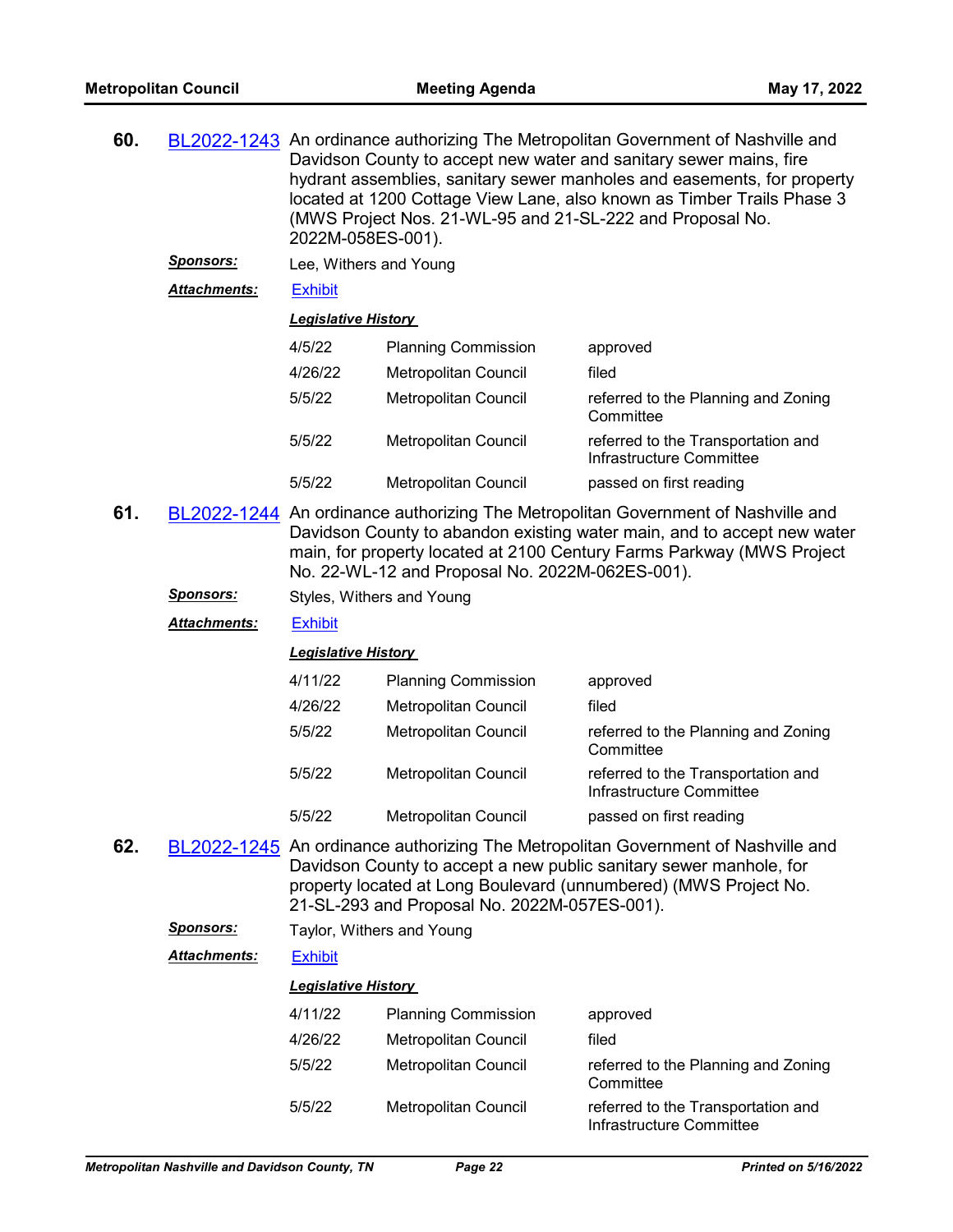|     |                     | 5/5/22                     | Metropolitan Council       | passed on first reading                                                                                                                                                                                                                                                                                                                                                         |
|-----|---------------------|----------------------------|----------------------------|---------------------------------------------------------------------------------------------------------------------------------------------------------------------------------------------------------------------------------------------------------------------------------------------------------------------------------------------------------------------------------|
| 63. |                     | 2022M-056ES-001).          |                            | BL2022-1246 An ordinance authorizing The Metropolitan Government of Nashville and<br>Davidson County to accept new water and sanitary sewer mains, fire<br>hydrant assemblies, sanitary sewer manholes and easements, for property<br>located at 842 Hamilton Crossings, also known as Hamilton Crossings<br>Phase 2 (MWS Project Nos. 20-WL-123 and 20-SL-249 and Proposal No. |
|     | <u>Sponsors:</u>    | Styles, Withers and Young  |                            |                                                                                                                                                                                                                                                                                                                                                                                 |
|     | <b>Attachments:</b> | <b>Exhibit</b>             |                            |                                                                                                                                                                                                                                                                                                                                                                                 |
|     |                     | <b>Legislative History</b> |                            |                                                                                                                                                                                                                                                                                                                                                                                 |
|     |                     | 4/5/22                     | <b>Planning Commission</b> | approved                                                                                                                                                                                                                                                                                                                                                                        |
|     |                     | 4/26/22                    | Metropolitan Council       | filed                                                                                                                                                                                                                                                                                                                                                                           |
|     |                     | 5/5/22                     | Metropolitan Council       | referred to the Planning and Zoning<br>Committee                                                                                                                                                                                                                                                                                                                                |
|     |                     | 5/5/22                     | Metropolitan Council       | referred to the Transportation and<br>Infrastructure Committee                                                                                                                                                                                                                                                                                                                  |
|     |                     | 5/5/22                     | Metropolitan Council       | passed on first reading                                                                                                                                                                                                                                                                                                                                                         |
|     |                     |                            |                            |                                                                                                                                                                                                                                                                                                                                                                                 |

# **M. Bills on Third Reading**

- **64.** [BL2022-1073](http://nashville.legistar.com/gateway.aspx?m=l&id=/matter.aspx?key=14044) An Ordinance amending Sections 17.04.060, 17.08.030, 17.16.035, 17.16.170, and 17.20.030 of the Metropolitan Code to delete the "Day Care Home Use", create new "Day Care Home - Small" and "Day Care Home - Large" uses, and to update the requirements for opening a Day Care Home or Day Care Center Use (Proposal No. 2022Z-002TX-001).
	- *Sponsors:* Cash, Evans, Allen, Styles, Suara and Porterfield
	- [BL2022-1073 Exhibit A](http://nashville.legistar.com/gateway.aspx?M=F&ID=4a35e93c-0751-4a48-9859-4854d279e6ca.docx) *Attachments:*

### [Substitute BL2022-1073](http://nashville.legistar.com/gateway.aspx?M=F&ID=5182e2c5-63ea-40f6-b6af-295901bfc28c.docx)

| 1/11/22 | <b>Metropolitan Council</b>                                                     | filed                                            |
|---------|---------------------------------------------------------------------------------|--------------------------------------------------|
| 1/18/22 | <b>Metropolitan Council</b><br>Second Reading deferred to April 5, 2022 meeting | deferred                                         |
| 1/18/22 | Metropolitan Council                                                            | passed on first reading                          |
| 3/4/22  | Metropolitan Council<br>4/8/22 advertised                                       | advertised                                       |
| 4/5/22  | Metropolitan Council                                                            | deferred                                         |
| 4/28/22 | <b>Planning Commission</b><br>$(6-0)$                                           | approved with a substitute                       |
| 5/5/22  | Metropolitan Council<br>4/5/22 public hearing deferred to 5/5/22                | public hearing                                   |
| 5/5/22  | Metropolitan Council                                                            | substituted                                      |
| 5/5/22  | Metropolitan Council                                                            | passed on second reading                         |
| 5/6/22  | Metropolitan Council                                                            | referred to the Planning and Zoning<br>Committee |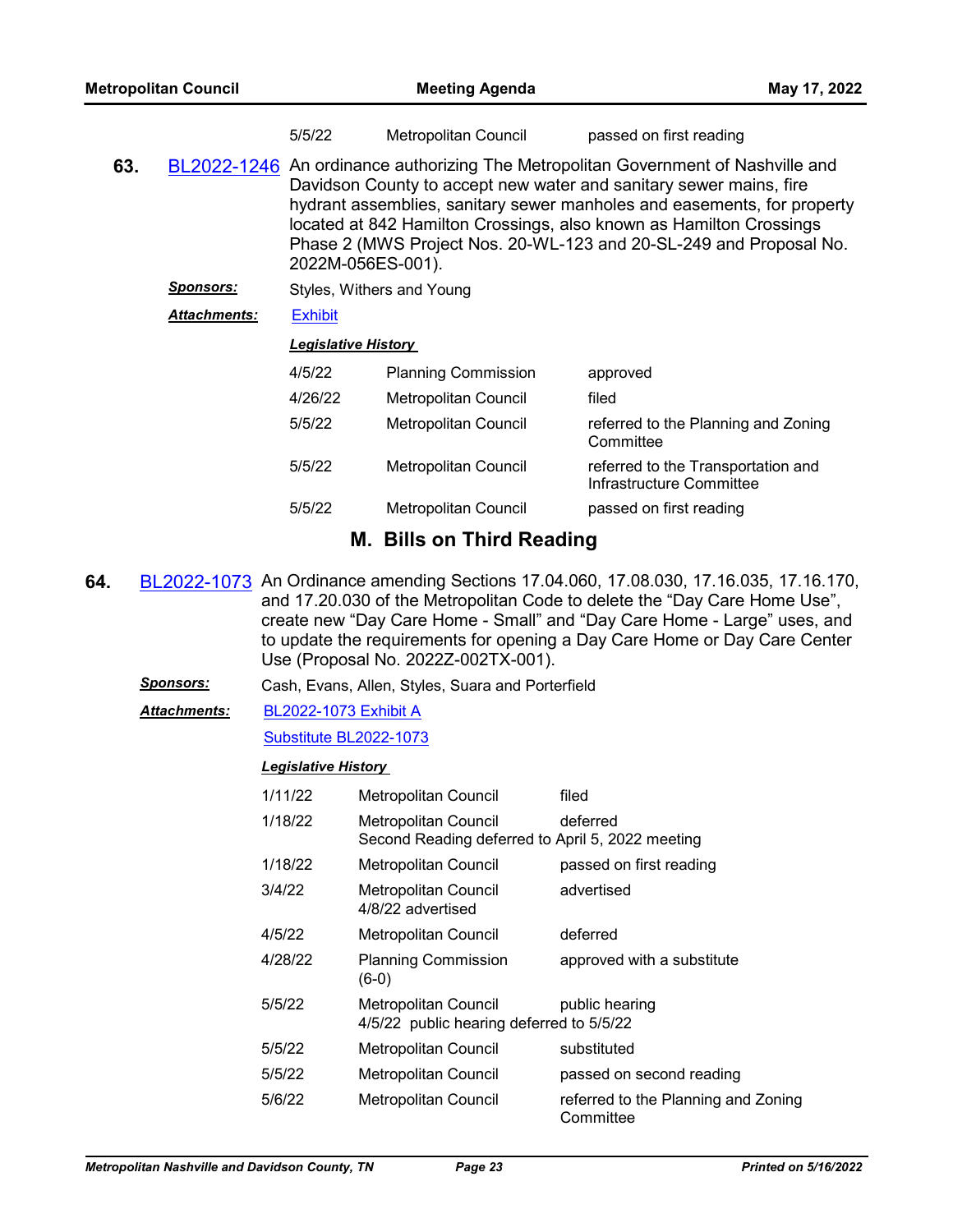| 65. |                     | BL2022-1100 An ordinance to amend Title 17 of the Metropolitan Code of Laws, the Zoning<br>Ordinance of The Metropolitan Government of Nashville and Davidson County,<br>by amending a Specific Plan for properties located at 5754 River Road and<br>River Road (unnumbered), approximately 750 feet west of Charlotte Pike,<br>zoned SP, R40 and R80 (16.47 acres), to add 5.9 acres to the SP and permit<br>160 multi-family residential units, all of which is described herein (Proposal No.<br>2018SP-009-003). |                                                                                             |                                                                                                                                                                                                                                                                                                                                                                                                                                                      |  |  |
|-----|---------------------|-----------------------------------------------------------------------------------------------------------------------------------------------------------------------------------------------------------------------------------------------------------------------------------------------------------------------------------------------------------------------------------------------------------------------------------------------------------------------------------------------------------------------|---------------------------------------------------------------------------------------------|------------------------------------------------------------------------------------------------------------------------------------------------------------------------------------------------------------------------------------------------------------------------------------------------------------------------------------------------------------------------------------------------------------------------------------------------------|--|--|
|     | <u>Sponsors:</u>    | Rosenberg                                                                                                                                                                                                                                                                                                                                                                                                                                                                                                             |                                                                                             |                                                                                                                                                                                                                                                                                                                                                                                                                                                      |  |  |
|     | <u>Attachments:</u> | 2018SP-009-003 sketch                                                                                                                                                                                                                                                                                                                                                                                                                                                                                                 |                                                                                             |                                                                                                                                                                                                                                                                                                                                                                                                                                                      |  |  |
|     |                     | 2018SP-009-003 plans                                                                                                                                                                                                                                                                                                                                                                                                                                                                                                  |                                                                                             |                                                                                                                                                                                                                                                                                                                                                                                                                                                      |  |  |
|     |                     | <b>Legislative History</b>                                                                                                                                                                                                                                                                                                                                                                                                                                                                                            |                                                                                             |                                                                                                                                                                                                                                                                                                                                                                                                                                                      |  |  |
|     |                     | 1/13/22                                                                                                                                                                                                                                                                                                                                                                                                                                                                                                               | <b>Planning Commission</b>                                                                  | approved with conditions, disapproved<br>without                                                                                                                                                                                                                                                                                                                                                                                                     |  |  |
|     |                     |                                                                                                                                                                                                                                                                                                                                                                                                                                                                                                                       | $(7-0)$                                                                                     |                                                                                                                                                                                                                                                                                                                                                                                                                                                      |  |  |
|     |                     | 1/25/22                                                                                                                                                                                                                                                                                                                                                                                                                                                                                                               | Metropolitan Council                                                                        | filed                                                                                                                                                                                                                                                                                                                                                                                                                                                |  |  |
|     |                     | 2/1/22                                                                                                                                                                                                                                                                                                                                                                                                                                                                                                                | Metropolitan Council                                                                        | passed on first reading                                                                                                                                                                                                                                                                                                                                                                                                                              |  |  |
|     |                     | 2/4/22                                                                                                                                                                                                                                                                                                                                                                                                                                                                                                                | Metropolitan Council                                                                        | advertised                                                                                                                                                                                                                                                                                                                                                                                                                                           |  |  |
|     |                     | 3/1/22                                                                                                                                                                                                                                                                                                                                                                                                                                                                                                                | Metropolitan Council                                                                        | public hearing                                                                                                                                                                                                                                                                                                                                                                                                                                       |  |  |
|     |                     | 3/1/22                                                                                                                                                                                                                                                                                                                                                                                                                                                                                                                | Metropolitan Council                                                                        | passed on second reading                                                                                                                                                                                                                                                                                                                                                                                                                             |  |  |
|     |                     | 3/15/22                                                                                                                                                                                                                                                                                                                                                                                                                                                                                                               | Metropolitan Council                                                                        | deferred                                                                                                                                                                                                                                                                                                                                                                                                                                             |  |  |
|     |                     | 4/5/22                                                                                                                                                                                                                                                                                                                                                                                                                                                                                                                | Metropolitan Council                                                                        | deferred                                                                                                                                                                                                                                                                                                                                                                                                                                             |  |  |
|     |                     | 4/19/22                                                                                                                                                                                                                                                                                                                                                                                                                                                                                                               | Metropolitan Council                                                                        | deferred                                                                                                                                                                                                                                                                                                                                                                                                                                             |  |  |
|     |                     | 5/2/22                                                                                                                                                                                                                                                                                                                                                                                                                                                                                                                | Planning and Zoning<br>Committee<br>3/15/22 Deferred<br>4/4/22 Deferred<br>4/18/22 Deferred | approved                                                                                                                                                                                                                                                                                                                                                                                                                                             |  |  |
|     |                     | 5/5/22                                                                                                                                                                                                                                                                                                                                                                                                                                                                                                                | Metropolitan Council                                                                        | deferred                                                                                                                                                                                                                                                                                                                                                                                                                                             |  |  |
| 66. |                     | <b>BUILDINGS.</b>                                                                                                                                                                                                                                                                                                                                                                                                                                                                                                     |                                                                                             | BL2022-1101 An ordinance to authorize building material restrictions and requirements for<br>BL2022-1100, a proposed Specific Plan Zoning District located at located at<br>5754 River Road and River Road (unnumbered), approximately 750 feet west<br>of Charlotte Pike, zoned SP, R40 and R80 (16.47 acres) (Proposal No.<br>2018SP-009-003). THE PROPOSED ORDINANCE REQUIRES CERTAIN<br><b>MATERIALS TO BE RESTRICTED IN THE CONSTRUCTION OF</b> |  |  |
|     | <b>Sponsors:</b>    | Rosenberg                                                                                                                                                                                                                                                                                                                                                                                                                                                                                                             |                                                                                             |                                                                                                                                                                                                                                                                                                                                                                                                                                                      |  |  |
|     |                     | <b>Legislative History</b>                                                                                                                                                                                                                                                                                                                                                                                                                                                                                            |                                                                                             |                                                                                                                                                                                                                                                                                                                                                                                                                                                      |  |  |
|     |                     | 1/13/22                                                                                                                                                                                                                                                                                                                                                                                                                                                                                                               | <b>Planning Commission</b><br>$(7-0)$                                                       | approved with conditions, disapproved<br>without                                                                                                                                                                                                                                                                                                                                                                                                     |  |  |
|     |                     | 1/25/22                                                                                                                                                                                                                                                                                                                                                                                                                                                                                                               | Metropolitan Council                                                                        | filed                                                                                                                                                                                                                                                                                                                                                                                                                                                |  |  |
|     |                     | 2/1/22                                                                                                                                                                                                                                                                                                                                                                                                                                                                                                                | Metropolitan Council                                                                        | passed on first reading                                                                                                                                                                                                                                                                                                                                                                                                                              |  |  |
|     |                     | 2/4/22                                                                                                                                                                                                                                                                                                                                                                                                                                                                                                                | Metropolitan Council                                                                        | advertised                                                                                                                                                                                                                                                                                                                                                                                                                                           |  |  |
|     |                     | 3/1/22                                                                                                                                                                                                                                                                                                                                                                                                                                                                                                                | Metropolitan Council                                                                        | public hearing                                                                                                                                                                                                                                                                                                                                                                                                                                       |  |  |
|     |                     |                                                                                                                                                                                                                                                                                                                                                                                                                                                                                                                       |                                                                                             |                                                                                                                                                                                                                                                                                                                                                                                                                                                      |  |  |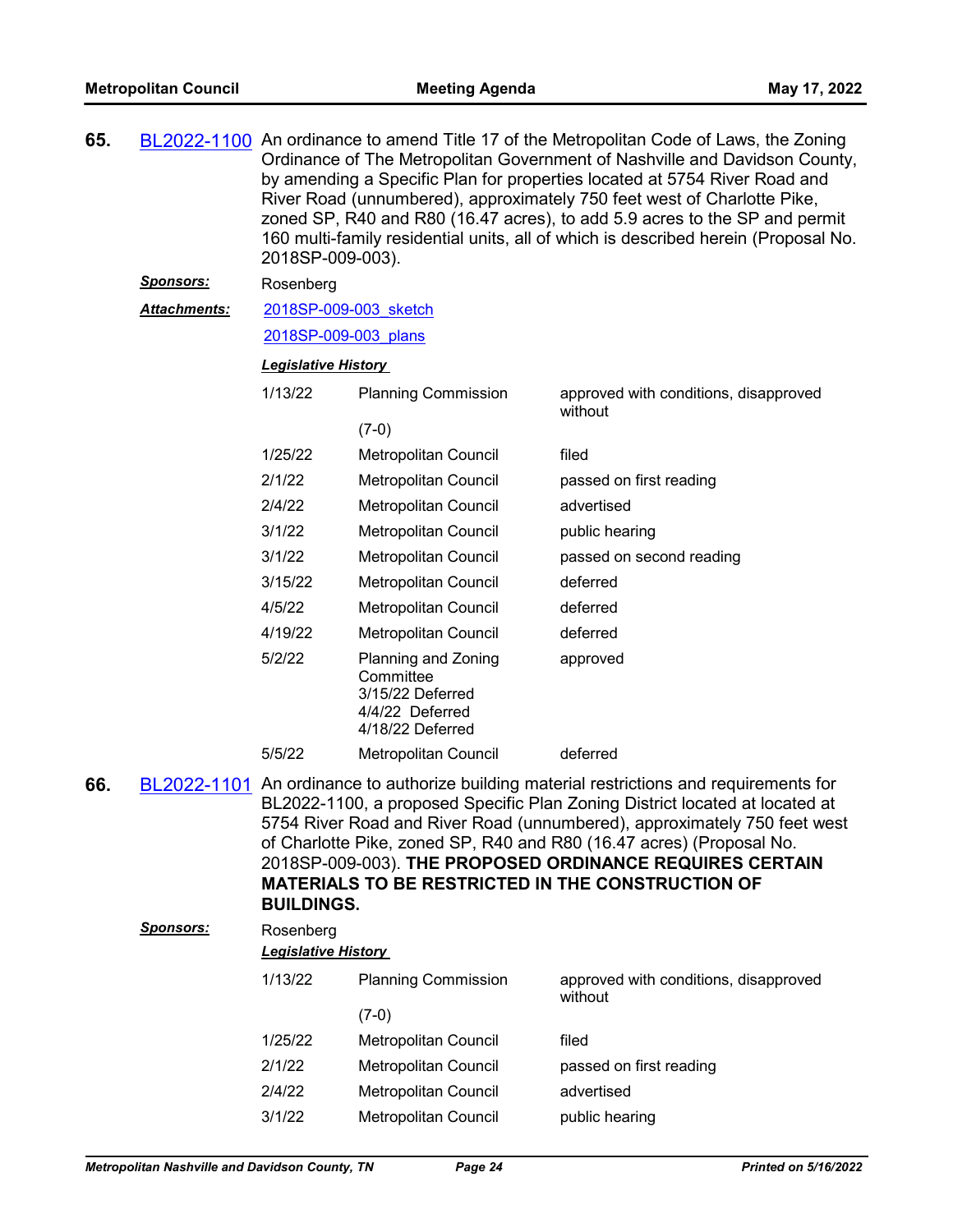| <b>Metropolitan Council</b> |                  | <b>Meeting Agenda</b>      |                                                                                             |                                                                                                                                                                                                                                        | May 17, 2022 |
|-----------------------------|------------------|----------------------------|---------------------------------------------------------------------------------------------|----------------------------------------------------------------------------------------------------------------------------------------------------------------------------------------------------------------------------------------|--------------|
|                             |                  | 3/1/22                     | Metropolitan Council                                                                        | passed on second reading                                                                                                                                                                                                               |              |
|                             |                  | 3/15/22                    | <b>Metropolitan Council</b>                                                                 | deferred                                                                                                                                                                                                                               |              |
|                             |                  | 4/5/22                     | <b>Metropolitan Council</b>                                                                 | deferred                                                                                                                                                                                                                               |              |
|                             |                  | 4/19/22                    | Metropolitan Council                                                                        | deferred                                                                                                                                                                                                                               |              |
|                             |                  | 5/2/22                     | Planning and Zoning<br>Committee<br>3/14/22 deferred<br>4/4/22 deferred<br>4/18/22 deferred | approved                                                                                                                                                                                                                               |              |
|                             |                  | 5/5/22                     | Metropolitan Council                                                                        | deferred                                                                                                                                                                                                                               |              |
| 67.                         | BL2022-1121      | 2022Z-004TX-001).          | cluster lot option, all of which is described herein (Proposal No.                          | An ordinance to amend Title 17 of the Metropolitan Code of Laws, the Zoning<br>Ordinance of the Metropolitan Government of Nashville and Davidson County,<br>to amend Chapters 17.12, 17.24, 17.28, 17.36, and 17.40 pertaining to the |              |
|                             | <u>Sponsors:</u> |                            | Henderson, Murphy, Withers, Allen, Druffel, Benedict and Styles                             |                                                                                                                                                                                                                                        |              |
|                             | Attachments:     | Substitute BL2022-1121     |                                                                                             |                                                                                                                                                                                                                                        |              |
|                             |                  |                            | Second Substitute BL2022-1121                                                               |                                                                                                                                                                                                                                        |              |
|                             |                  |                            |                                                                                             | Proposed Amendment 1 - BL2022-1121 - Henderson - Effective Date ch                                                                                                                                                                     |              |
|                             |                  |                            | Proposed Amendment 2 - BL2022-1121 - Gamble                                                 |                                                                                                                                                                                                                                        |              |
|                             |                  | <b>Legislative History</b> |                                                                                             |                                                                                                                                                                                                                                        |              |
|                             |                  | 2/22/22                    | Metropolitan Council                                                                        | filed                                                                                                                                                                                                                                  |              |
|                             |                  | 3/1/22                     | Metropolitan Council                                                                        | substituted                                                                                                                                                                                                                            |              |
|                             |                  | 3/1/22                     | Metropolitan Council                                                                        | passed on first reading                                                                                                                                                                                                                |              |
|                             |                  | 3/4/22                     | <b>Metropolitan Council</b><br>4/8/22 advertised                                            | advertised                                                                                                                                                                                                                             |              |
|                             |                  | 4/5/22                     | <b>Metropolitan Council</b>                                                                 | deferred                                                                                                                                                                                                                               |              |
|                             |                  | 4/28/22                    | <b>Planning Commission</b><br>$(6-0)$                                                       | approved with a substitute                                                                                                                                                                                                             |              |
|                             |                  | 5/5/22                     | <b>Metropolitan Council</b><br>4/5/22 public hearing deferred to 5/5/22                     | public hearing                                                                                                                                                                                                                         |              |
|                             |                  | 5/5/22                     | Metropolitan Council                                                                        | substituted                                                                                                                                                                                                                            |              |
|                             |                  | 5/5/22                     | Metropolitan Council                                                                        | passed on second reading                                                                                                                                                                                                               |              |
|                             |                  | 5/6/22                     | Metropolitan Council                                                                        | referred to the Affordable Housing<br>Committee                                                                                                                                                                                        |              |
|                             |                  | 5/6/22                     | Metropolitan Council                                                                        | referred to the Planning and Zoning<br>Committee                                                                                                                                                                                       |              |
|                             |                  |                            |                                                                                             |                                                                                                                                                                                                                                        |              |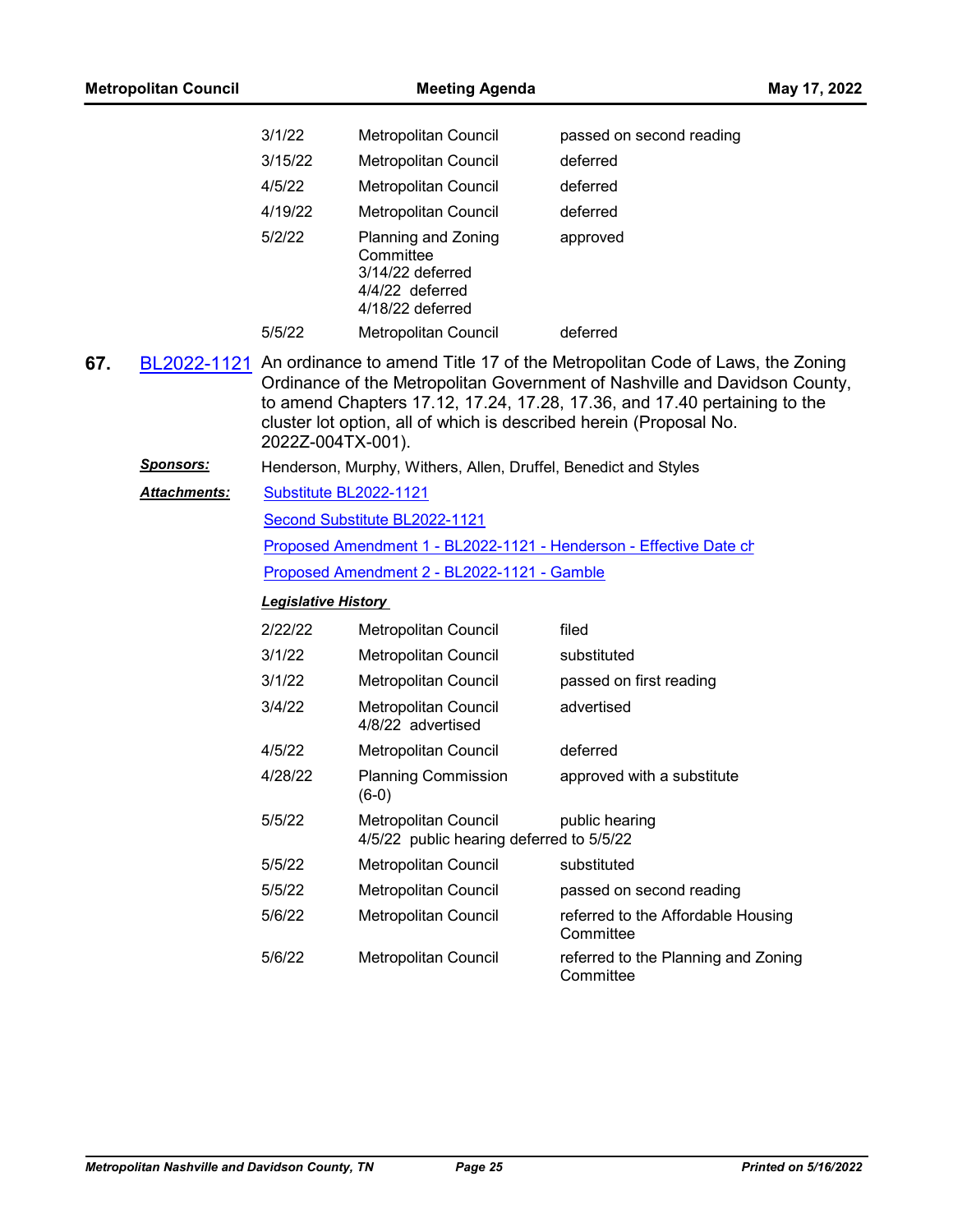| 68. |                     | BL2022-1122 An ordinance to amend Titles 2 and 17 of the Metropolitan Code of Laws, to<br>amend Chapters 17.24 and 17.28 pertaining to Tree Protection and<br>Replacement, and to amend Chapters 2.226, 17.04, 17.12, 17.20, 17.24,<br>17.28, and 17.40 to make associated housekeeping amendments, all of which<br>is described herein (Proposal No. 2022Z-005TX-001). |                                                                                       |                                                                                 |  |
|-----|---------------------|-------------------------------------------------------------------------------------------------------------------------------------------------------------------------------------------------------------------------------------------------------------------------------------------------------------------------------------------------------------------------|---------------------------------------------------------------------------------------|---------------------------------------------------------------------------------|--|
|     | <u>Sponsors:</u>    |                                                                                                                                                                                                                                                                                                                                                                         | Henderson, Murphy, Withers, Allen, Druffel, Benedict, Styles, Roberts and Porterfield |                                                                                 |  |
|     | Attachments:        | Substitute BL2022-1122                                                                                                                                                                                                                                                                                                                                                  |                                                                                       |                                                                                 |  |
|     |                     |                                                                                                                                                                                                                                                                                                                                                                         | Proposed Amendment - BL2022-1122 - Henderson - Effective Date char                    |                                                                                 |  |
|     |                     |                                                                                                                                                                                                                                                                                                                                                                         | <b>Legislative History</b>                                                            |                                                                                 |  |
|     |                     | 2/22/22                                                                                                                                                                                                                                                                                                                                                                 | Metropolitan Council                                                                  | filed                                                                           |  |
|     |                     | 3/1/22                                                                                                                                                                                                                                                                                                                                                                  | Metropolitan Council                                                                  | passed on first reading                                                         |  |
|     |                     | 3/4/22                                                                                                                                                                                                                                                                                                                                                                  | Metropolitan Council<br>4/8/22 advertised                                             | advertised                                                                      |  |
|     |                     | 4/5/22                                                                                                                                                                                                                                                                                                                                                                  | <b>Metropolitan Council</b>                                                           | deferred                                                                        |  |
|     |                     | 4/28/22                                                                                                                                                                                                                                                                                                                                                                 | <b>Planning Commission</b><br>$(6-0)$                                                 | approved with a substitute                                                      |  |
|     |                     | 5/5/22                                                                                                                                                                                                                                                                                                                                                                  | <b>Metropolitan Council</b><br>4/5/22 public hearing deferred to 5/5/22               | public hearing                                                                  |  |
|     |                     | 5/5/22                                                                                                                                                                                                                                                                                                                                                                  | Metropolitan Council                                                                  | substituted                                                                     |  |
|     |                     | 5/5/22                                                                                                                                                                                                                                                                                                                                                                  | Metropolitan Council                                                                  | passed on second reading                                                        |  |
|     |                     | 5/6/22                                                                                                                                                                                                                                                                                                                                                                  | Metropolitan Council                                                                  | referred to the Affordable Housing<br>Committee                                 |  |
|     |                     | 5/6/22                                                                                                                                                                                                                                                                                                                                                                  | Metropolitan Council                                                                  | referred to the Planning and Zoning<br>Committee                                |  |
| 69. |                     |                                                                                                                                                                                                                                                                                                                                                                         | pertaining to construction sites.                                                     | BL2022-1164 An Ordinance to amend Chapter 9.30 of the Metropolitan Code of Laws |  |
|     | <u>Sponsors:</u>    |                                                                                                                                                                                                                                                                                                                                                                         | Benedict, Bradford and Porterfield                                                    | Sledge, OConnell, Hausser, Evans, Murphy, Welsch, Styles, VanReece, Suara,      |  |
|     | <b>Attachments:</b> | Substitute BL2022-1164                                                                                                                                                                                                                                                                                                                                                  |                                                                                       |                                                                                 |  |
|     |                     |                                                                                                                                                                                                                                                                                                                                                                         | Second Substitute BL2022-1164                                                         |                                                                                 |  |
|     |                     | <b>Legislative History</b>                                                                                                                                                                                                                                                                                                                                              |                                                                                       |                                                                                 |  |
|     |                     | 3/8/22                                                                                                                                                                                                                                                                                                                                                                  | Metropolitan Council                                                                  | filed                                                                           |  |
|     |                     | 3/15/22                                                                                                                                                                                                                                                                                                                                                                 | Metropolitan Council                                                                  | passed on first reading                                                         |  |
|     |                     | 4/5/22                                                                                                                                                                                                                                                                                                                                                                  | Metropolitan Council                                                                  | deferred                                                                        |  |
|     |                     |                                                                                                                                                                                                                                                                                                                                                                         |                                                                                       |                                                                                 |  |

- 4/19/22 Metropolitan Council substituted 4/19/22 Metropolitan Council deferred
	- 5/5/22 Government Operations and Regulations **Committee** approved with a substitute

4/19/22 approved substitute, deferred and re-referred 5/5/22 approved with a substitute

5/5/22 Metropolitan Council substituted 5/5/22 Metropolitan Council passed on second reading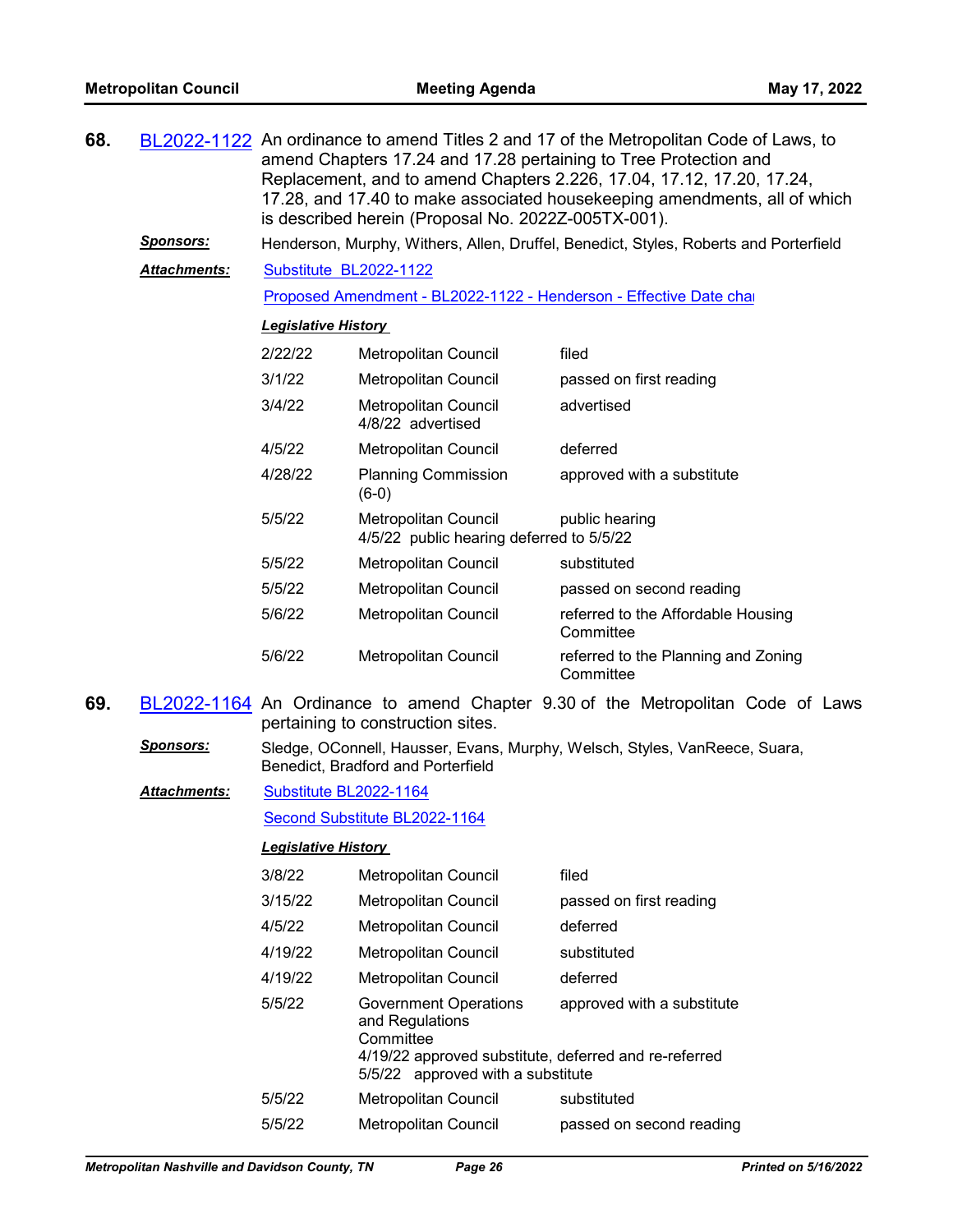| 70. |                     | BL2022-1190 An ordinance to amend Title 17 of the Metropolitan Code of Laws,<br>the Zoning Ordinance of The Metropolitan Government of Nashville<br>and Davidson County, by changing from CS and IWD to SP zoning<br>for properties located at 2405 Plum Street, 2600 and 2604 Dickerson<br>Pike, Plum Street (unnumbered), and Dickerson Pike (unnumbered),<br>at the northwest corner of Rock Street and Dickerson Pike (5.22<br>acres), to permit a 349-unit multi-family residential development, all<br>of which is described herein (Proposal No. 2021SP-095-001). |                             |                                                  |  |  |
|-----|---------------------|--------------------------------------------------------------------------------------------------------------------------------------------------------------------------------------------------------------------------------------------------------------------------------------------------------------------------------------------------------------------------------------------------------------------------------------------------------------------------------------------------------------------------------------------------------------------------|-----------------------------|--------------------------------------------------|--|--|
|     | <u>Sponsors:</u>    | Toombs                                                                                                                                                                                                                                                                                                                                                                                                                                                                                                                                                                   |                             |                                                  |  |  |
|     | <b>Attachments:</b> | 2021SP-095-001 sketch                                                                                                                                                                                                                                                                                                                                                                                                                                                                                                                                                    |                             |                                                  |  |  |
|     |                     | 2021SP-095-001 plans                                                                                                                                                                                                                                                                                                                                                                                                                                                                                                                                                     |                             |                                                  |  |  |
|     |                     | Proposed Amendment - BL2022-1190 - Toombs - Planning amendment                                                                                                                                                                                                                                                                                                                                                                                                                                                                                                           |                             |                                                  |  |  |
|     |                     | <b>Legislative History</b>                                                                                                                                                                                                                                                                                                                                                                                                                                                                                                                                               |                             |                                                  |  |  |
|     |                     | 3/10/22                                                                                                                                                                                                                                                                                                                                                                                                                                                                                                                                                                  | <b>Planning Commission</b>  | approved with conditions, disapproved<br>without |  |  |
|     |                     |                                                                                                                                                                                                                                                                                                                                                                                                                                                                                                                                                                          | $9-0$                       |                                                  |  |  |
|     |                     | 3/29/22                                                                                                                                                                                                                                                                                                                                                                                                                                                                                                                                                                  | Metropolitan Council        | filed                                            |  |  |
|     |                     | 4/5/22                                                                                                                                                                                                                                                                                                                                                                                                                                                                                                                                                                   | <b>Metropolitan Council</b> | passed on first reading                          |  |  |
|     |                     | 4/8/22                                                                                                                                                                                                                                                                                                                                                                                                                                                                                                                                                                   | Metropolitan Council        | advertised                                       |  |  |
|     |                     | 5/5/22                                                                                                                                                                                                                                                                                                                                                                                                                                                                                                                                                                   | Metropolitan Council        | public hearing                                   |  |  |
|     |                     | 5/5/22                                                                                                                                                                                                                                                                                                                                                                                                                                                                                                                                                                   | Metropolitan Council        | passed on second reading                         |  |  |
|     |                     | 5/9/22                                                                                                                                                                                                                                                                                                                                                                                                                                                                                                                                                                   | <b>Metropolitan Council</b> | referred to the Planning and Zoning<br>Committee |  |  |

**71.** [BL2022-1191](http://nashville.legistar.com/gateway.aspx?m=l&id=/matter.aspx?key=14304) An ordinance to authorize building material restrictions and requirements for BL2022-1190, a proposed Specific Plan Zoning District located at located at 2405 Plum Street, 2600 and 2604 Dickerson Pike, Plum Street (unnumbered), and Dickerson Pike (unnumbered), at the northwest corner of Rock Street and Dickerson Pike (5.22 acres) (Proposal No. 2021SP-095-001). **THE PROPOSED ORDINANCE REQUIRES CERTAIN MATERIALS TO BE RESTRICTED IN THE CONSTRUCTION OF BUILDINGS.**

# *Sponsors:* Toombs

| 3/10/22 | <b>Planning Commission</b> | approved with conditions, disapproved<br>without |
|---------|----------------------------|--------------------------------------------------|
|         | $9-0$                      |                                                  |
| 3/29/22 | Metropolitan Council       | filed                                            |
| 4/5/22  | Metropolitan Council       | passed on first reading                          |
| 4/8/22  | Metropolitan Council       | advertised                                       |
| 5/5/22  | Metropolitan Council       | public hearing                                   |
| 5/5/22  | Metropolitan Council       | passed on second reading                         |
| 5/9/22  | Metropolitan Council       | referred to the Planning and Zoning<br>Committee |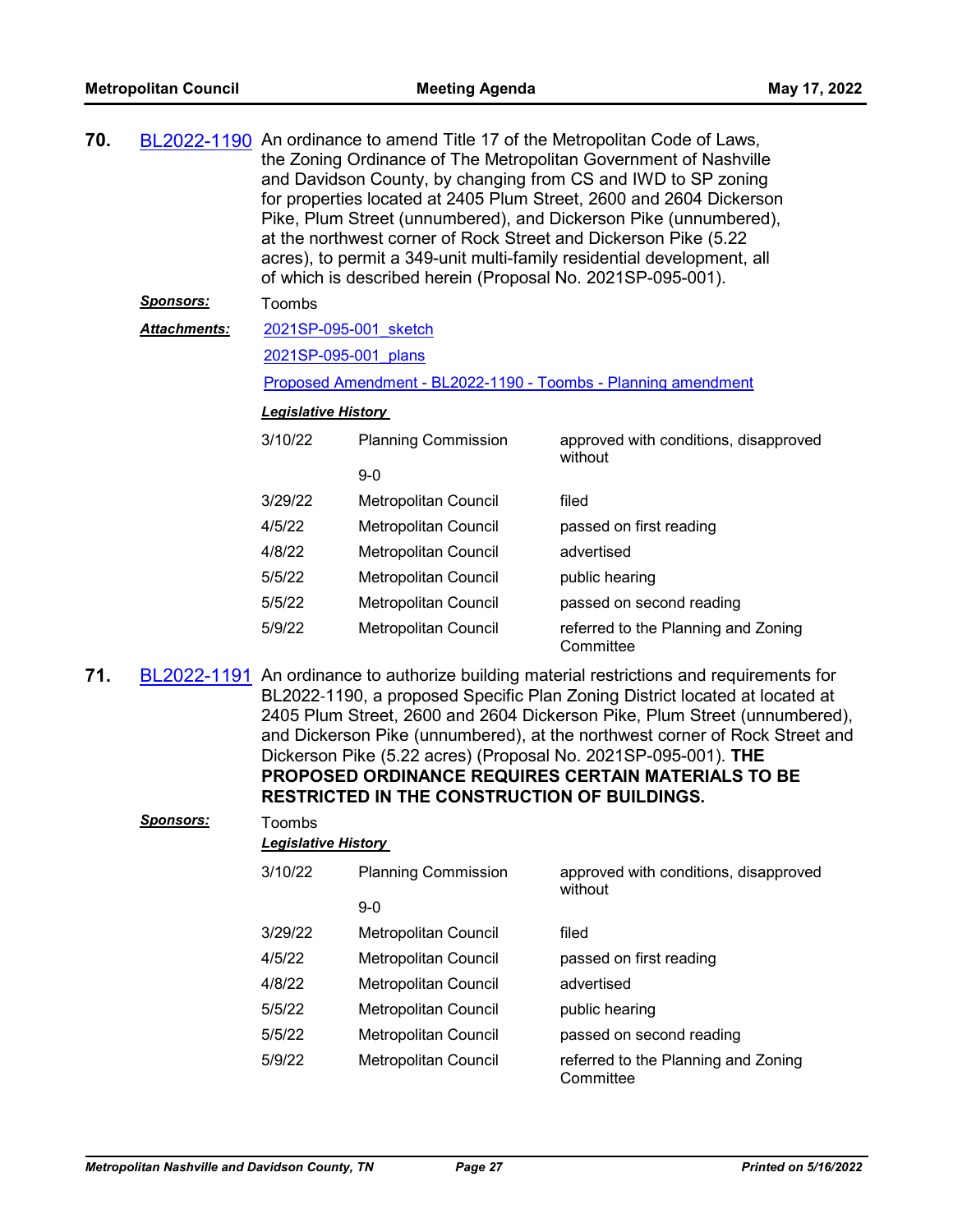| 72. |                     | BL2022-1192 An ordinance to amend Title 17 of the Metropolitan Code of Laws,<br>the Zoning Ordinance of The Metropolitan Government of Nashville<br>and Davidson County, by amending the 4130 Andrew Jackson<br>Parkway Specific Plan District located at 4130 Andrew Jackson<br>Parkway, approximately 950 feet north of Chandler Road (2.04)<br>acres), zoned Specific Plan, to permit the addition of 1,962 square<br>feet to an existing eye care facility, all of which is described herein<br>(Proposal No. 2010SP-005-003). |                            |                                                  |  |
|-----|---------------------|------------------------------------------------------------------------------------------------------------------------------------------------------------------------------------------------------------------------------------------------------------------------------------------------------------------------------------------------------------------------------------------------------------------------------------------------------------------------------------------------------------------------------------|----------------------------|--------------------------------------------------|--|
|     | <b>Sponsors:</b>    | Hagar                                                                                                                                                                                                                                                                                                                                                                                                                                                                                                                              |                            |                                                  |  |
|     | <b>Attachments:</b> | 2010SP-005-003 sketch                                                                                                                                                                                                                                                                                                                                                                                                                                                                                                              |                            |                                                  |  |
|     |                     | 2010SP-005-003 plans                                                                                                                                                                                                                                                                                                                                                                                                                                                                                                               |                            |                                                  |  |
|     |                     | <b>Legislative History</b>                                                                                                                                                                                                                                                                                                                                                                                                                                                                                                         |                            |                                                  |  |
|     |                     | 2/24/22                                                                                                                                                                                                                                                                                                                                                                                                                                                                                                                            | <b>Planning Commission</b> | approved with conditions, disapproved<br>without |  |
|     |                     |                                                                                                                                                                                                                                                                                                                                                                                                                                                                                                                                    |                            |                                                  |  |

|         | $8-0$                       |                                                  |
|---------|-----------------------------|--------------------------------------------------|
| 3/29/22 | <b>Metropolitan Council</b> | filed                                            |
| 4/5/22  | <b>Metropolitan Council</b> | passed on first reading                          |
| 4/8/22  | <b>Metropolitan Council</b> | advertised                                       |
| 5/5/22  | <b>Metropolitan Council</b> | public hearing                                   |
| 5/5/22  | <b>Metropolitan Council</b> | passed on second reading                         |
| 5/9/22  | <b>Metropolitan Council</b> | referred to the Planning and Zoning<br>Committee |

**73.** [BL2022-1193](http://nashville.legistar.com/gateway.aspx?m=l&id=/matter.aspx?key=14339) An ordinance to amend Title 17 of the Metropolitan Code of Laws, the Zoning Ordinance of The Metropolitan Government of Nashville and Davidson County, by applying a Historic Landmark Overlay District to property located at 5797 Mt. View Road, approximately 1,050 feet southwest of Mt. View Circle, zoned AR2A (1.11 acres) (Proposal No. 2022HL-003-001).

### *Sponsors:* Styles

### *Attachments:* [Sketch-2022HL-003-001](http://nashville.legistar.com/gateway.aspx?M=F&ID=ddfa4956-5329-41d7-ae35-8bada2063ad9.docx)

| 3/29/22 | <b>Metropolitan Council</b>           | filed                                            |
|---------|---------------------------------------|--------------------------------------------------|
| 4/5/22  | Metropolitan Council                  | passed on first reading                          |
| 4/8/22  | Metropolitan Council                  | advertised                                       |
| 4/28/22 | <b>Planning Commission</b><br>$(6-0)$ | approved                                         |
| 5/5/22  | Metropolitan Council                  | public hearing                                   |
| 5/5/22  | Metropolitan Council                  | passed on second reading                         |
| 5/9/22  | <b>Metropolitan Council</b>           | referred to the Planning and Zoning<br>Committee |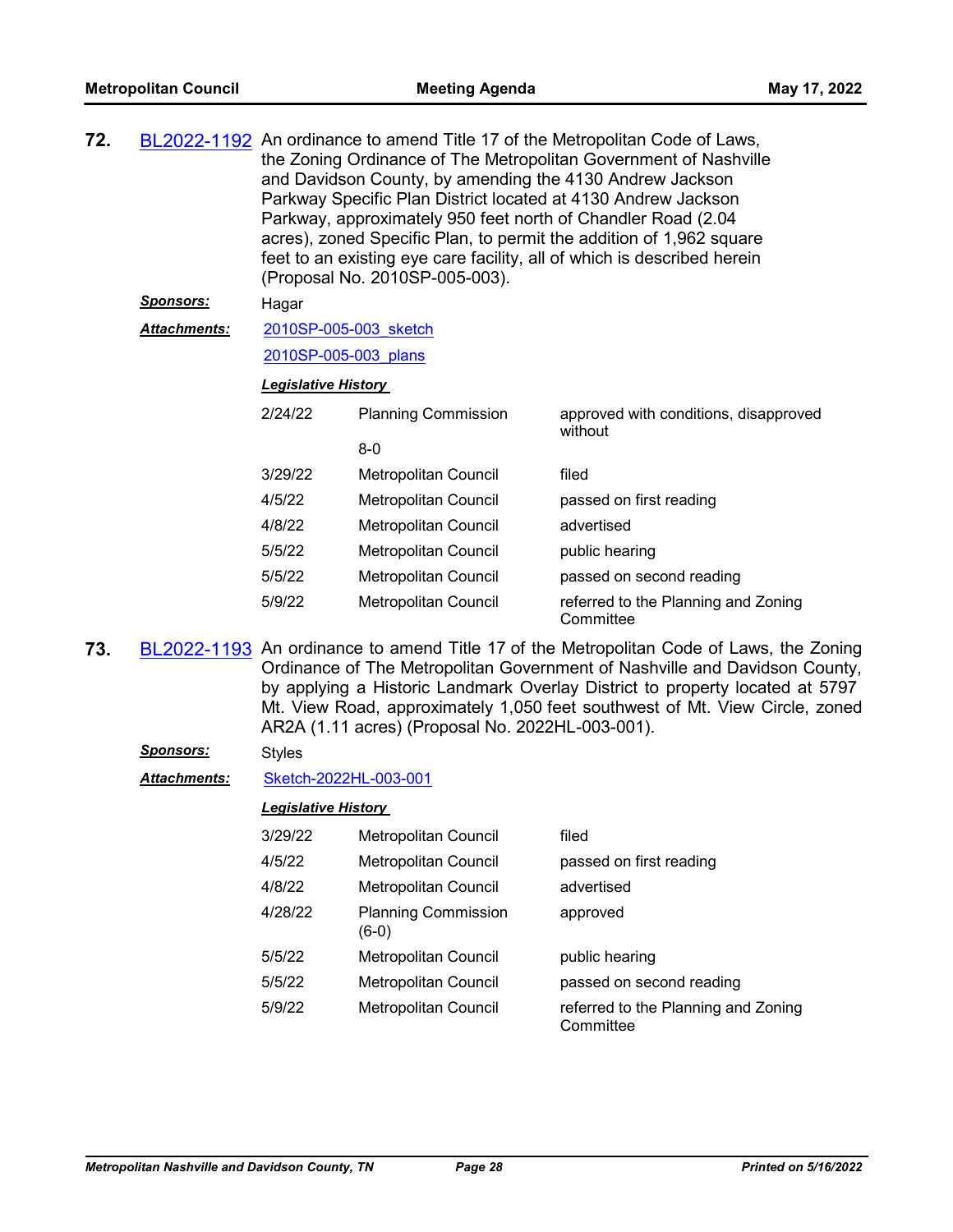**74.** [BL2022-1194](http://nashville.legistar.com/gateway.aspx?m=l&id=/matter.aspx?key=14340) An ordinance to authorize building material restrictions and requirements for BL2022-1193, a proposed Historic Landmark Overlay District to include properties located at 5797 Mt. View Road, approximately 1,050 feet southwest of Mt. View Circle (1.11 acres) (Proposal No. 2022HL-003-001). **THE PROPOSED ORDINANCE REQUIRES CERTAIN MATERIALS TO BE RESTRICTED IN THE CONSTRUCTION OF BUILDINGS.**

*Sponsors:* Styles

*Attachments:* [Exhibit A](http://nashville.legistar.com/gateway.aspx?M=F&ID=b3dadaad-a4ec-452e-afa2-6e2e1415124e.pdf)

#### *Legislative History*

| 3/29/22 | <b>Metropolitan Council</b>         | filed                                            |
|---------|-------------------------------------|--------------------------------------------------|
| 4/5/22  | Metropolitan Council                | passed on first reading                          |
| 4/8/22  | Metropolitan Council                | advertised                                       |
| 4/28/22 | <b>Planning Commission</b><br>(6-0) | approved                                         |
| 5/5/22  | <b>Metropolitan Council</b>         | public hearing                                   |
| 5/5/22  | <b>Metropolitan Council</b>         | passed on second reading                         |
| 5/9/22  | Metropolitan Council                | referred to the Planning and Zoning<br>Committee |

- **75.** [BL2022-1195](http://nashville.legistar.com/gateway.aspx?m=l&id=/matter.aspx?key=14338) An ordinance to amend Title 17 of the Metropolitan Code of Laws, the Zoning Ordinance of The Metropolitan Government of Nashville and Davidson County, by applying a Neighborhood Landmark Overlay District to property located at 5797 Mt. View Road, approximately 1,050 feet southwest of Mt. View Circle, zoned AR2A (1.11 acres), to permit the conversion of an existing accessory structure into an additional dwelling unit and to allow short term rental uses within that additional dwelling unit (Proposal No. 2022NL-002-001).
	- *Sponsors:* Styles

#### *Attachments:* [Sketch-2022NL-002-001](http://nashville.legistar.com/gateway.aspx?M=F&ID=7b10246c-1e67-4d7f-b0c7-8e3979eb4423.docx)

| 3/29/22 | Metropolitan Council                | filed                                            |
|---------|-------------------------------------|--------------------------------------------------|
| 4/5/22  | Metropolitan Council                | passed on first reading                          |
| 4/8/22  | Metropolitan Council                | advertised                                       |
| 4/28/22 | <b>Planning Commission</b><br>(6-0) | approved with conditions                         |
| 5/5/22  | Metropolitan Council                | public hearing                                   |
| 5/5/22  | Metropolitan Council                | passed on second reading                         |
| 5/9/22  | Metropolitan Council                | referred to the Planning and Zoning<br>Committee |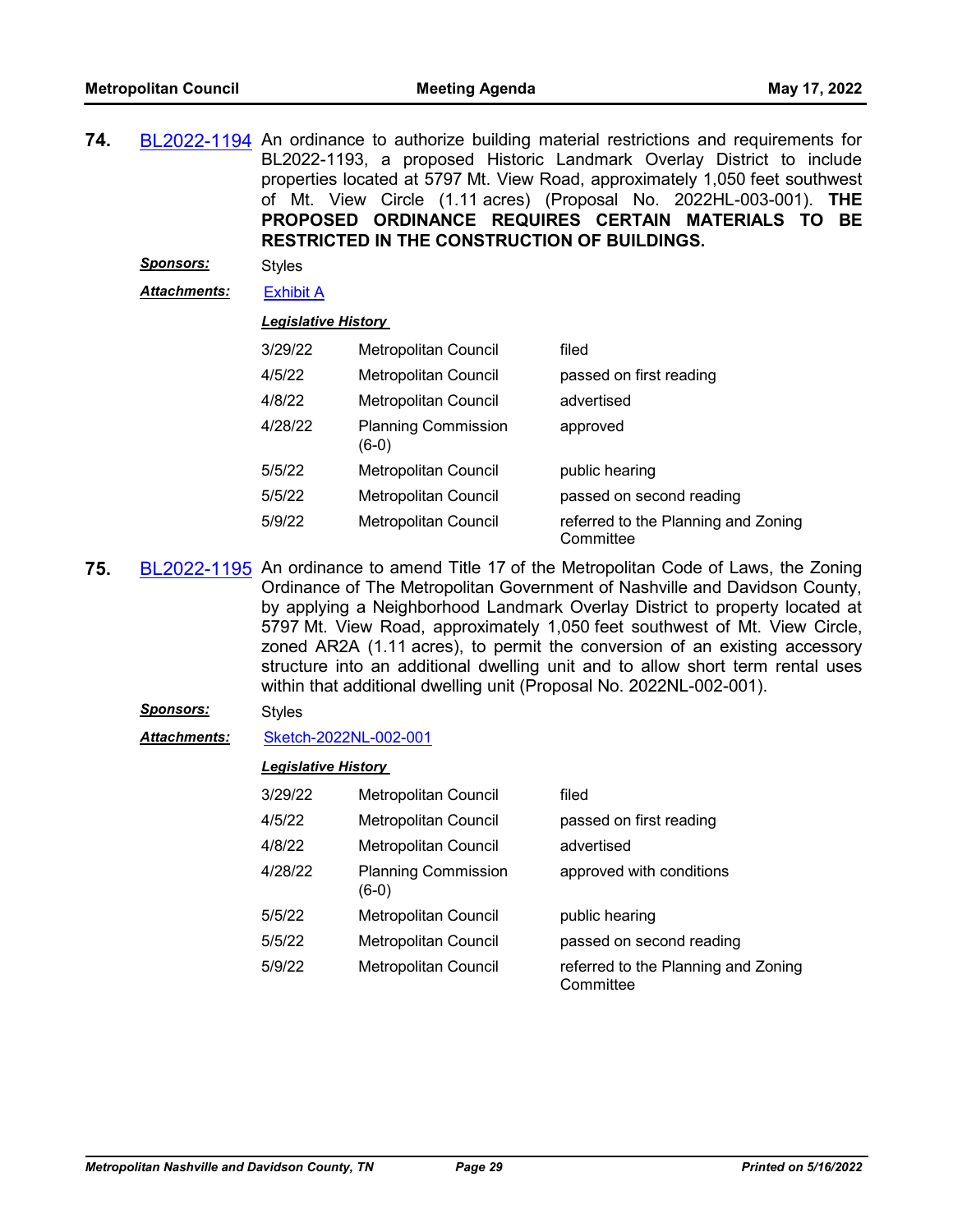| 76.                                                                                                                                                                                                                                                                                                                                                                                                                                        |                     | BL2022-1196 An ordinance to amend Title 17 of the Metropolitan Code of Laws,<br>the Zoning Ordinance of The Metropolitan Government of Nashville<br>and Davidson County, by changing from CL to SP zoning for<br>properties located at 1400 Brick Church Pike, at the corner of Artic<br>Avenue and Brick Church Pike (1.61 acres), to permit a mixed used<br>development, all of which is described herein (Proposal No.<br>2022SP-015-001). |                             |                                                  |  |  |
|--------------------------------------------------------------------------------------------------------------------------------------------------------------------------------------------------------------------------------------------------------------------------------------------------------------------------------------------------------------------------------------------------------------------------------------------|---------------------|-----------------------------------------------------------------------------------------------------------------------------------------------------------------------------------------------------------------------------------------------------------------------------------------------------------------------------------------------------------------------------------------------------------------------------------------------|-----------------------------|--------------------------------------------------|--|--|
|                                                                                                                                                                                                                                                                                                                                                                                                                                            | <u>Sponsors:</u>    | Toombs                                                                                                                                                                                                                                                                                                                                                                                                                                        |                             |                                                  |  |  |
|                                                                                                                                                                                                                                                                                                                                                                                                                                            | <b>Attachments:</b> | 2022SP-015-001 sketch                                                                                                                                                                                                                                                                                                                                                                                                                         |                             |                                                  |  |  |
|                                                                                                                                                                                                                                                                                                                                                                                                                                            |                     | 2022SP-015-001 plans                                                                                                                                                                                                                                                                                                                                                                                                                          |                             |                                                  |  |  |
|                                                                                                                                                                                                                                                                                                                                                                                                                                            |                     | <b>Legislative History</b>                                                                                                                                                                                                                                                                                                                                                                                                                    |                             |                                                  |  |  |
|                                                                                                                                                                                                                                                                                                                                                                                                                                            |                     | 2/24/22                                                                                                                                                                                                                                                                                                                                                                                                                                       | <b>Planning Commission</b>  | approved with conditions, disapproved<br>without |  |  |
|                                                                                                                                                                                                                                                                                                                                                                                                                                            |                     |                                                                                                                                                                                                                                                                                                                                                                                                                                               | $8-0$                       |                                                  |  |  |
|                                                                                                                                                                                                                                                                                                                                                                                                                                            |                     | 3/29/22                                                                                                                                                                                                                                                                                                                                                                                                                                       | Metropolitan Council        | filed                                            |  |  |
|                                                                                                                                                                                                                                                                                                                                                                                                                                            |                     | 4/5/22                                                                                                                                                                                                                                                                                                                                                                                                                                        | Metropolitan Council        | passed on first reading                          |  |  |
|                                                                                                                                                                                                                                                                                                                                                                                                                                            |                     | 4/8/22                                                                                                                                                                                                                                                                                                                                                                                                                                        | Metropolitan Council        | advertised                                       |  |  |
|                                                                                                                                                                                                                                                                                                                                                                                                                                            |                     | 5/5/22                                                                                                                                                                                                                                                                                                                                                                                                                                        | Metropolitan Council        | public hearing                                   |  |  |
|                                                                                                                                                                                                                                                                                                                                                                                                                                            |                     | 5/5/22                                                                                                                                                                                                                                                                                                                                                                                                                                        | Metropolitan Council        | passed on second reading                         |  |  |
|                                                                                                                                                                                                                                                                                                                                                                                                                                            |                     | 5/9/22                                                                                                                                                                                                                                                                                                                                                                                                                                        | Metropolitan Council        | referred to the Planning and Zoning<br>Committee |  |  |
| BL2022-1197 An ordinance to amend Title 17 of the Metropolitan Code of Laws,<br>77.<br>the Zoning Ordinance of The Metropolitan Government of Nashville<br>and Davidson County, by changing from CS to SP zoning for<br>property located at 400 Edenwold Road, approximately 1,000 feet<br>east of Gallatin Pike, (1.08 acres), to permit auto repair and<br>warehouse, all of which is described herein (Proposal No.<br>2022SP-003-001). |                     |                                                                                                                                                                                                                                                                                                                                                                                                                                               |                             |                                                  |  |  |
|                                                                                                                                                                                                                                                                                                                                                                                                                                            | <u>Sponsors:</u>    | Young                                                                                                                                                                                                                                                                                                                                                                                                                                         |                             |                                                  |  |  |
|                                                                                                                                                                                                                                                                                                                                                                                                                                            | <b>Attachments:</b> | 2022SP-003-001 sketch                                                                                                                                                                                                                                                                                                                                                                                                                         |                             |                                                  |  |  |
|                                                                                                                                                                                                                                                                                                                                                                                                                                            |                     | 2022SP-003-001 plans                                                                                                                                                                                                                                                                                                                                                                                                                          |                             |                                                  |  |  |
|                                                                                                                                                                                                                                                                                                                                                                                                                                            |                     | <b>Legislative History</b>                                                                                                                                                                                                                                                                                                                                                                                                                    |                             |                                                  |  |  |
|                                                                                                                                                                                                                                                                                                                                                                                                                                            |                     | 2/24/22                                                                                                                                                                                                                                                                                                                                                                                                                                       | <b>Planning Commission</b>  | approved with conditions, disapproved            |  |  |
|                                                                                                                                                                                                                                                                                                                                                                                                                                            |                     |                                                                                                                                                                                                                                                                                                                                                                                                                                               | $8-0$                       | without                                          |  |  |
|                                                                                                                                                                                                                                                                                                                                                                                                                                            |                     | 3/29/22                                                                                                                                                                                                                                                                                                                                                                                                                                       | Metropolitan Council        | filed                                            |  |  |
|                                                                                                                                                                                                                                                                                                                                                                                                                                            |                     | 4/5/22                                                                                                                                                                                                                                                                                                                                                                                                                                        | <b>Metropolitan Council</b> | passed on first reading                          |  |  |
|                                                                                                                                                                                                                                                                                                                                                                                                                                            |                     | 4/8/22                                                                                                                                                                                                                                                                                                                                                                                                                                        | <b>Metropolitan Council</b> | advertised                                       |  |  |
|                                                                                                                                                                                                                                                                                                                                                                                                                                            |                     | 5/5/22                                                                                                                                                                                                                                                                                                                                                                                                                                        | Metropolitan Council        | public hearing                                   |  |  |
|                                                                                                                                                                                                                                                                                                                                                                                                                                            |                     | 5/5/22                                                                                                                                                                                                                                                                                                                                                                                                                                        | Metropolitan Council        | passed on second reading                         |  |  |
|                                                                                                                                                                                                                                                                                                                                                                                                                                            |                     | 5/9/22                                                                                                                                                                                                                                                                                                                                                                                                                                        | Metropolitan Council        | referred to the Planning and Zoning<br>Committee |  |  |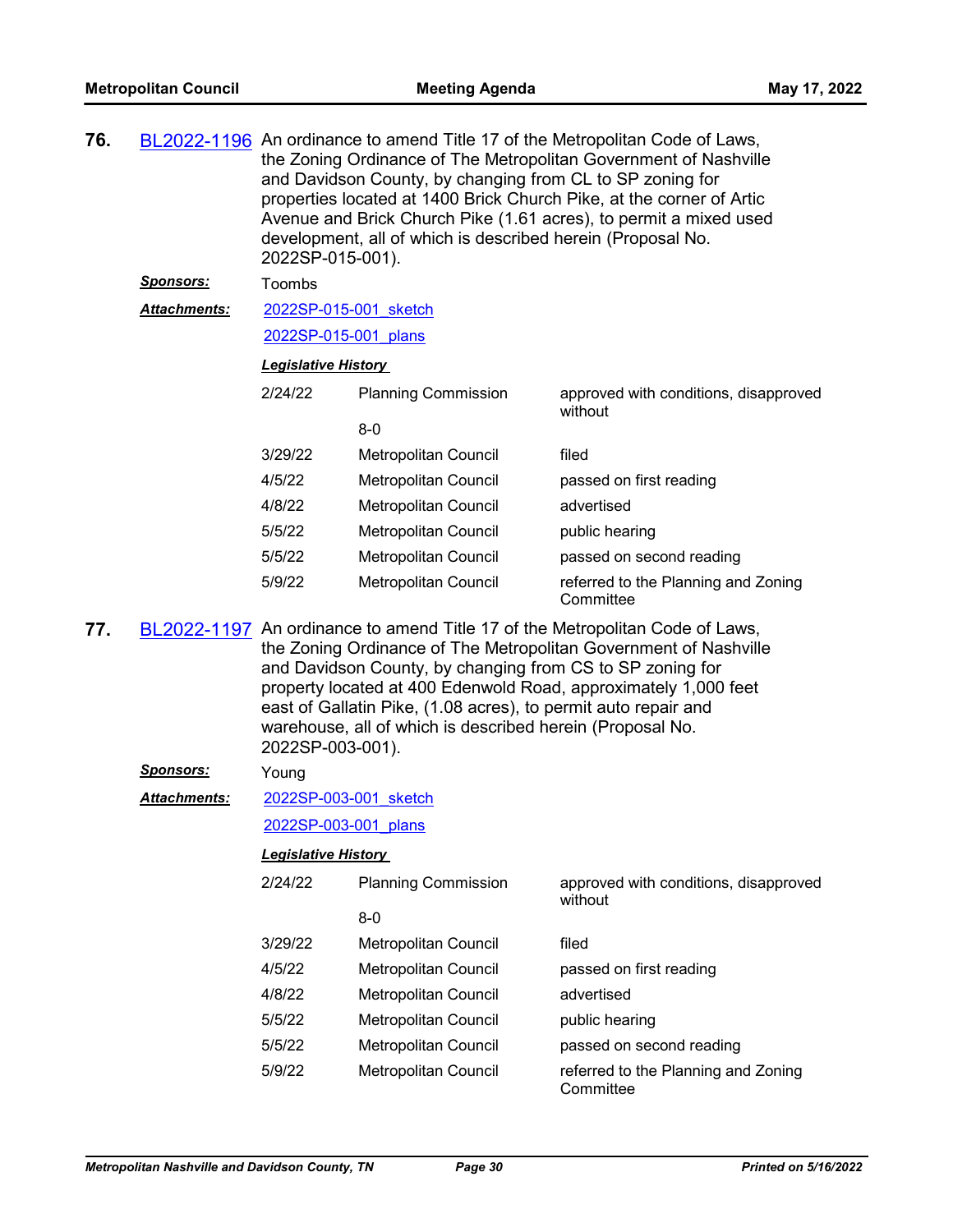| 78. |                     | BL2022-1200 An ordinance to amend Title 17 of the Metropolitan Code of Laws,<br>the Zoning Ordinance of The Metropolitan Government of Nashville<br>and Davidson County, by changing from AR2a, RM4, and RS10 to<br>SP zoning for properties located at 6578 Bluff Road and Bluff Road<br>(unnumbered), approximately 275 feet north of Stone Bluff Drive,<br>(62.2 acres) (and partially located within the Floodplain Overlay<br>District), to permit 182 multi-family units, all of which is described<br>herein (Proposal No. 2022SP-007-001). |                             |                                                                                                                                                                          |
|-----|---------------------|----------------------------------------------------------------------------------------------------------------------------------------------------------------------------------------------------------------------------------------------------------------------------------------------------------------------------------------------------------------------------------------------------------------------------------------------------------------------------------------------------------------------------------------------------|-----------------------------|--------------------------------------------------------------------------------------------------------------------------------------------------------------------------|
|     | <u>Sponsors:</u>    | Swope                                                                                                                                                                                                                                                                                                                                                                                                                                                                                                                                              |                             |                                                                                                                                                                          |
|     | <b>Attachments:</b> | 2022SP-007-001 sketch                                                                                                                                                                                                                                                                                                                                                                                                                                                                                                                              |                             |                                                                                                                                                                          |
|     |                     | 2022SP-007-001 plans                                                                                                                                                                                                                                                                                                                                                                                                                                                                                                                               |                             |                                                                                                                                                                          |
|     |                     | <b>Legislative History</b>                                                                                                                                                                                                                                                                                                                                                                                                                                                                                                                         |                             |                                                                                                                                                                          |
|     |                     | 2/24/22                                                                                                                                                                                                                                                                                                                                                                                                                                                                                                                                            | <b>Planning Commission</b>  | approved with conditions, disapproved<br>without                                                                                                                         |
|     |                     |                                                                                                                                                                                                                                                                                                                                                                                                                                                                                                                                                    | $8-0$                       |                                                                                                                                                                          |
|     |                     | 3/29/22                                                                                                                                                                                                                                                                                                                                                                                                                                                                                                                                            | <b>Metropolitan Council</b> | filed                                                                                                                                                                    |
|     |                     | 4/5/22                                                                                                                                                                                                                                                                                                                                                                                                                                                                                                                                             | <b>Metropolitan Council</b> | passed on first reading                                                                                                                                                  |
|     |                     | 4/8/22                                                                                                                                                                                                                                                                                                                                                                                                                                                                                                                                             | <b>Metropolitan Council</b> | advertised                                                                                                                                                               |
|     |                     | 5/5/22                                                                                                                                                                                                                                                                                                                                                                                                                                                                                                                                             | <b>Metropolitan Council</b> | public hearing                                                                                                                                                           |
|     |                     | 5/5/22                                                                                                                                                                                                                                                                                                                                                                                                                                                                                                                                             | <b>Metropolitan Council</b> | passed on second reading                                                                                                                                                 |
|     |                     | 5/9/22                                                                                                                                                                                                                                                                                                                                                                                                                                                                                                                                             | Metropolitan Council        | referred to the Planning and Zoning<br>Committee                                                                                                                         |
| 79. |                     |                                                                                                                                                                                                                                                                                                                                                                                                                                                                                                                                                    |                             | BL2022-1201 An ordinance to authorize building material restrictions and requirements for<br>RI 2022-1200 a proposed Specific Plan Zoning District located at located at |

BL2022-1200, a proposed Specific Plan Zoning District located at located at 6578 Bluff Road and Bluff Road (unnumbered), approximately 275 feet north of Stone Bluff Drive, (62.2 acres) (Proposal No. 2022SP-007-001). **THE PROPOSED ORDINANCE REQUIRES CERTAIN MATERIALS TO BE RESTRICTED IN THE CONSTRUCTION OF BUILDINGS.**

| <b>Sponsors:</b> | Swope<br><b>Legislative History</b> |                             |                                                  |
|------------------|-------------------------------------|-----------------------------|--------------------------------------------------|
|                  | 2/24/22                             | <b>Planning Commission</b>  | approved with conditions, disapproved<br>without |
|                  |                                     | $(8-0)$                     |                                                  |
|                  | 3/29/22                             | Metropolitan Council        | filed                                            |
|                  | 4/5/22                              | <b>Metropolitan Council</b> | passed on first reading                          |
|                  | 4/8/22                              | Metropolitan Council        | advertised                                       |
|                  | 5/5/22                              | Metropolitan Council        | public hearing                                   |
|                  | 5/5/22                              | Metropolitan Council        | passed on second reading                         |
|                  | 5/9/22                              | Metropolitan Council        | referred to the Planning and Zoning<br>Committee |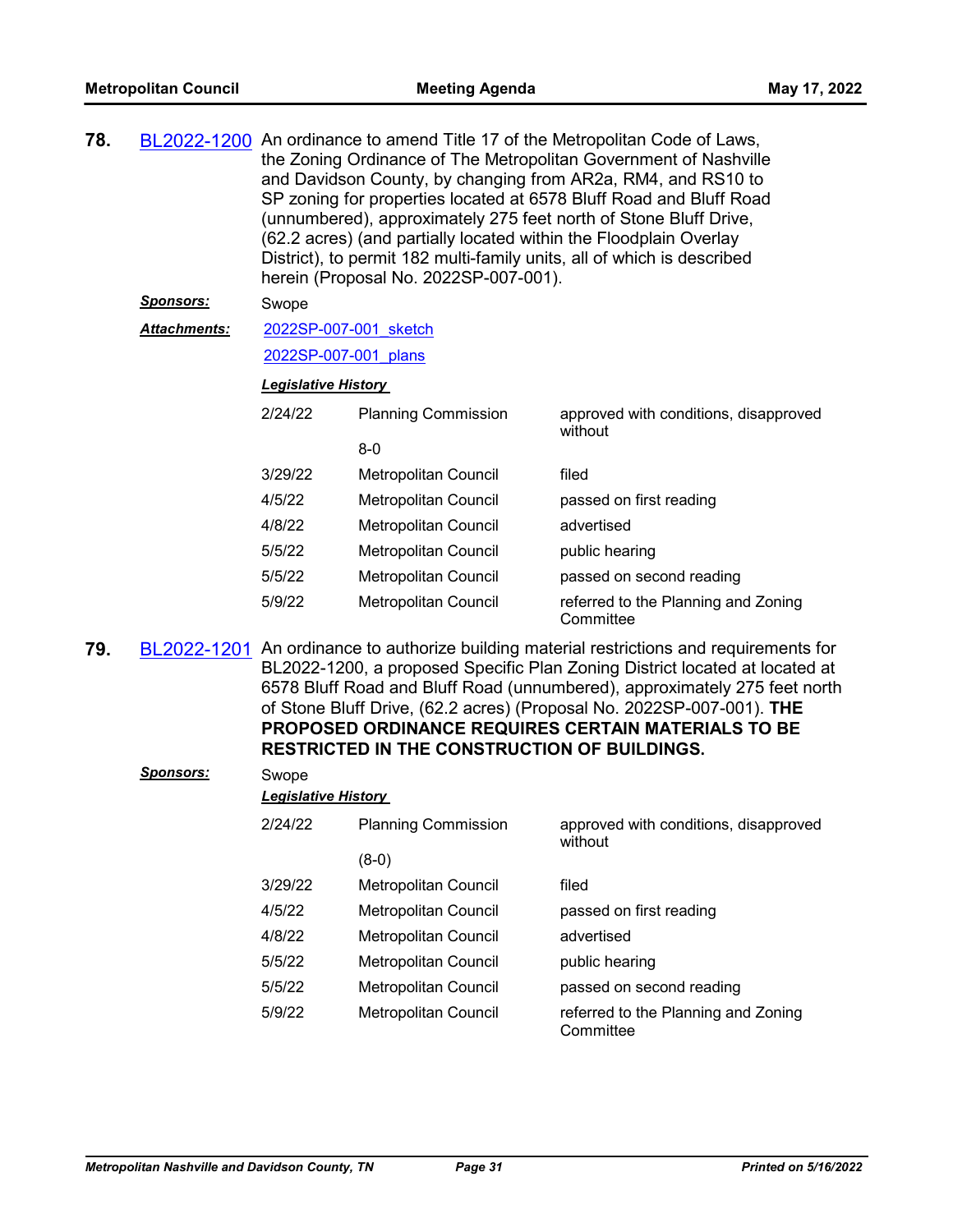| 80. |                     | BL2022-1202 An ordinance to amend Title 17 of the Metropolitan Code of Laws,<br>the Zoning Ordinance of The Metropolitan Government of Nashville<br>and Davidson County, by changing from RS5 to R6-A zoning for<br>property located at 2401 Meharry Blvd, at the corner of 24th Ave N<br>and Meharry Blvd (0.26 acres), all of which is described herein<br>(Proposal No. 2022Z-015PR-001).         |                                     |                                                  |
|-----|---------------------|------------------------------------------------------------------------------------------------------------------------------------------------------------------------------------------------------------------------------------------------------------------------------------------------------------------------------------------------------------------------------------------------------|-------------------------------------|--------------------------------------------------|
|     | <u>Sponsors:</u>    | Taylor                                                                                                                                                                                                                                                                                                                                                                                               |                                     |                                                  |
|     | <b>Attachments:</b> |                                                                                                                                                                                                                                                                                                                                                                                                      | 2022Z-015PR-001 sketch              |                                                  |
|     |                     | <b>Legislative History</b>                                                                                                                                                                                                                                                                                                                                                                           |                                     |                                                  |
|     |                     | 2/24/22                                                                                                                                                                                                                                                                                                                                                                                              | <b>Planning Commission</b><br>$8-0$ | approved                                         |
|     |                     | 3/29/22                                                                                                                                                                                                                                                                                                                                                                                              | Metropolitan Council                | filed                                            |
|     |                     | 4/5/22                                                                                                                                                                                                                                                                                                                                                                                               | <b>Metropolitan Council</b>         | passed on first reading                          |
|     |                     | 4/8/22                                                                                                                                                                                                                                                                                                                                                                                               | <b>Metropolitan Council</b>         | advertised                                       |
|     |                     | 5/5/22                                                                                                                                                                                                                                                                                                                                                                                               | <b>Metropolitan Council</b>         | public hearing                                   |
|     |                     | 5/5/22                                                                                                                                                                                                                                                                                                                                                                                               | <b>Metropolitan Council</b>         | passed on second reading                         |
|     |                     | 5/9/22                                                                                                                                                                                                                                                                                                                                                                                               | <b>Metropolitan Council</b>         | referred to the Planning and Zoning<br>Committee |
| 81. |                     | BL2022-1203 An ordinance to amend Title 17 of the Metropolitan Code of Laws,<br>the Zoning Ordinance of The Metropolitan Government of Nashville<br>and Davidson County, by changing from IWD to MUG-NS zoning for<br>property located at 230 Cumberland Bend, approximately 860 feet<br>east of Great Circle Road (4.96 acres), all of which is described<br>herein (Proposal No. 2022Z-010PR-001). |                                     |                                                  |

#### *Sponsors:* Toombs

*Attachments:* [2022Z-010PR-001\\_sketch](http://nashville.legistar.com/gateway.aspx?M=F&ID=144ad76b-d42a-4cb0-8b2f-f64fbb4d1c21.docx)

| 2/24/22 | <b>Planning Commission</b><br>8-0 | approved                                         |
|---------|-----------------------------------|--------------------------------------------------|
| 3/29/22 | Metropolitan Council              | filed                                            |
| 4/5/22  | Metropolitan Council              | passed on first reading                          |
| 4/8/22  | Metropolitan Council              | advertised                                       |
| 5/5/22  | Metropolitan Council              | public hearing                                   |
| 5/5/22  | Metropolitan Council              | passed on second reading                         |
| 5/9/22  | Metropolitan Council              | referred to the Planning and Zoning<br>Committee |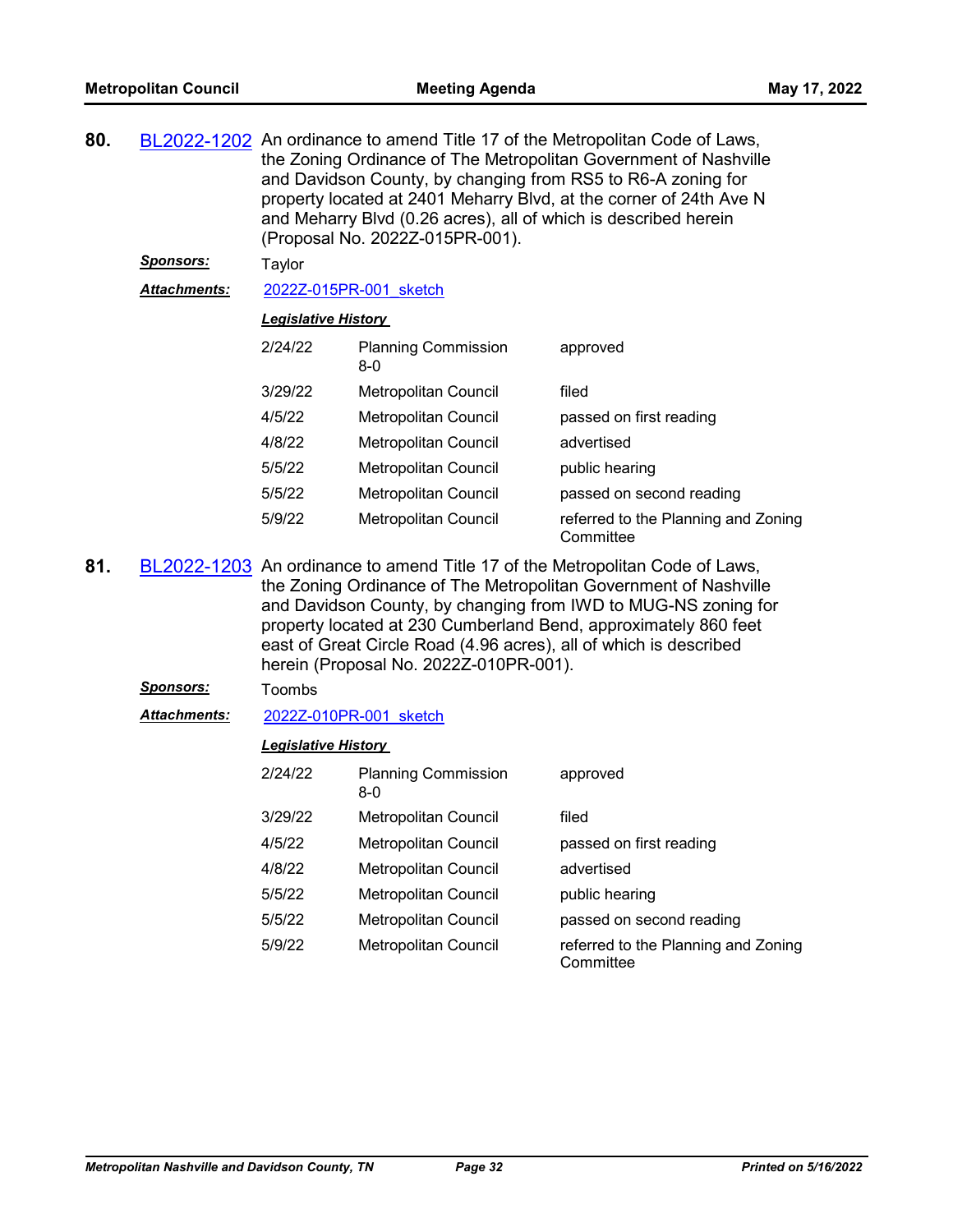| 82. |                  | BL2022-1206 An ordinance to amend Title 17 of the Metropolitan Code of Laws,<br>the Zoning Ordinance of The Metropolitan Government of Nashville<br>and Davidson County, by changing from OG to ORI-A zoning for<br>property located at 405 B 31st Ave N, approximately 160 feet north of<br>Charlotte Avenue (0.12 acres), all of which is described herein<br>(Proposal No. 2022Z-027PR-001).     |                                       |                                                  |  |  |
|-----|------------------|-----------------------------------------------------------------------------------------------------------------------------------------------------------------------------------------------------------------------------------------------------------------------------------------------------------------------------------------------------------------------------------------------------|---------------------------------------|--------------------------------------------------|--|--|
|     | <u>Sponsors:</u> | Taylor                                                                                                                                                                                                                                                                                                                                                                                              |                                       |                                                  |  |  |
|     | Attachments:     |                                                                                                                                                                                                                                                                                                                                                                                                     | 2022Z-027PR-001 sketch                |                                                  |  |  |
|     |                  | <b>Legislative History</b>                                                                                                                                                                                                                                                                                                                                                                          |                                       |                                                  |  |  |
|     |                  | 3/10/22                                                                                                                                                                                                                                                                                                                                                                                             | <b>Planning Commission</b><br>$8-0$   | approved                                         |  |  |
|     |                  | 3/29/22                                                                                                                                                                                                                                                                                                                                                                                             | Metropolitan Council                  | filed                                            |  |  |
|     |                  | 4/5/22                                                                                                                                                                                                                                                                                                                                                                                              | Metropolitan Council                  | passed on first reading                          |  |  |
|     |                  | 4/8/22                                                                                                                                                                                                                                                                                                                                                                                              | <b>Metropolitan Council</b>           | advertised                                       |  |  |
|     |                  | 5/5/22                                                                                                                                                                                                                                                                                                                                                                                              | Metropolitan Council                  | public hearing                                   |  |  |
|     |                  | 5/5/22                                                                                                                                                                                                                                                                                                                                                                                              | Metropolitan Council                  | passed on second reading                         |  |  |
|     |                  | 5/9/22                                                                                                                                                                                                                                                                                                                                                                                              | Metropolitan Council                  | referred to the Planning and Zoning<br>Committee |  |  |
| 83. |                  | BL2022-1207 An ordinance to amend Title 17 of the Metropolitan Code of Laws,<br>the Zoning Ordinance of The Metropolitan Government of Nashville<br>and Davidson County, by changing from IWD to MUG zoning for<br>property located at 210 Cumberland Bend, approximately 1,160 feet<br>east of Great Circle Road (5.04 acres), all of which is described<br>herein (Proposal No. 2022Z-014PR-001). |                                       |                                                  |  |  |
|     | Sponsors:        | Toombs                                                                                                                                                                                                                                                                                                                                                                                              |                                       |                                                  |  |  |
|     | Attachments:     |                                                                                                                                                                                                                                                                                                                                                                                                     | 2022Z-014PR-001 sketch                |                                                  |  |  |
|     |                  | Proposed Substitute - BL2022-1207 - Toombs                                                                                                                                                                                                                                                                                                                                                          |                                       |                                                  |  |  |
|     |                  | <b>Legislative History</b>                                                                                                                                                                                                                                                                                                                                                                          |                                       |                                                  |  |  |
|     |                  | 3/24/22                                                                                                                                                                                                                                                                                                                                                                                             | <b>Planning Commission</b><br>$(8-0)$ | approved                                         |  |  |
|     |                  | 3/29/22                                                                                                                                                                                                                                                                                                                                                                                             | Metropolitan Council                  | filed                                            |  |  |
|     |                  | 4/5/22                                                                                                                                                                                                                                                                                                                                                                                              | Metropolitan Council                  | passed on first reading                          |  |  |
|     |                  | 4/8/22                                                                                                                                                                                                                                                                                                                                                                                              | <b>Metropolitan Council</b>           | advertised                                       |  |  |
|     |                  | 5/5/22                                                                                                                                                                                                                                                                                                                                                                                              | Metropolitan Council                  | public hearing                                   |  |  |
|     |                  | 5/5/22                                                                                                                                                                                                                                                                                                                                                                                              | Metropolitan Council                  | passed on second reading                         |  |  |
|     |                  | 5/9/22                                                                                                                                                                                                                                                                                                                                                                                              | Metropolitan Council                  | referred to the Planning and Zoning<br>Committee |  |  |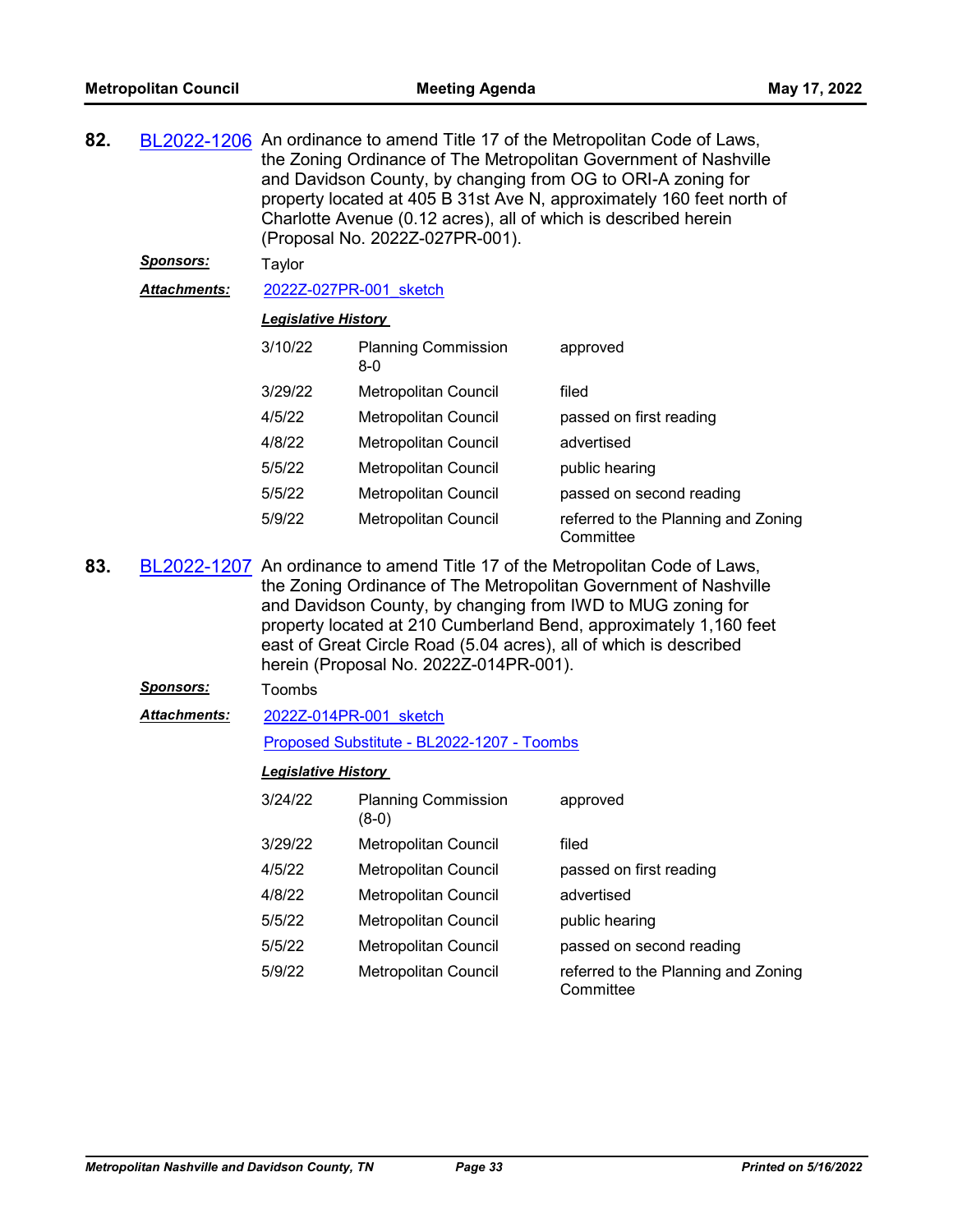| 84.                                    |                  |                                                                                                                                                                                                                                                                                                                                                        | and Davidson County, by changing from RS10 to R10 zoning for<br>(Proposal No. 2022Z-021PR-001). | BL2022-1208 An ordinance to amend Title 17 of the Metropolitan Code of Laws,<br>the Zoning Ordinance of The Metropolitan Government of Nashville<br>property located at 1308 Cardinal Avenue, approximately 310 feet<br>east of Kennedy Avenue (0.23 acres), all of which is described herein |  |  |
|----------------------------------------|------------------|--------------------------------------------------------------------------------------------------------------------------------------------------------------------------------------------------------------------------------------------------------------------------------------------------------------------------------------------------------|-------------------------------------------------------------------------------------------------|-----------------------------------------------------------------------------------------------------------------------------------------------------------------------------------------------------------------------------------------------------------------------------------------------|--|--|
|                                        | <u>Sponsors:</u> | <b>Benedict</b>                                                                                                                                                                                                                                                                                                                                        |                                                                                                 |                                                                                                                                                                                                                                                                                               |  |  |
| Attachments:<br>2022Z-021PR-001 sketch |                  |                                                                                                                                                                                                                                                                                                                                                        |                                                                                                 |                                                                                                                                                                                                                                                                                               |  |  |
|                                        |                  |                                                                                                                                                                                                                                                                                                                                                        | <b>Legislative History</b>                                                                      |                                                                                                                                                                                                                                                                                               |  |  |
|                                        |                  | 3/10/22                                                                                                                                                                                                                                                                                                                                                | <b>Planning Commission</b><br>$9-0$                                                             | approved                                                                                                                                                                                                                                                                                      |  |  |
|                                        |                  | 3/29/22                                                                                                                                                                                                                                                                                                                                                | Metropolitan Council                                                                            | filed                                                                                                                                                                                                                                                                                         |  |  |
|                                        |                  | 4/5/22                                                                                                                                                                                                                                                                                                                                                 | Metropolitan Council                                                                            | passed on first reading                                                                                                                                                                                                                                                                       |  |  |
|                                        |                  | 4/8/22                                                                                                                                                                                                                                                                                                                                                 | Metropolitan Council                                                                            | advertised                                                                                                                                                                                                                                                                                    |  |  |
|                                        |                  | 5/5/22                                                                                                                                                                                                                                                                                                                                                 | Metropolitan Council                                                                            | public hearing                                                                                                                                                                                                                                                                                |  |  |
|                                        |                  | 5/5/22                                                                                                                                                                                                                                                                                                                                                 | Metropolitan Council                                                                            | passed on second reading                                                                                                                                                                                                                                                                      |  |  |
|                                        |                  | 5/9/22                                                                                                                                                                                                                                                                                                                                                 | <b>Metropolitan Council</b>                                                                     | referred to the Planning and Zoning<br>Committee                                                                                                                                                                                                                                              |  |  |
| 85.                                    |                  | BL2022-1209 An ordinance to amend Title 17 of the Metropolitan Code of Laws,<br>the Zoning Ordinance of The Metropolitan Government of Nashville<br>and Davidson County, by changing from RS7.5 to R8 zoning for<br>property located at Monticello Drive (unnumbered), approximately<br>800 feet north of W Trinity Lane (1.33 acres), all of which is |                                                                                                 |                                                                                                                                                                                                                                                                                               |  |  |

- described herein (Proposal No. 2022Z-020PR-001). *Sponsors:* Toombs
- *Attachments:* [2022Z-020PR-001\\_sketch](http://nashville.legistar.com/gateway.aspx?M=F&ID=dd001182-ca44-4a92-aaec-a6d344a15687.docx)

| 2/24/22 | <b>Planning Commission</b><br>$8-0$ | approved                                         |
|---------|-------------------------------------|--------------------------------------------------|
| 3/29/22 | Metropolitan Council                | filed                                            |
| 4/5/22  | Metropolitan Council                | passed on first reading                          |
| 4/8/22  | Metropolitan Council                | advertised                                       |
| 5/5/22  | <b>Metropolitan Council</b>         | public hearing                                   |
| 5/5/22  | Metropolitan Council                | passed on second reading                         |
| 5/9/22  | Metropolitan Council                | referred to the Planning and Zoning<br>Committee |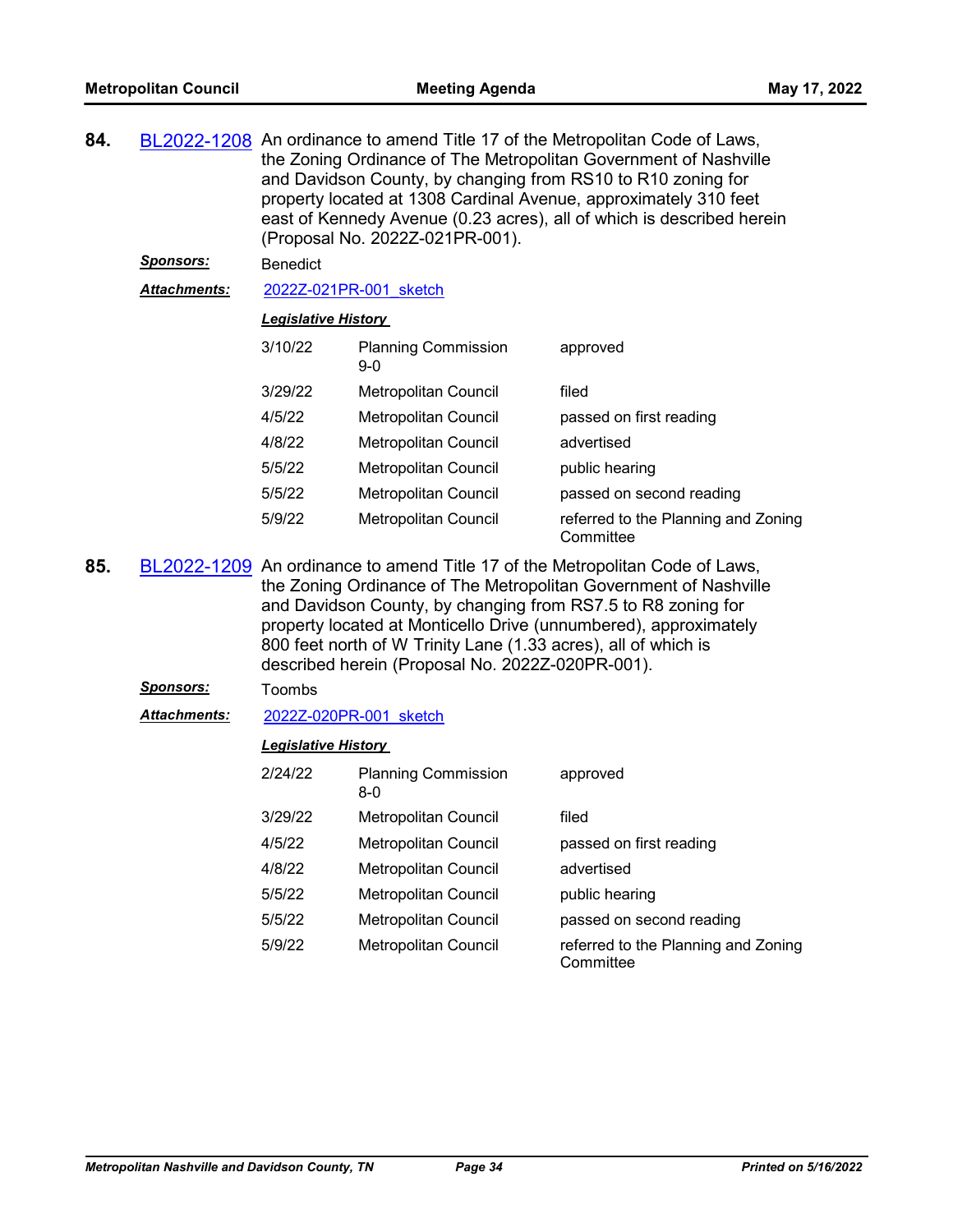| 86. |                      |                            | Clarksville Pike (0.60 acres), all of which is described herein<br>(Proposal No. 2022Z-028PR-001). | BL2022-1211 An ordinance to amend Title 17 of the Metropolitan Code of Laws,<br>the Zoning Ordinance of The Metropolitan Government of Nashville<br>and Davidson County, by changing from IWD to OR20-NS zoning for<br>property located at 2115 24th Ave N, approximately 325 feet north of |
|-----|----------------------|----------------------------|----------------------------------------------------------------------------------------------------|---------------------------------------------------------------------------------------------------------------------------------------------------------------------------------------------------------------------------------------------------------------------------------------------|
|     | <u>Sponsors:</u>     | Toombs                     |                                                                                                    |                                                                                                                                                                                                                                                                                             |
|     | Attachments:         |                            | 2022Z-028PR-001 sketch                                                                             |                                                                                                                                                                                                                                                                                             |
|     |                      | <b>Legislative History</b> |                                                                                                    |                                                                                                                                                                                                                                                                                             |
|     |                      | 2/24/22                    | <b>Planning Commission</b><br>$8-0$                                                                | approved                                                                                                                                                                                                                                                                                    |
|     |                      | 3/29/22                    | Metropolitan Council                                                                               | filed                                                                                                                                                                                                                                                                                       |
|     |                      | 4/5/22                     | Metropolitan Council                                                                               | passed on first reading                                                                                                                                                                                                                                                                     |
|     |                      | 4/8/22                     | <b>Metropolitan Council</b>                                                                        | advertised                                                                                                                                                                                                                                                                                  |
|     |                      | 5/5/22                     | Metropolitan Council                                                                               | public hearing                                                                                                                                                                                                                                                                              |
|     |                      | 5/5/22                     | <b>Metropolitan Council</b>                                                                        | passed on second reading                                                                                                                                                                                                                                                                    |
|     |                      | 5/9/22                     | Metropolitan Council                                                                               | referred to the Planning and Zoning<br>Committee                                                                                                                                                                                                                                            |
| 87. |                      |                            | regarding Booting Services.                                                                        | BL2022-1213 An ordinance amending Chapter 6.81 of the Metropolitan Code of Laws                                                                                                                                                                                                             |
|     | <u>Sponsors:</u>     | Young and Styles           |                                                                                                    |                                                                                                                                                                                                                                                                                             |
|     | <u> Attachments:</u> |                            | Amendment No. 1 to BL2022-1213                                                                     |                                                                                                                                                                                                                                                                                             |
|     |                      | <b>Legislative History</b> |                                                                                                    |                                                                                                                                                                                                                                                                                             |
|     |                      | 4/12/22                    | Metropolitan Council                                                                               | filed                                                                                                                                                                                                                                                                                       |
|     |                      | 4/19/22                    | <b>Metropolitan Council</b>                                                                        | passed on first reading                                                                                                                                                                                                                                                                     |
|     |                      | 5/2/22                     | <b>Budget and Finance</b><br>Committee                                                             | approved with amendments                                                                                                                                                                                                                                                                    |
|     |                      | 5/5/22                     | Transportation and<br>Infrastructure Committee                                                     | approved with amendments                                                                                                                                                                                                                                                                    |
|     |                      | 5/5/22                     | Metropolitan Council                                                                               | amended                                                                                                                                                                                                                                                                                     |
|     |                      | 5/5/22                     | Metropolitan Council                                                                               | passed on second reading as amended                                                                                                                                                                                                                                                         |
| 88. |                      | projects via resolution.   |                                                                                                    | BL2022-1214 An ordinance amending the Metropolitan Code of Laws to authorize the<br>Metropolitan Department of Water and Sewerage Services to enter into<br>participation and maintenance agreements with developers for infrastructure                                                     |
|     | <u>Sponsors:</u>     | <b>Legislative History</b> | Allen, Young, Syracuse and Benedict                                                                |                                                                                                                                                                                                                                                                                             |
|     |                      | 4/12/22                    | Metropolitan Council                                                                               | filed                                                                                                                                                                                                                                                                                       |
|     |                      | 4/19/22                    | <b>Metropolitan Council</b>                                                                        | passed on first reading                                                                                                                                                                                                                                                                     |
|     |                      | 5/2/22                     | <b>Budget and Finance</b><br>Committee                                                             | approved                                                                                                                                                                                                                                                                                    |
|     |                      | 5/5/22                     | Transportation and<br>Infrastructure Committee                                                     | approved                                                                                                                                                                                                                                                                                    |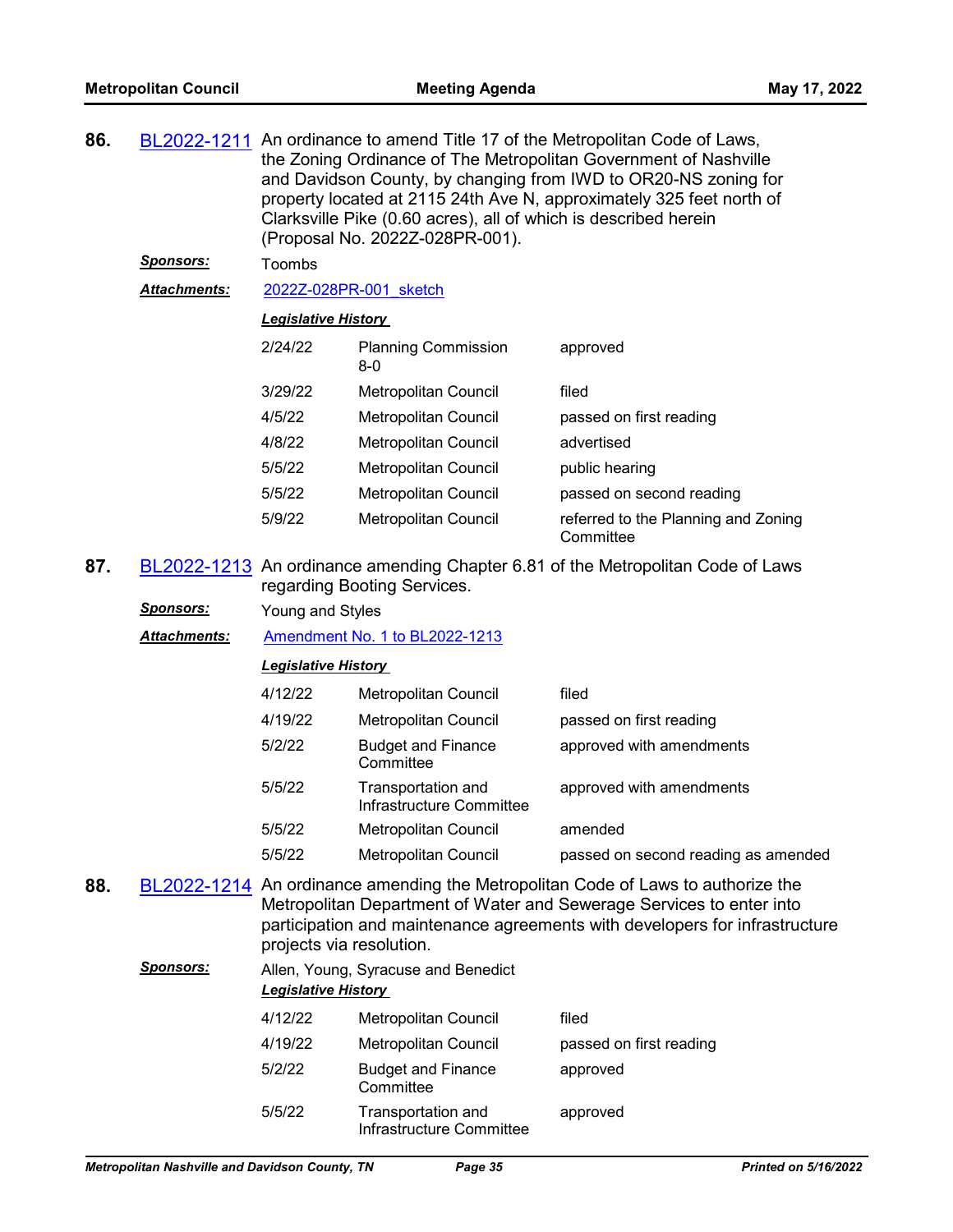|     |                  | 5/5/22                                                                                                                                                                                                                                                                                                                                                                                                                                                                                                  | Metropolitan Council                                         | passed on second reading                                                                                                                                            |  |
|-----|------------------|---------------------------------------------------------------------------------------------------------------------------------------------------------------------------------------------------------------------------------------------------------------------------------------------------------------------------------------------------------------------------------------------------------------------------------------------------------------------------------------------------------|--------------------------------------------------------------|---------------------------------------------------------------------------------------------------------------------------------------------------------------------|--|
| 89. |                  | BL2022-1215 An ordinance amending Title 16 of the Metropolitan Code of Laws by adding<br>Section 16.04.177 and amending Sections 16.12.220, 16.16.400, 16.20.250,<br>and 16.28.110 relating to fee schedules for building permits, gas/mechanical<br>permits, plumbing permits and electrical permits as well as fees relating to<br>inspections, re-inspections, examination of plans, refunds, as well as<br>administrative fees and other fees charged by the Department of Codes<br>Administration. |                                                              |                                                                                                                                                                     |  |
|     | <u>Sponsors:</u> | Allen and Hancock                                                                                                                                                                                                                                                                                                                                                                                                                                                                                       |                                                              |                                                                                                                                                                     |  |
|     | Attachments:     | Substitute BL2022-1215                                                                                                                                                                                                                                                                                                                                                                                                                                                                                  |                                                              |                                                                                                                                                                     |  |
|     |                  | <b>Legislative History</b>                                                                                                                                                                                                                                                                                                                                                                                                                                                                              |                                                              |                                                                                                                                                                     |  |
|     |                  | 4/12/22                                                                                                                                                                                                                                                                                                                                                                                                                                                                                                 | Metropolitan Council                                         | filed                                                                                                                                                               |  |
|     |                  | 4/19/22                                                                                                                                                                                                                                                                                                                                                                                                                                                                                                 | <b>Metropolitan Council</b>                                  | passed on first reading                                                                                                                                             |  |
|     |                  | 5/2/22                                                                                                                                                                                                                                                                                                                                                                                                                                                                                                  | <b>Budget and Finance</b><br>Committee                       | approved with a substitute                                                                                                                                          |  |
|     |                  | 5/5/22                                                                                                                                                                                                                                                                                                                                                                                                                                                                                                  | <b>Government Operations</b><br>and Regulations<br>Committee | approved with a substitute                                                                                                                                          |  |
|     |                  | 5/5/22                                                                                                                                                                                                                                                                                                                                                                                                                                                                                                  | Metropolitan Council                                         | substituted                                                                                                                                                         |  |
|     |                  | 5/5/22                                                                                                                                                                                                                                                                                                                                                                                                                                                                                                  | Metropolitan Council                                         | passed on second reading                                                                                                                                            |  |
| 90. |                  |                                                                                                                                                                                                                                                                                                                                                                                                                                                                                                         | Suite R12 and PeopleSoft Pension Calculation Systems.        | BL2022-1217 An ordinance approving a contract between the Metropolitan Government of<br>Nashville and Davidson County and Oracle, for hosting services of eBusiness |  |
|     | <u>Sponsors:</u> | Allen and Hancock                                                                                                                                                                                                                                                                                                                                                                                                                                                                                       |                                                              |                                                                                                                                                                     |  |
|     | Attachments:     | <b>Contract Exhibit</b>                                                                                                                                                                                                                                                                                                                                                                                                                                                                                 |                                                              |                                                                                                                                                                     |  |
|     |                  | <b>Legislative History</b>                                                                                                                                                                                                                                                                                                                                                                                                                                                                              |                                                              |                                                                                                                                                                     |  |
|     |                  | 4/12/22                                                                                                                                                                                                                                                                                                                                                                                                                                                                                                 | Metropolitan Council                                         | filed                                                                                                                                                               |  |
|     |                  | 4/19/22                                                                                                                                                                                                                                                                                                                                                                                                                                                                                                 | Metropolitan Council                                         | passed on first reading                                                                                                                                             |  |
|     |                  | 5/2/22                                                                                                                                                                                                                                                                                                                                                                                                                                                                                                  | <b>Budget and Finance</b><br>Committee                       | approved                                                                                                                                                            |  |
|     |                  | 5/5/22                                                                                                                                                                                                                                                                                                                                                                                                                                                                                                  | <b>Government Operations</b><br>and Regulations<br>Committee | approved                                                                                                                                                            |  |
|     |                  | 5/5/22                                                                                                                                                                                                                                                                                                                                                                                                                                                                                                  | Metropolitan Council                                         | passed on second reading                                                                                                                                            |  |
|     | nnnn snan        |                                                                                                                                                                                                                                                                                                                                                                                                                                                                                                         |                                                              | An endingnee quite primire the Metropolitan Covernment of Negleculle and                                                                                            |  |

- **91.** [BL2022-1218](http://nashville.legistar.com/gateway.aspx?m=l&id=/matter.aspx?key=14355) An ordinance authorizing the Metropolitan Government of Nashville and Davidson County, acting by and through the Metropolitan Department of Water and Sewerage Services, to enter into an agreement with 804 14th Avenue North, LLC, to provide improved public sanitary sewer service through the construction of an improved stormwater system (Project No. SWGR 2021000149 and Proposal Number 2022M-014AG-001).
	- *Sponsors:* OConnell, Allen, Withers and Young
	- *Attachments:* [Agreement Exhibit](http://nashville.legistar.com/gateway.aspx?M=F&ID=27a57169-e6c7-4e62-a5b0-e0b8f5435feb.pdf)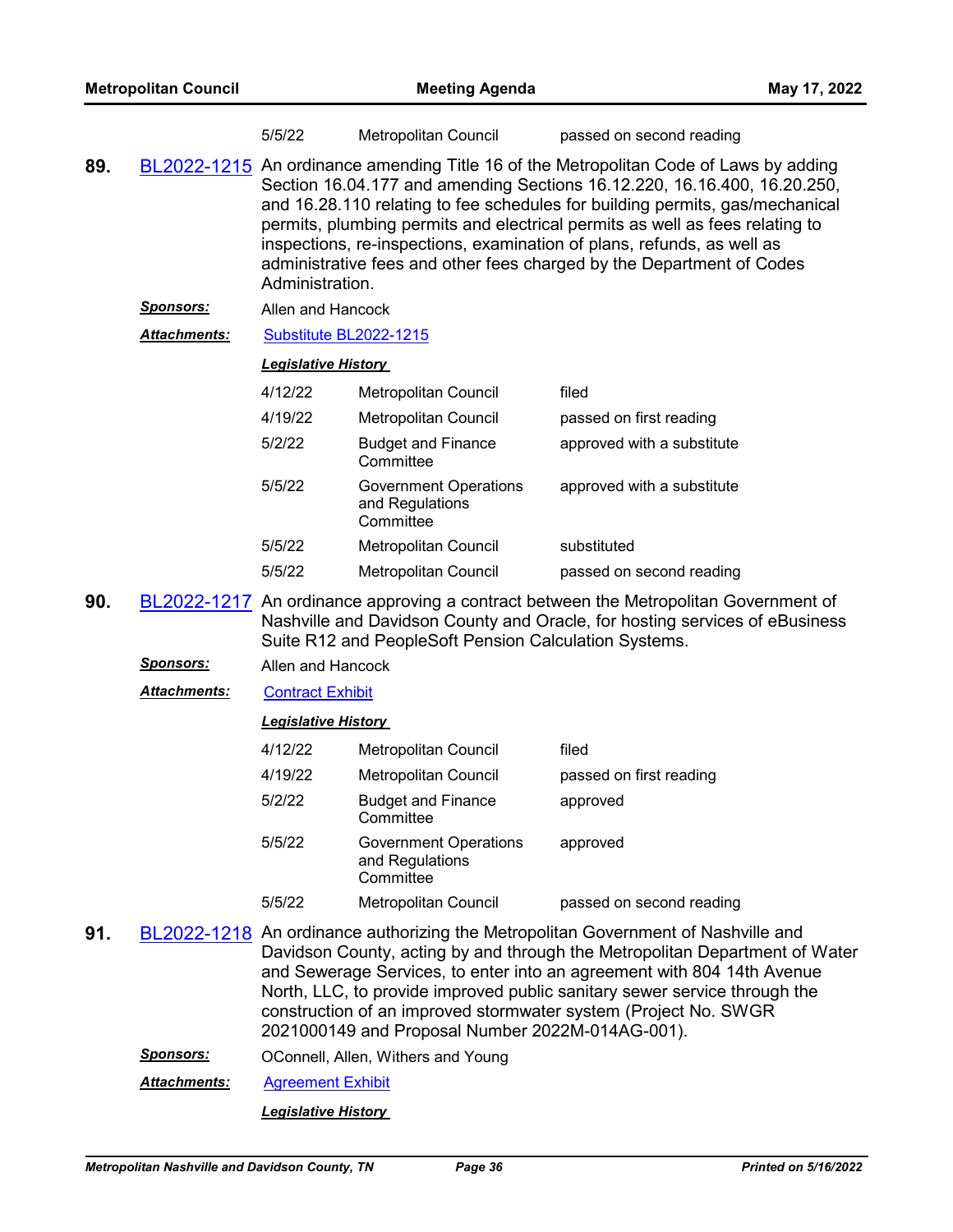| <b>Metropolitan Council</b> |                     |                            | <b>Meeting Agenda</b>                          | May 17, 2022                                                                                                                                                                                                                                                                                                                                                                          |
|-----------------------------|---------------------|----------------------------|------------------------------------------------|---------------------------------------------------------------------------------------------------------------------------------------------------------------------------------------------------------------------------------------------------------------------------------------------------------------------------------------------------------------------------------------|
|                             |                     | 3/17/22                    | <b>Planning Commission</b>                     | approved                                                                                                                                                                                                                                                                                                                                                                              |
|                             |                     | 4/12/22                    | <b>Metropolitan Council</b>                    | filed                                                                                                                                                                                                                                                                                                                                                                                 |
|                             |                     | 4/19/22                    | <b>Metropolitan Council</b>                    | passed on first reading                                                                                                                                                                                                                                                                                                                                                               |
|                             |                     | 5/2/22                     | <b>Budget and Finance</b><br>Committee         | approved                                                                                                                                                                                                                                                                                                                                                                              |
|                             |                     | 5/2/22                     | Planning and Zoning<br>Committee               | approved                                                                                                                                                                                                                                                                                                                                                                              |
|                             |                     | 5/5/22                     | Transportation and<br>Infrastructure Committee | approved                                                                                                                                                                                                                                                                                                                                                                              |
|                             |                     | 5/5/22                     | Metropolitan Council                           | passed on second reading                                                                                                                                                                                                                                                                                                                                                              |
| 92.                         |                     | 2022M-042ES-001).          |                                                | BL2022-1219 An ordinance authorizing The Metropolitan Government of Nashville and<br>Davidson County to accept new sanitary sewer and water mains, sanitary<br>sewer manholes, fire hydrant assemblies and easements, for two properties<br>located at Chandler Road (unnumbered), also known as Chandler Reserve<br>Phase 1 (MWS Project Nos. 21-SL-10 and 21-WL-05 and Proposal No. |
|                             | Sponsors:           |                            | Hagar, Withers and Young                       |                                                                                                                                                                                                                                                                                                                                                                                       |
|                             | Attachments:        | <b>Exhibit</b>             |                                                |                                                                                                                                                                                                                                                                                                                                                                                       |
|                             |                     | <b>Legislative History</b> |                                                |                                                                                                                                                                                                                                                                                                                                                                                       |
|                             |                     | 3/17/22                    | <b>Planning Commission</b>                     | approved                                                                                                                                                                                                                                                                                                                                                                              |
|                             |                     | 4/12/22                    | Metropolitan Council                           | filed                                                                                                                                                                                                                                                                                                                                                                                 |
|                             |                     | 4/19/22                    | <b>Metropolitan Council</b>                    | passed on first reading                                                                                                                                                                                                                                                                                                                                                               |
|                             |                     | 5/2/22                     | Planning and Zoning<br>Committee               | approved                                                                                                                                                                                                                                                                                                                                                                              |
|                             |                     | 5/5/22                     | Transportation and<br>Infrastructure Committee | approved                                                                                                                                                                                                                                                                                                                                                                              |
|                             |                     | 5/5/22                     | Metropolitan Council                           | passed on second reading                                                                                                                                                                                                                                                                                                                                                              |
| 93                          |                     | 2022M-043ES-001).          |                                                | BL2022-1220 An ordinance authorizing The Metropolitan Government of Nashville and<br>Davidson County to accept new water and sanitary sewer mains, fire hydrant<br>assemblies, sanitary sewer manholes and easements, for two properties<br>located at Chandler Road (unnumbered), also known as Chandler Reserve<br>Phase 2 (MWS Project Nos. 21-WL-06 and 21-SL-11 and Proposal No. |
|                             | <b>Sponsors:</b>    |                            | Hagar, Withers and Young                       |                                                                                                                                                                                                                                                                                                                                                                                       |
|                             | <b>Attachments:</b> | <b>Exhibit</b>             |                                                |                                                                                                                                                                                                                                                                                                                                                                                       |
|                             |                     | <b>Legislative History</b> |                                                |                                                                                                                                                                                                                                                                                                                                                                                       |
|                             |                     | 3/17/22                    | <b>Planning Commission</b>                     | approved                                                                                                                                                                                                                                                                                                                                                                              |
|                             |                     | 4/12/22                    | Metropolitan Council                           | filed                                                                                                                                                                                                                                                                                                                                                                                 |
|                             |                     | 4/19/22                    | Metropolitan Council                           | passed on first reading                                                                                                                                                                                                                                                                                                                                                               |
|                             |                     | 5/2/22                     | Planning and Zoning<br>Committee               | approved                                                                                                                                                                                                                                                                                                                                                                              |
|                             |                     | 5/5/22                     | Transportation and<br>Infrastructure Committee | approved                                                                                                                                                                                                                                                                                                                                                                              |
|                             |                     | 5/5/22                     | Metropolitan Council                           | passed on second reading                                                                                                                                                                                                                                                                                                                                                              |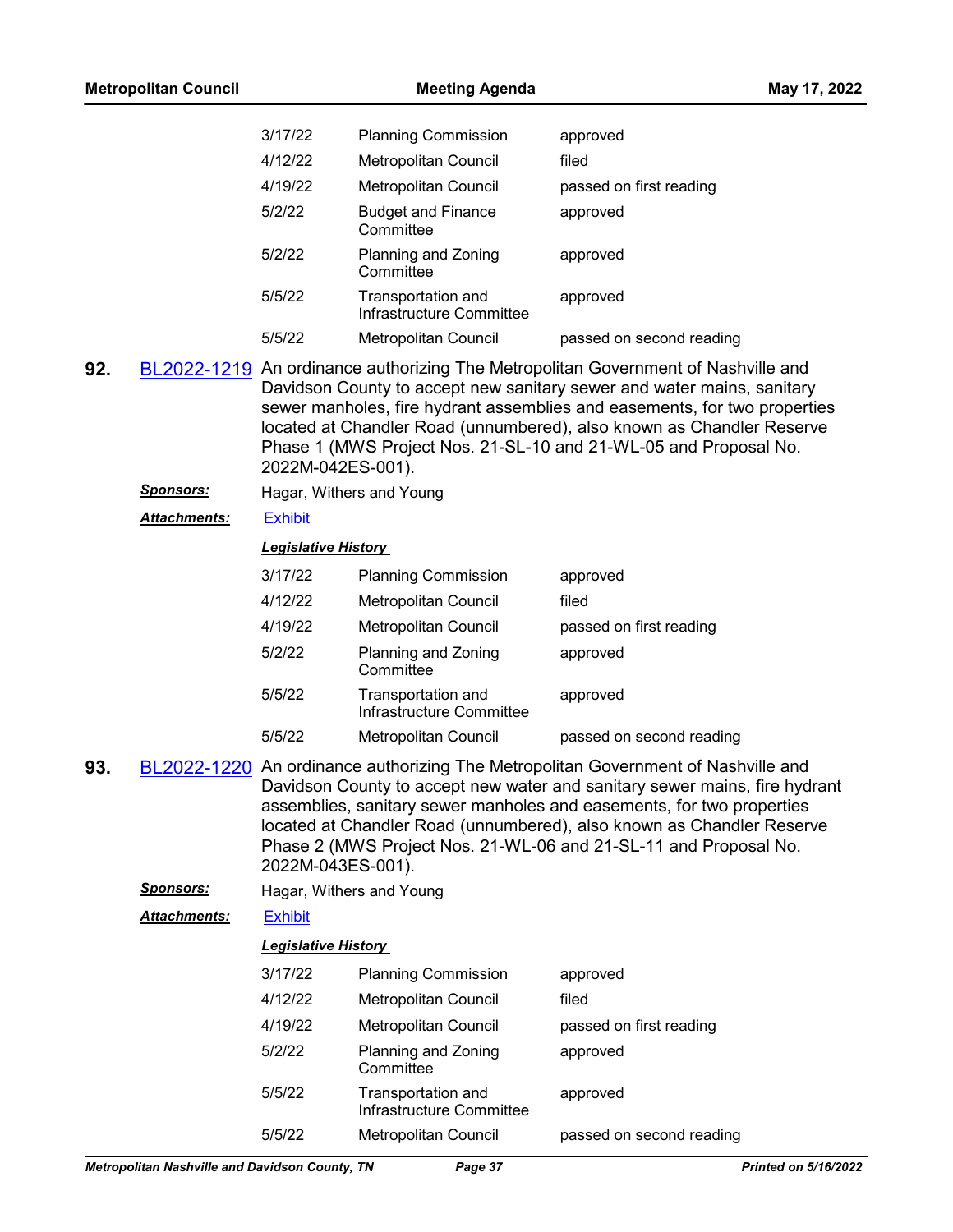**94.** [BL2022-1221](http://nashville.legistar.com/gateway.aspx?m=l&id=/matter.aspx?key=14348) An ordinance authorizing The Metropolitan Government of Nashville and Davidson County to accept new sanitary sewer and water mains, sanitary sewer manholes, fire hydrant assemblies and easements, for two properties located at Chandler Road (unnumbered), also known as Chandler Reserve Phase 3 (MWS Project Nos. 21-SL-12 and 21-WL-07 and Proposal No. 2022M-044ES-001).

*Sponsors:* Hagar, Withers and Young

*Attachments:* [Exhibit](http://nashville.legistar.com/gateway.aspx?M=F&ID=f1f6fe6b-77bb-47ed-879d-5b18537bb3a0.pdf)

#### *Legislative History*

| 3/17/22 | <b>Planning Commission</b>                     | approved                 |
|---------|------------------------------------------------|--------------------------|
| 4/12/22 | <b>Metropolitan Council</b>                    | filed                    |
| 4/19/22 | <b>Metropolitan Council</b>                    | passed on first reading  |
| 5/2/22  | Planning and Zoning<br>Committee               | approved                 |
| 5/5/22  | Transportation and<br>Infrastructure Committee | approved                 |
| 5/5/22  | <b>Metropolitan Council</b>                    | passed on second reading |

- **95.** [BL2022-1222](http://nashville.legistar.com/gateway.aspx?m=l&id=/matter.aspx?key=14359) An ordinance authorizing The Metropolitan Government of Nashville and Davidson County to abandon existing sanitary sewer main and easements and to accept new water and sanitary sewer mains, fire hydrant assemblies, sanitary sewer manholes and easements, for two properties located at Chandler Road (unnumbered), also known as Chandler Reserve Phase 4 (MWS Project Nos. 21-WL-124 and 21-SL-292 and Proposal No. 2022M-045ES-001).
	- *Sponsors:* Hagar, Withers and Young

*Attachments:* [Exhibit](http://nashville.legistar.com/gateway.aspx?M=F&ID=8c2cb7af-aded-4b0c-9c5c-422c5b33de17.pdf)

| 3/28/22 | <b>Planning Commission</b>                     | approved                 |
|---------|------------------------------------------------|--------------------------|
| 4/12/22 | <b>Metropolitan Council</b>                    | filed                    |
| 4/19/22 | <b>Metropolitan Council</b>                    | passed on first reading  |
| 5/2/22  | Planning and Zoning<br>Committee               | approved                 |
| 5/5/22  | Transportation and<br>Infrastructure Committee | approved                 |
| 5/5/22  | <b>Metropolitan Council</b>                    | passed on second reading |
|         |                                                |                          |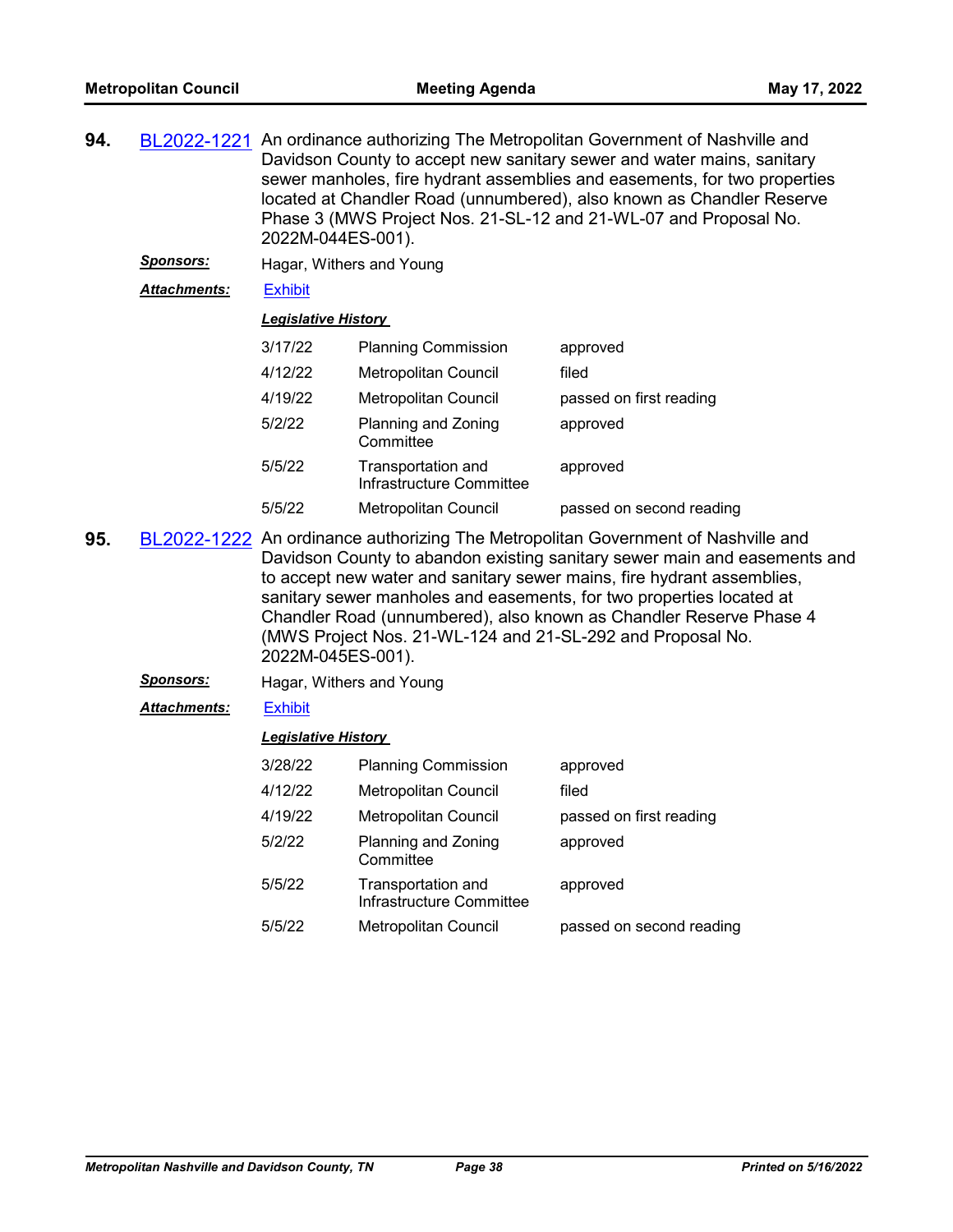| 96. |                     | BL2022-1223 An ordinance authorizing The Metropolitan Government of Nashville and<br>Davidson County to accept new water and sanitary sewer mains, fire<br>hydrant assemblies, sanitary sewer manholes and easements, for two<br>properties located at Chandler Road (unnumbered), also known as<br>Chandler Reserve Phase 5 (MWS Project Nos. 21-WL-08 and 21-SL-13<br>and Proposal No. 2022M-046ES-001). |                                                |                                                                                                                                                                                                                                                                                                             |  |  |  |
|-----|---------------------|------------------------------------------------------------------------------------------------------------------------------------------------------------------------------------------------------------------------------------------------------------------------------------------------------------------------------------------------------------------------------------------------------------|------------------------------------------------|-------------------------------------------------------------------------------------------------------------------------------------------------------------------------------------------------------------------------------------------------------------------------------------------------------------|--|--|--|
|     | <u>Sponsors:</u>    | Hagar, Withers and Young                                                                                                                                                                                                                                                                                                                                                                                   |                                                |                                                                                                                                                                                                                                                                                                             |  |  |  |
|     | <b>Attachments:</b> | <b>Exhibit</b>                                                                                                                                                                                                                                                                                                                                                                                             |                                                |                                                                                                                                                                                                                                                                                                             |  |  |  |
|     |                     | <b>Legislative History</b>                                                                                                                                                                                                                                                                                                                                                                                 |                                                |                                                                                                                                                                                                                                                                                                             |  |  |  |
|     |                     | 3/28/22                                                                                                                                                                                                                                                                                                                                                                                                    | <b>Planning Commission</b>                     | approved                                                                                                                                                                                                                                                                                                    |  |  |  |
|     |                     | 4/12/22                                                                                                                                                                                                                                                                                                                                                                                                    | Metropolitan Council                           | filed                                                                                                                                                                                                                                                                                                       |  |  |  |
|     |                     | 4/19/22                                                                                                                                                                                                                                                                                                                                                                                                    | Metropolitan Council                           | passed on first reading                                                                                                                                                                                                                                                                                     |  |  |  |
|     |                     | 5/2/22                                                                                                                                                                                                                                                                                                                                                                                                     | Planning and Zoning<br>Committee               | approved                                                                                                                                                                                                                                                                                                    |  |  |  |
|     |                     | 5/5/22                                                                                                                                                                                                                                                                                                                                                                                                     | Transportation and<br>Infrastructure Committee | approved                                                                                                                                                                                                                                                                                                    |  |  |  |
|     |                     | 5/5/22                                                                                                                                                                                                                                                                                                                                                                                                     | Metropolitan Council                           | passed on second reading                                                                                                                                                                                                                                                                                    |  |  |  |
| 97. |                     | BL2022-1224 An ordinance authorizing The Metropolitan Government of Nashville and<br>Davidson County to accept new water and sanitary sewer mains, fire<br>hydrant assemblies, sanitary sewer manholes and easements, for two<br>properties located at Chandler Road (unnumbered), also known as<br>Chandler Reserve Phase 6 (MWS Project Nos. 21-WL-09 and 21-SL-14<br>and Proposal No. 2022M-049ES-001). |                                                |                                                                                                                                                                                                                                                                                                             |  |  |  |
|     | <u>Sponsors:</u>    | Hagar, Withers and Young                                                                                                                                                                                                                                                                                                                                                                                   |                                                |                                                                                                                                                                                                                                                                                                             |  |  |  |
|     | <b>Attachments:</b> | <b>Exhibit</b>                                                                                                                                                                                                                                                                                                                                                                                             |                                                |                                                                                                                                                                                                                                                                                                             |  |  |  |
|     |                     | <b>Legislative History</b>                                                                                                                                                                                                                                                                                                                                                                                 |                                                |                                                                                                                                                                                                                                                                                                             |  |  |  |
|     |                     | 3/28/22                                                                                                                                                                                                                                                                                                                                                                                                    | <b>Planning Commission</b>                     | approved                                                                                                                                                                                                                                                                                                    |  |  |  |
|     |                     | 4/12/22                                                                                                                                                                                                                                                                                                                                                                                                    | Metropolitan Council                           | filed                                                                                                                                                                                                                                                                                                       |  |  |  |
|     |                     | 4/19/22                                                                                                                                                                                                                                                                                                                                                                                                    | Metropolitan Council                           | passed on first reading                                                                                                                                                                                                                                                                                     |  |  |  |
|     |                     | 5/2/22                                                                                                                                                                                                                                                                                                                                                                                                     | Planning and Zoning<br>Committee               | approved                                                                                                                                                                                                                                                                                                    |  |  |  |
|     |                     | 5/5/22                                                                                                                                                                                                                                                                                                                                                                                                     | Transportation and<br>Infrastructure Committee | approved                                                                                                                                                                                                                                                                                                    |  |  |  |
|     |                     | 5/5/22                                                                                                                                                                                                                                                                                                                                                                                                     | Metropolitan Council                           | passed on second reading                                                                                                                                                                                                                                                                                    |  |  |  |
| 98. |                     |                                                                                                                                                                                                                                                                                                                                                                                                            |                                                | BL2022-1225 An ordinance authorizing The Metropolitan Government of Nashville and<br>Davidson County to accept the relocation and replacement of a fire hydrant<br>assembly and permanent easement, for two properties located at 4323 Old<br>Goins Road and 4337 Goins Road (MWS Project No. 22-WL-003 and |  |  |  |

*Sponsors:* Sepulveda, Withers and Young

*Attachments:* [Exhibit](http://nashville.legistar.com/gateway.aspx?M=F&ID=9406d6b2-37ea-438b-b2c7-283c03d29250.pdf)

*Legislative History* 

3/8/22 Planning Commission approved

Proposal No. 2022M-037ES-001).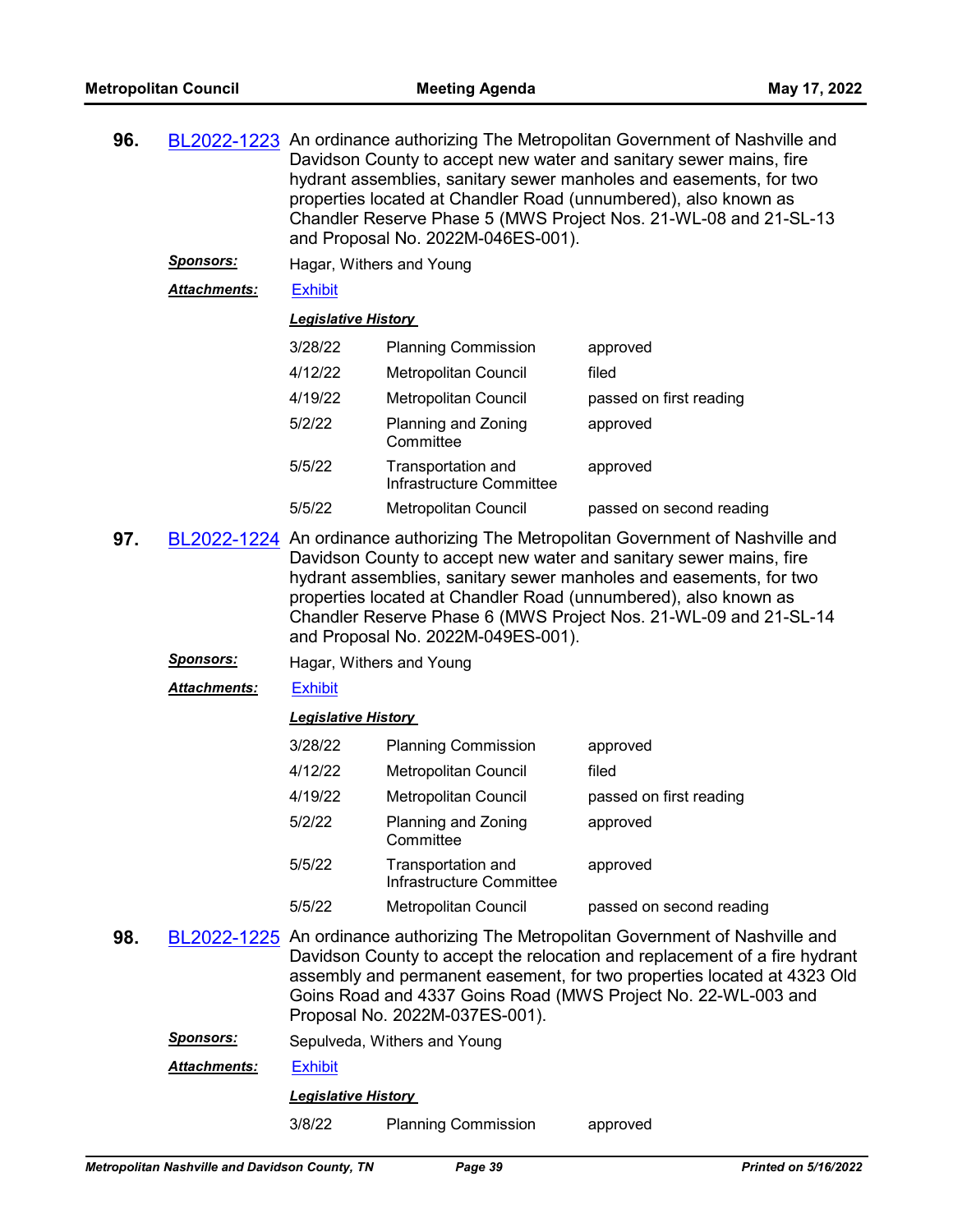| <b>Metropolitan Council</b> |                     | <b>Meeting Agenda</b>      |                                                | May 17, 2022                                                                                                                                                                                                                         |
|-----------------------------|---------------------|----------------------------|------------------------------------------------|--------------------------------------------------------------------------------------------------------------------------------------------------------------------------------------------------------------------------------------|
|                             |                     | 4/12/22                    | Metropolitan Council                           | filed                                                                                                                                                                                                                                |
|                             |                     | 4/19/22                    | <b>Metropolitan Council</b>                    | passed on first reading                                                                                                                                                                                                              |
|                             |                     | 5/2/22                     | Planning and Zoning<br>Committee               | approved                                                                                                                                                                                                                             |
|                             |                     | 5/5/22                     | Transportation and<br>Infrastructure Committee | approved                                                                                                                                                                                                                             |
|                             |                     | 5/5/22                     | <b>Metropolitan Council</b>                    | passed on second reading                                                                                                                                                                                                             |
| 99.                         |                     |                            | 22-SL-027 and Proposal No. 2022M-039ES-001).   | BL2022-1226 An ordinance authorizing The Metropolitan Government of Nashville and<br>Davidson County to accept new sanitary sewer main and sanitary sewer<br>manhole, for property located on 2109 Buchanan Street, (MWS Project No. |
|                             | <u>Sponsors:</u>    |                            | Taylor, Withers and Young                      |                                                                                                                                                                                                                                      |
|                             | <b>Attachments:</b> | <b>Exhibit</b>             |                                                |                                                                                                                                                                                                                                      |
|                             |                     | <b>Legislative History</b> |                                                |                                                                                                                                                                                                                                      |
|                             |                     | 3/17/22                    | <b>Planning Commission</b>                     | approved                                                                                                                                                                                                                             |
|                             |                     | 4/12/22                    | <b>Metropolitan Council</b>                    | filed                                                                                                                                                                                                                                |
|                             |                     | 4/19/22                    | Metropolitan Council                           | passed on first reading                                                                                                                                                                                                              |
|                             |                     | 5/2/22                     | Planning and Zoning<br>Committee               | approved                                                                                                                                                                                                                             |
|                             |                     | 5/5/22                     | Transportation and<br>Infrastructure Committee | approved                                                                                                                                                                                                                             |
|                             |                     | 5/5/22                     | Metropolitan Council                           | passed on second reading                                                                                                                                                                                                             |
| 100.                        |                     |                            | No. 2022M-048ES-001).                          | BL2022-1227 An ordinance authorizing The Metropolitan Government of Nashville and<br>Davidson County to relocate a public fire hydrant assembly, for property<br>located at 800 Monroe Street (MWS Project No. 22-WL-05 and Proposal |
|                             | <b>Sponsors:</b>    |                            | OConnell, Withers and Young                    |                                                                                                                                                                                                                                      |
|                             | Attachments:        | <b>Exhibit</b>             |                                                |                                                                                                                                                                                                                                      |
|                             |                     | <b>Legislative History</b> |                                                |                                                                                                                                                                                                                                      |
|                             |                     | 3/28/22                    | <b>Planning Commission</b>                     | approved                                                                                                                                                                                                                             |
|                             |                     | 4/12/22                    | Metropolitan Council                           | filed                                                                                                                                                                                                                                |
|                             |                     | 4/19/22                    | Metropolitan Council                           | passed on first reading                                                                                                                                                                                                              |
|                             |                     | 5/2/22                     | Planning and Zoning<br>Committee               | approved                                                                                                                                                                                                                             |
|                             |                     | 5/5/22                     | Transportation and<br>Infrastructure Committee | approved                                                                                                                                                                                                                             |
|                             |                     | 5/5/22                     | Metropolitan Council                           | passed on second reading                                                                                                                                                                                                             |